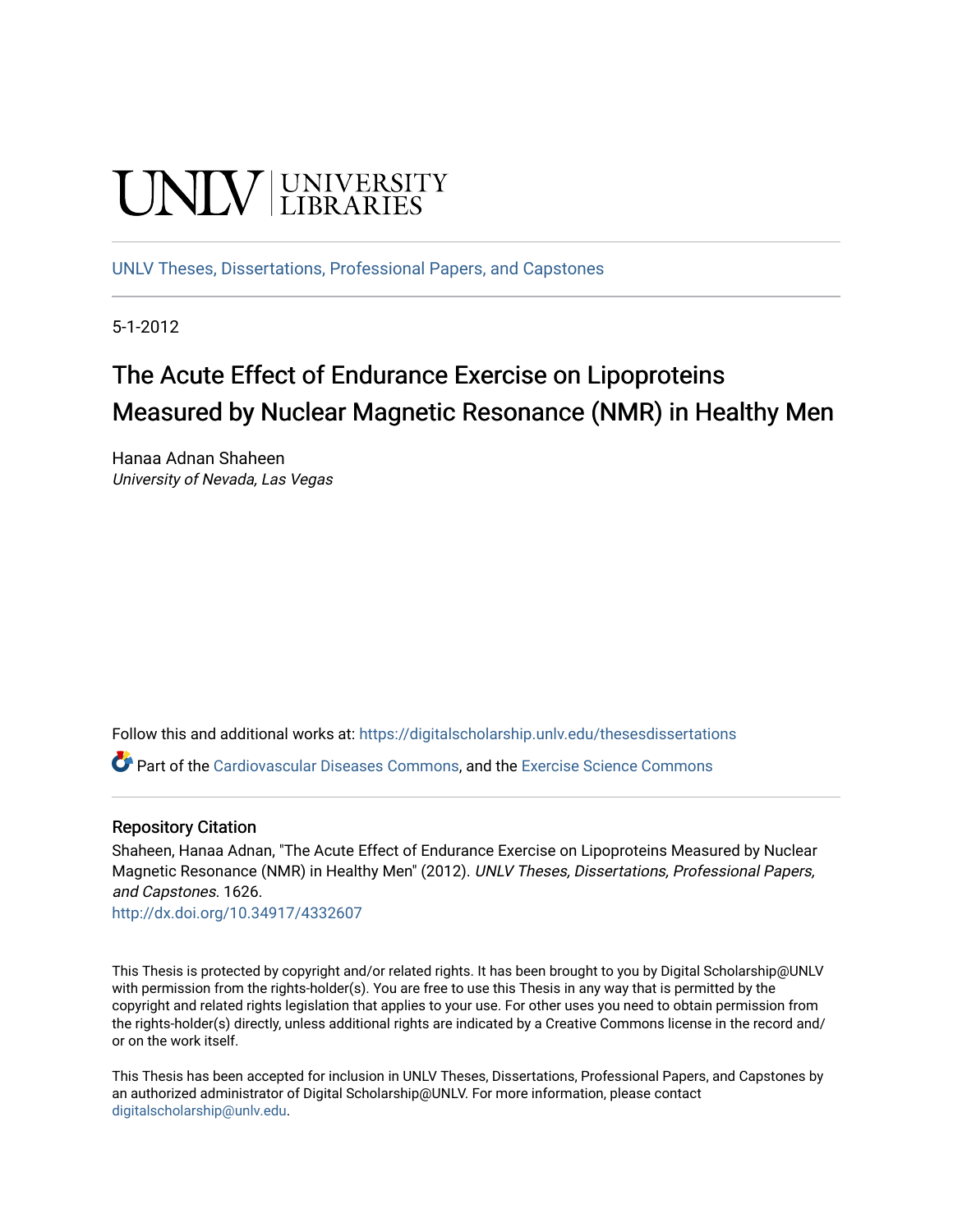## THE ACUTE EFFECT OF ENDURANCE EXERCISE ON LIPOPROTEINS MEASURED BY NUCLEAR MAGNETIC RESONANCE (NMR) IN HEALTHY MEN

By

Hanaa Adnan Shaheen

Bachelor of Science University of Jordan 2004

**A thesis submitted in partial fulfillment of the requirements for the**

**Masters of Science Degree in Exercise Physiology**

**Department of Kinesiology and Nutrition Sciences School of Allied Health Sciences The Graduate College**

> **University of Nevada, Las Vegas May 2012**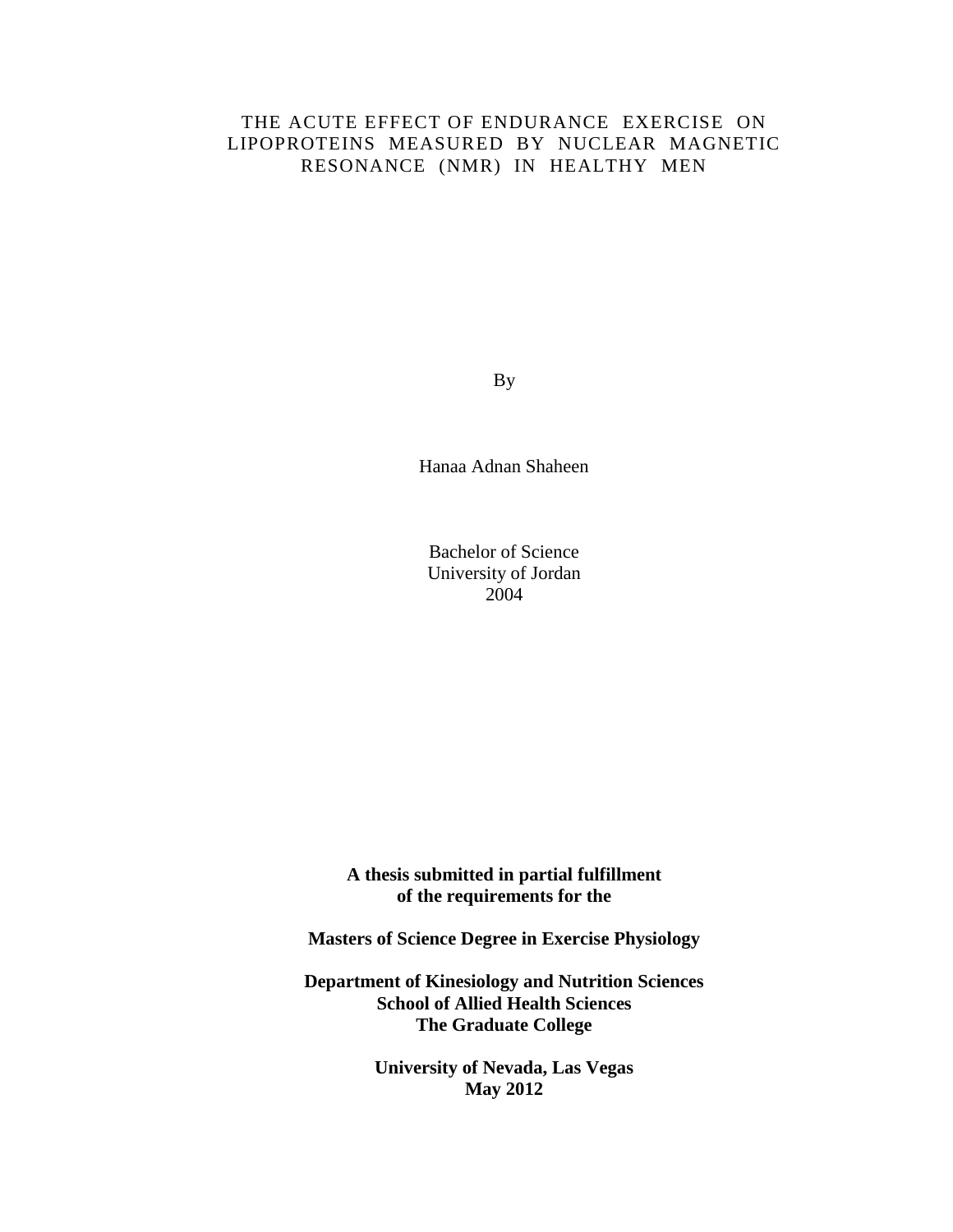Copyright by Hanaa Adnan Shaheen 2012 All rights reserved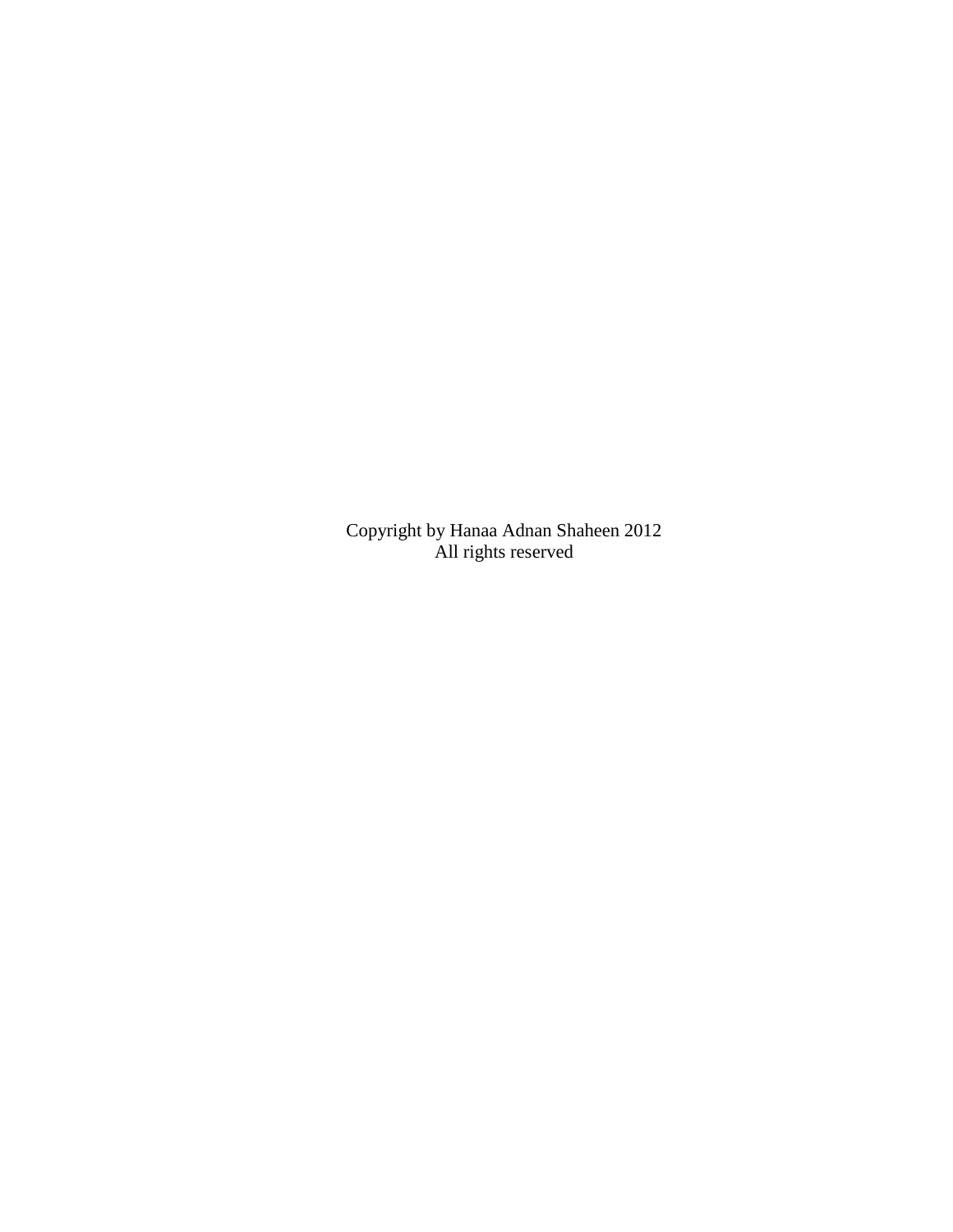

## THE GRADUATE COLLEGE

We recommend the thesis prepared under our supervision by

## **Hanaa Adnan Shaheen**

entitled

## **The Acute Effect of Endurance Exercise on Lipoproteins Measured by Nuclear Magnetic Resonance (NMR) in Healthy Men**

be accepted in partial fulfillment of the requirements for the degree of

## **Master of Science in Exercise Physiology**

Department of Kinesiology and Nutrition Sciences

Antonio Santo, Committee Chair

Richard Tandy, Committee Member

John Young, Committee Member

Patricia Alpert, Graduate College Representative

Ronald Smith, Ph. D., Vice President for Research and Graduate Studies and Dean of the Graduate College

**May 2012**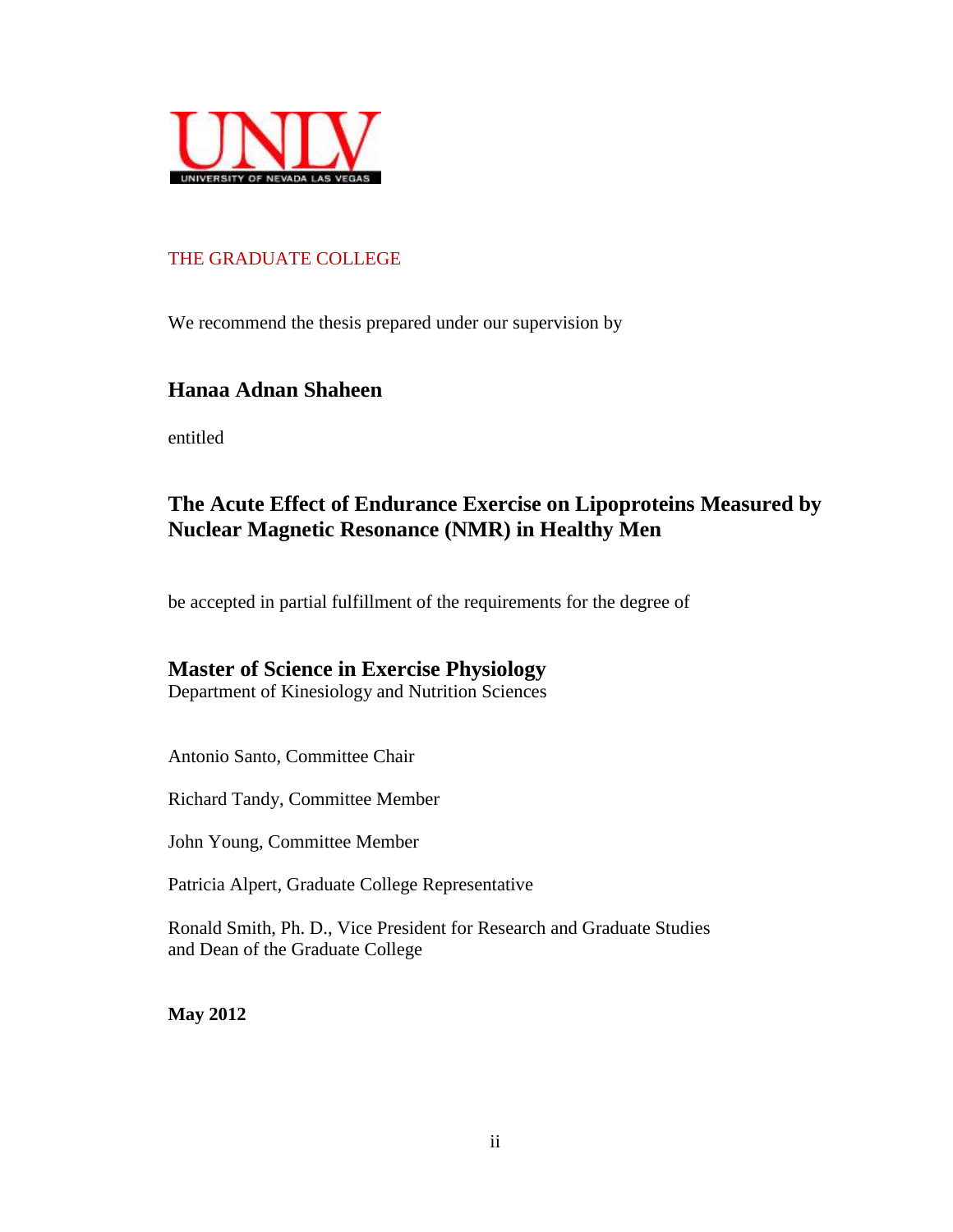#### ABSTRACT

## **The Acute Effect of Endurance Exercise on Lipoproteins Measured by Nuclear Magnetic Resonance (NMR) in Healthy Men**

by

Hanaa Adnan Shaheen Dr. Antonio Santo, Examination Committee Chair Assistant Professor of Kinesiology University of Nevada, Las Vegas

**Background:** Cardiovascular disease (CVD) represents a major cause of death in the United States, with abnormal levels of blood lipids and physical inactivity considered as major modifiable risk factors. The conventional lipid profile has been used to assess for CVD risk by directly measuring the concentrations of blood lipids. However, lipoprotein particle size and number obtained from a novel method, Nuclear Magnetic Resonance (NMR) may also asses for CVD risk with greater sensitivity. Exercise and increased physical activity has been shown to produce favorable effects on blood lipids and consequently reduce CVD risk. To understand this effect, it is important to understand the acute effects of an exercise session on these parameters. **Purpose:** The purpose of this study was to examine the effect of a 60-minute bout of dynamic exercise on lipoprotein particle number and size as measured by NMR, and compare it to the conventional lipid profile analysis. **Method:** Eight active healthy men between the ages of 19-34 years (age= 26 ± 5.17**)** participated in the study. After assessment of body composition and aerobic fitness, participants ran for 60 minutes at 70% of their aerobic fitness on a motor driven treadmill. Fasting blood samples were drawn immediately before, 5 minutes and 24 hours after exercise. Samples were sent to LipoScience, Inc. for the analysis of the lipoproteins by the NMR method and to Quest Diagnostics for the conventional lipid

iii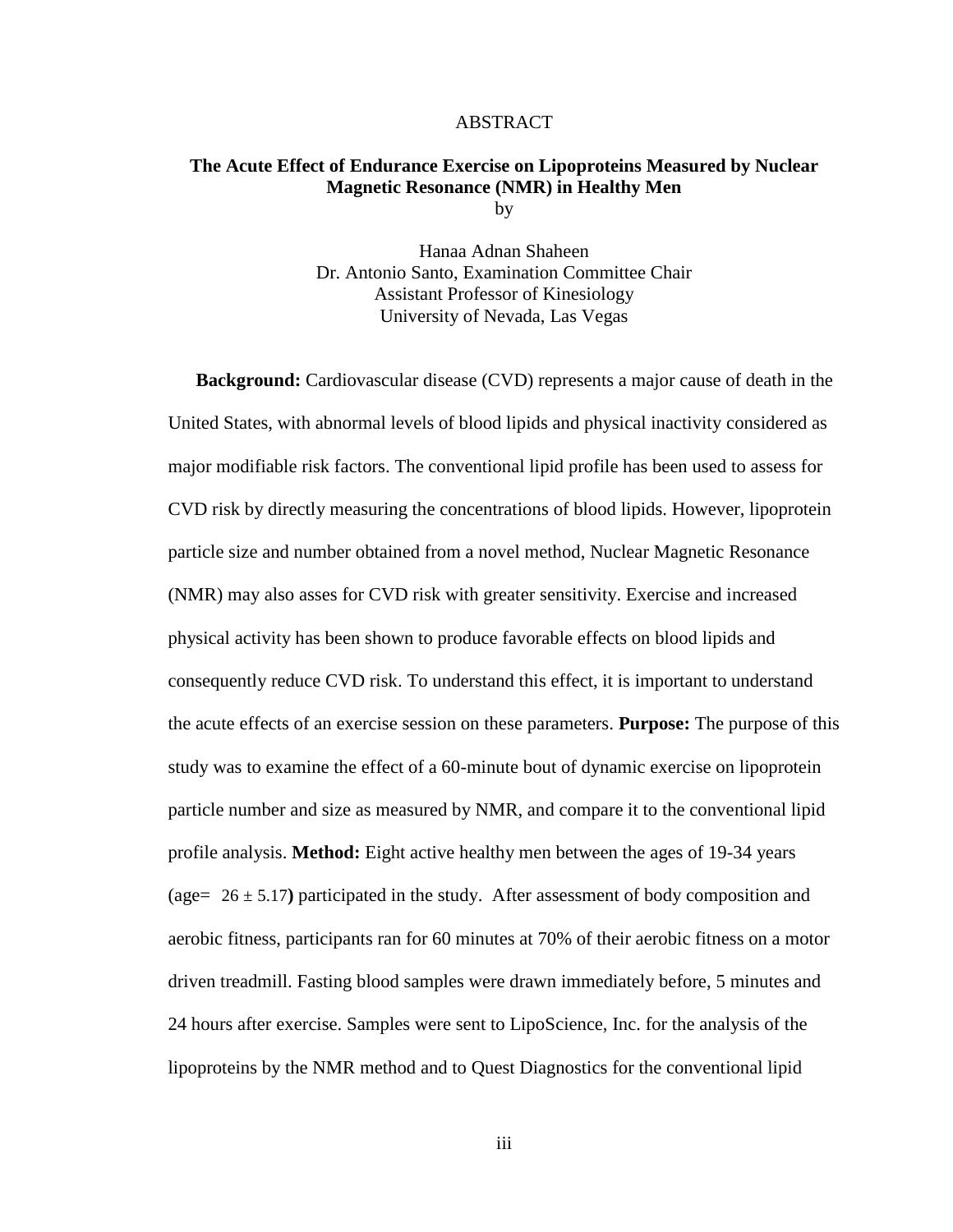profile analysis. **Results:** The conventional profile showed a significant change in triglycerides (TG), (p=.019) immediately after exercise with a significant increase of 22%, then a non significant decrease of 13% from baseline after 24 hours. The NMR profile showed a significant change in the large HDL particle concentration ( $p=0.046$ ) with an increase of 5.8% observed immediately after exercise, and a decrease of 6.7% observed 24 hours after exercise. However, none of these changes were significantly different from the baseline value. Both profiles did not show any significant changes in any of the other parameters. **Conclusion:** Changes were observed in blood lipids that might be attributed to the session of exercise. The conventional profile has detected a significant change in HDL-C and TG. However, these changes were not significant from baseline. Also, the NMR profile detected changes in the HDL particles through large HDL particle concentration and this change in large HDL particle concentration was not significant from baseline either. So, the NMR profile was not more sensitive in detecting acute exercise-induced changes on blood lipids, in terms of CVD risk.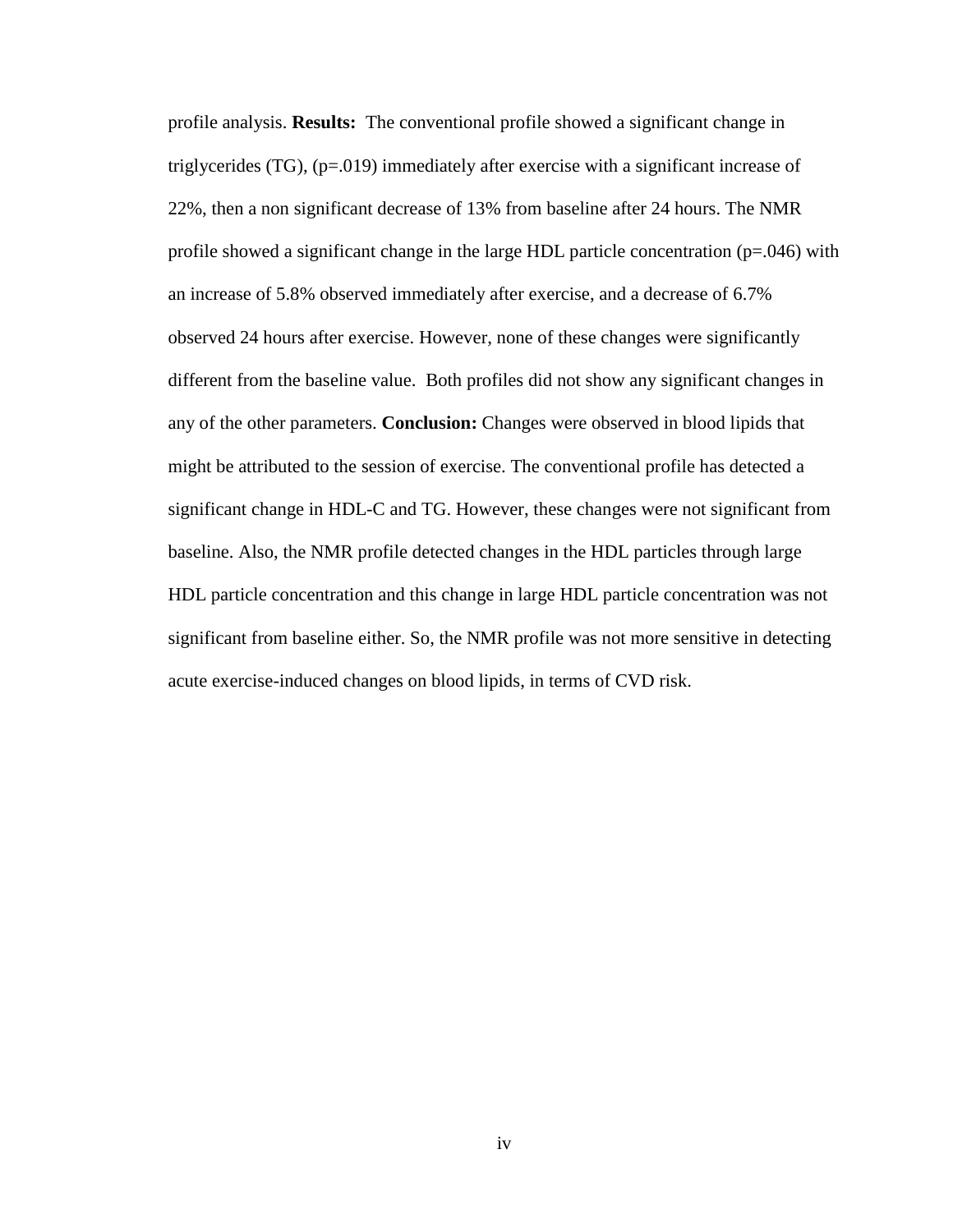| Relationship between Lipoproteins and CVD Using the Conventional Profile . 14 |  |
|-------------------------------------------------------------------------------|--|
| Relationship between Lipoproteins Sizes, Densities and CVD  19                |  |
|                                                                               |  |
| The Effect of Training on Blood Lipids (Conventional Profile)  24             |  |
|                                                                               |  |
| The Acute Effect of Exercise on Blood Lipids (Conventional Profile) 28        |  |
| The Acute Effect of Exercise on the Size and Density of Lipoproteins  33      |  |
|                                                                               |  |
|                                                                               |  |
|                                                                               |  |
|                                                                               |  |
|                                                                               |  |
|                                                                               |  |
|                                                                               |  |
|                                                                               |  |
|                                                                               |  |
|                                                                               |  |
|                                                                               |  |
|                                                                               |  |
|                                                                               |  |
|                                                                               |  |
|                                                                               |  |

## **TABLE OF CONTENTS**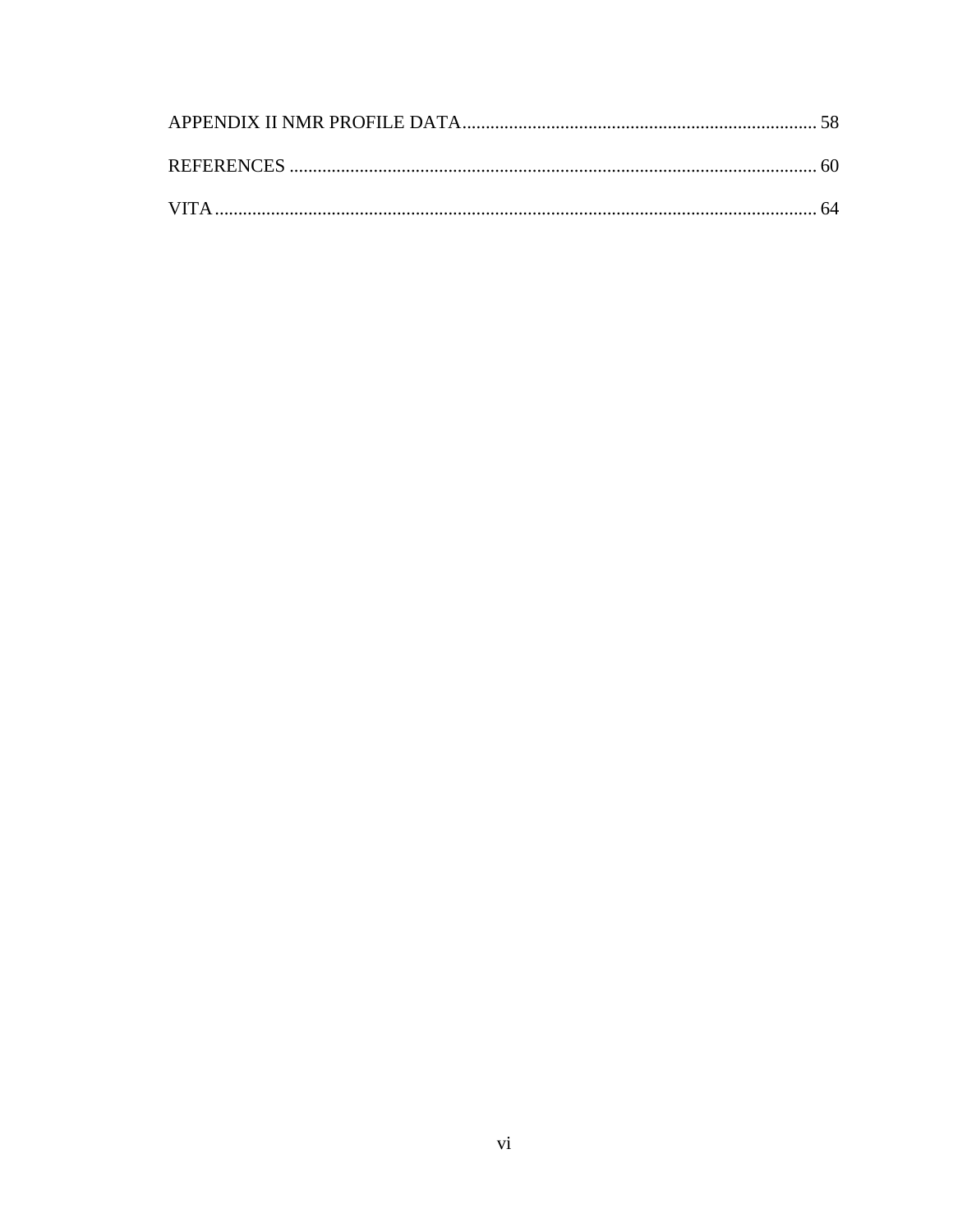## LIST OF TABLES

| Table 1 |                                                                              |  |
|---------|------------------------------------------------------------------------------|--|
| Table 2 |                                                                              |  |
| Table 3 |                                                                              |  |
| Table 4 |                                                                              |  |
| Table 5 | Percentage Change in Conventional Profile between Different Time Points . 43 |  |
| Table 6 | NMR Lipoprotein Subclasses Concentration RM ANOVA Results 44                 |  |
| Table 7 |                                                                              |  |
| Table 8 |                                                                              |  |
| Table 9 | NMR Lipoprotein Percentage Size Changes at different Time Points 47          |  |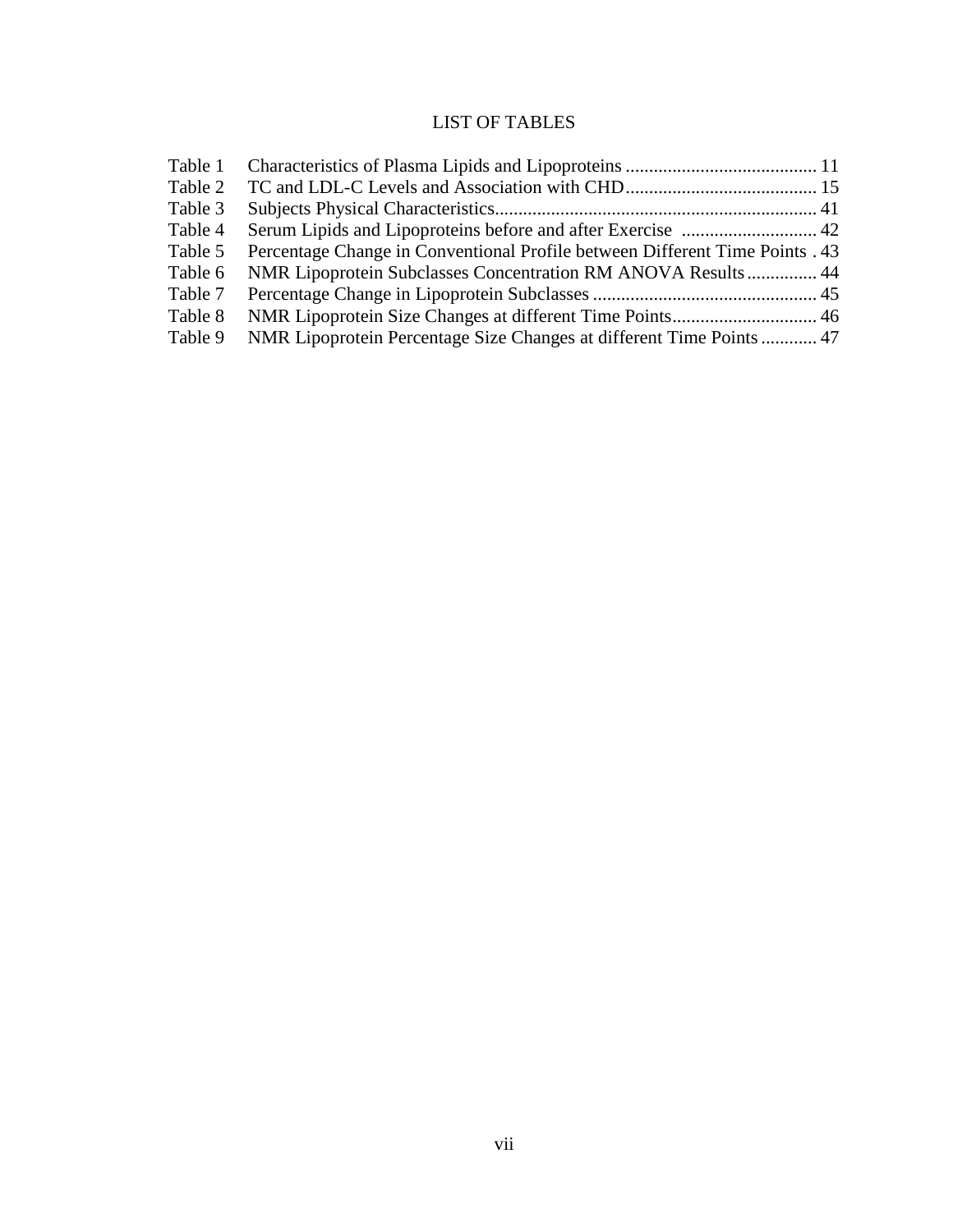## LIST OF FIGURES

| Figure 1 Data from Framingham Study Showing that CHD Risk will Decrease with |  |
|------------------------------------------------------------------------------|--|
| Increased HDL Concentrations at Various LDL Concentrations  16               |  |
|                                                                              |  |
|                                                                              |  |
| Figure 4 The Positive Relationship between Running Mileage per Week and the  |  |
|                                                                              |  |
|                                                                              |  |
| Figure 6 Large HDL Concentration Changes across the Three Time Points  46    |  |
|                                                                              |  |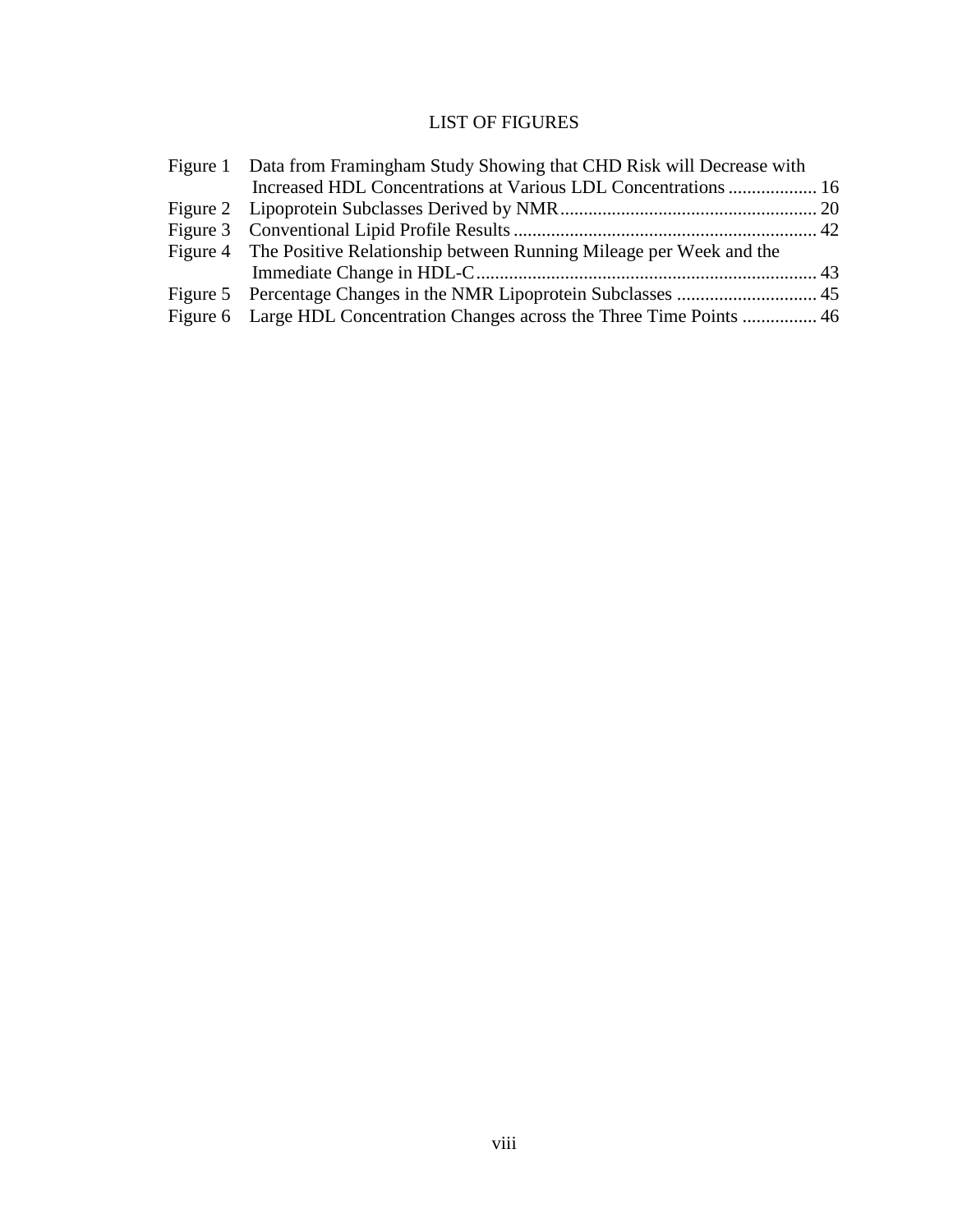#### CHAPTER 1

#### INTRODUCTION

Cardiovascular disease (CVD) represents a group of diseases that are associated with atherosclerosis, which is a progressive disease in the large arteries that is characterized by the accumulation of lipids and other fibrous elements. It is one of the major causes of death in the United States that accounted for 34.3 % of deaths, or 1 of every 2.9 deaths in 2006. That means approximately 2,300 Americans die of CVD each day, or nearly 1 death every 38 seconds (AHA, 2010; Lusis, 2000).

Risk factors for developing CVD are divided into modifiable and non-modifiable factors. Factors that have a strong genetic component like, gender, and family history are considered non-modifiable. While hypertension, smoking, hyperlipidemia, type 2 diabetes mellitus, overweight and obesity, physical inactivity, increased average total energy consumption and low socioeconomical status are considered modifiable risk factors (AHA, 2010).

Among these modifiable risk factors, abnormal blood lipids such as elevated levels of low density lipoproteins (LDL), very low density lipoproteins (VLDL), triglycerides (TG), total cholesterol (TC), and decreased levels of high density lipoproteins (HDL), and physical inactivity are considered major risk factors for developing CVD. The first measures towards controlling these abnormalities should include the modification of diet and increased physical activity (AHA, 2010; Lusis, 2000).

The lipoproteins that have a direct association to atherosclerosis and consequently CVD are LDL and HDL. LDL is considered atherogenic and the primary factor that leads to the cascade of events in the process of atherosclerosis owing to its accumulation in the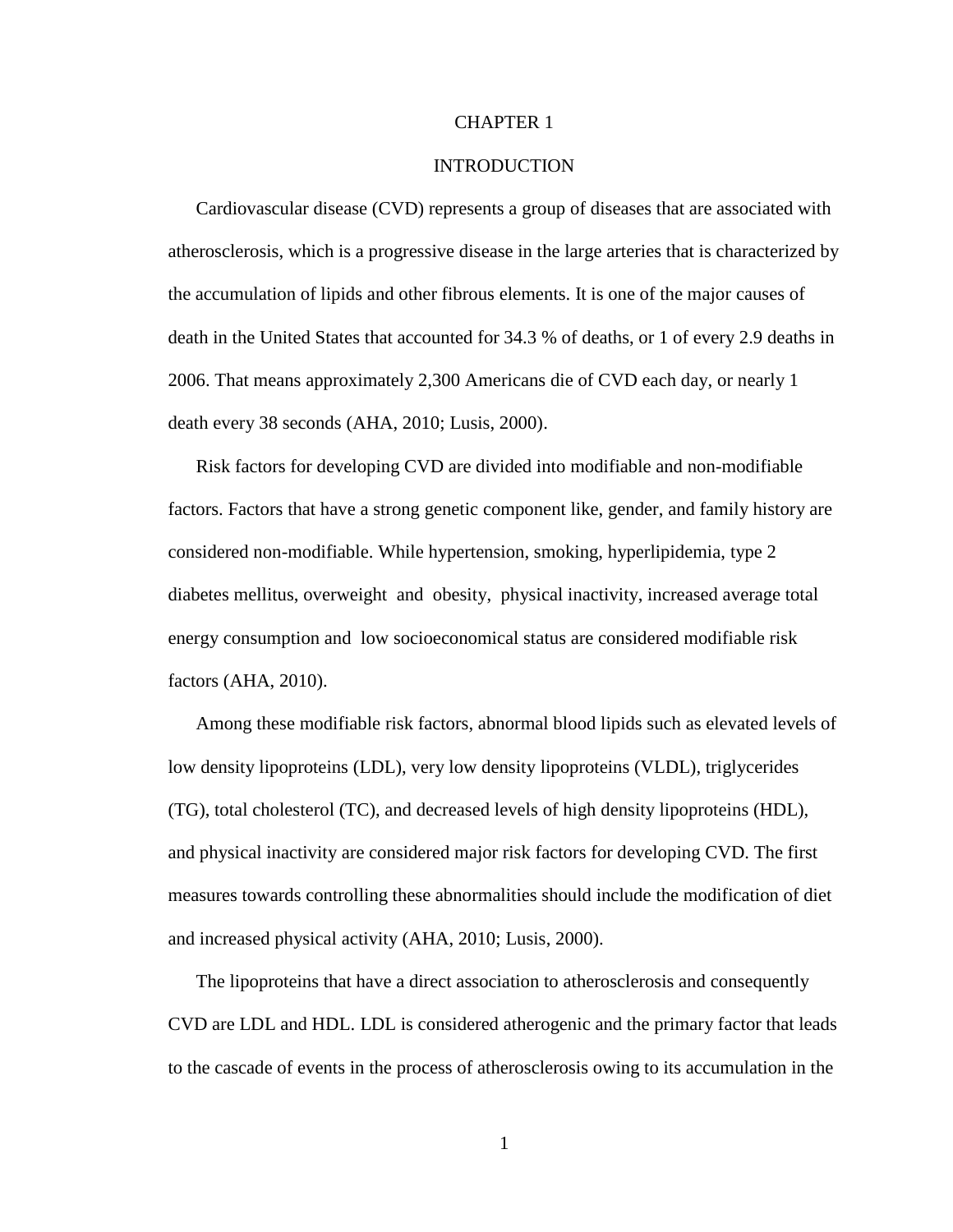subendothelial space of an injured blood vessel. The chance of this accumulation increases with higher levels of circulating LDL at the susceptible regions in the arteries such as bifurcations (Cziraky, Watson, & Talbert, 2008; Lusis, 2000; NCEP, 2002). However, HDL is considered anti-atherogenic and negatively associated with the development of CVD due to its role in reverse cholesterol transport (Lusis, 2000).

While evaluating the risk for developing CVD, blood lipid screening is of high importance. Conventional lipid profiles are used to directly measure the concentrations of TG, TC, LDL-C and HDL-C. Although this information is important in determining the lipid status, it was found that it is not only the concentrations of blood lipids and lipoproteins that affect the risk for developing CVD, but also the size and density of these particles that reflect the distribution of lipids in lipoproteins (Freedman et al., 1998; Otvos, 2002). Several techniques are available to directly measure the size and density of lipoprotein particles in circulation such as ultracentrifugation and gel electrophoresis (Ip, Lichtenstein, Chung, Lau, & MD, 2009). But recently, an innovative technique, Nuclear Magnetic Resonance (NMR), was introduced that enables the technician to quantify the number, the size of the particles, and how the cholesterol is distributed among particles. In addition to its accuracy, NMR is considered inexpensive and fast compared to the other methods (Otvos, JeyaraJah, Bennett, & Krauss, 1992; Otvos, Jeyarajah, & Bennett, 1991, 1996) . The research that was done to compare the conventional lipid profile with the NMR profile, has shown that the NMR profile was more sensitive to detecting cardiovascular disease (CVD) risk in individuals who were considered low-risk according to the conventional lipid profile (Blake, Otvos, Rifai, & Ridker, 2002; Harchaoui et al., 2007). So, apparently healthy people with conventionally measured blood lipids, which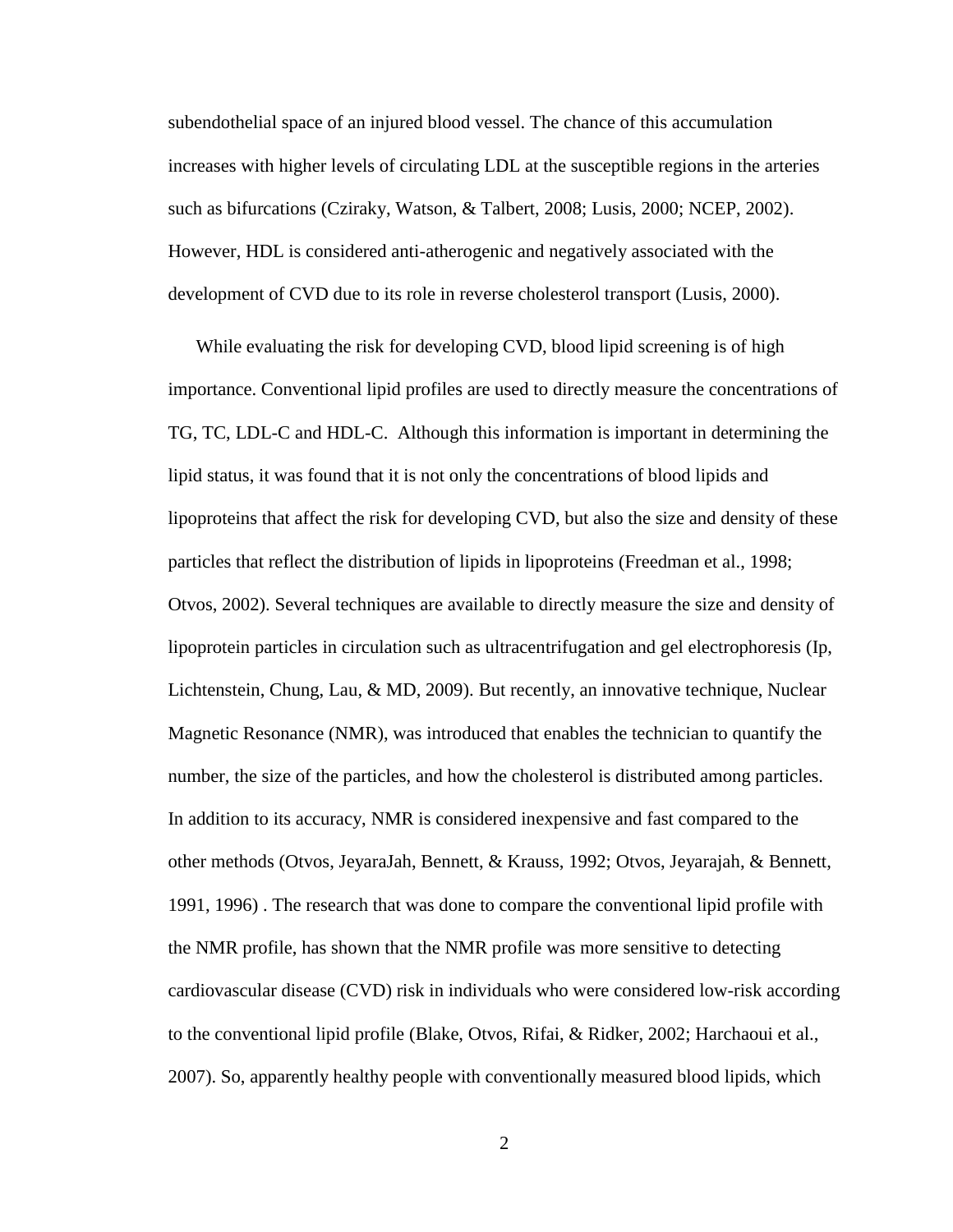are within normal ranges, might be at high risk for developing CVD due to an abnormal distribution of lipids in the particles (Otvos, 2002). This abnormality is expressed by increased small, dense LDL particles and a decreased size of HDL particles. Also, participants with similar quantities of blood lipids might differ in their risks for developing CVD due to the same reason (Freedman et al., 1998; Otvos, 2002).

The effect of physical activity on longevity and the risk for CVD had gained attention as early as the 1950s, when it was observed that occupations with higher energy expenditures lived longer. Since then, the effect of physical activity on developing CVD, especially its effect on blood lipids and lipoproteins has been thoroughly investigated (Bruce & Grove, 1994; Peltonen, Marniemi, Hietanen, Vuori, & Ehnholm, 1981).

The favorable effects of exercise training on conventionally measured lipoproteins are well established, and these include reduced concentrations of total cholesterol (TC), LDL-cholesterol (LDL-C), and triglycerides (TG) and increased HDL-cholesterol (HDL-C) concentrations (Lippi et al., 2006; Peltonen et al., 1981; Sopko et al., 1985; Svedenhag, Lithe, Juhlin-Dannfelt, & Henriksson, 1983). Also, with the NMR method, it was found that positive effects of exercise training on lipoprotein densities and sizes were achieved (i.e. decreased small dense LDL, increased size of HDL) regardless of the diet or a change in body fat (Halverstadt, Phares, Wilund, Goldberg, & Hagberg, 2007; Karus et al., 2002).

To understand the cumulative effect of exercise on lipoproteins, it is important to understand the effect of a single bout of exercise on lipoproteins (Pronk, 1993). This topic gained the attention of scientists as early as the 1960s (Carlson & Mossfeldt, 1964). However, the majority of studies involved prolonged exercise programs (marathons,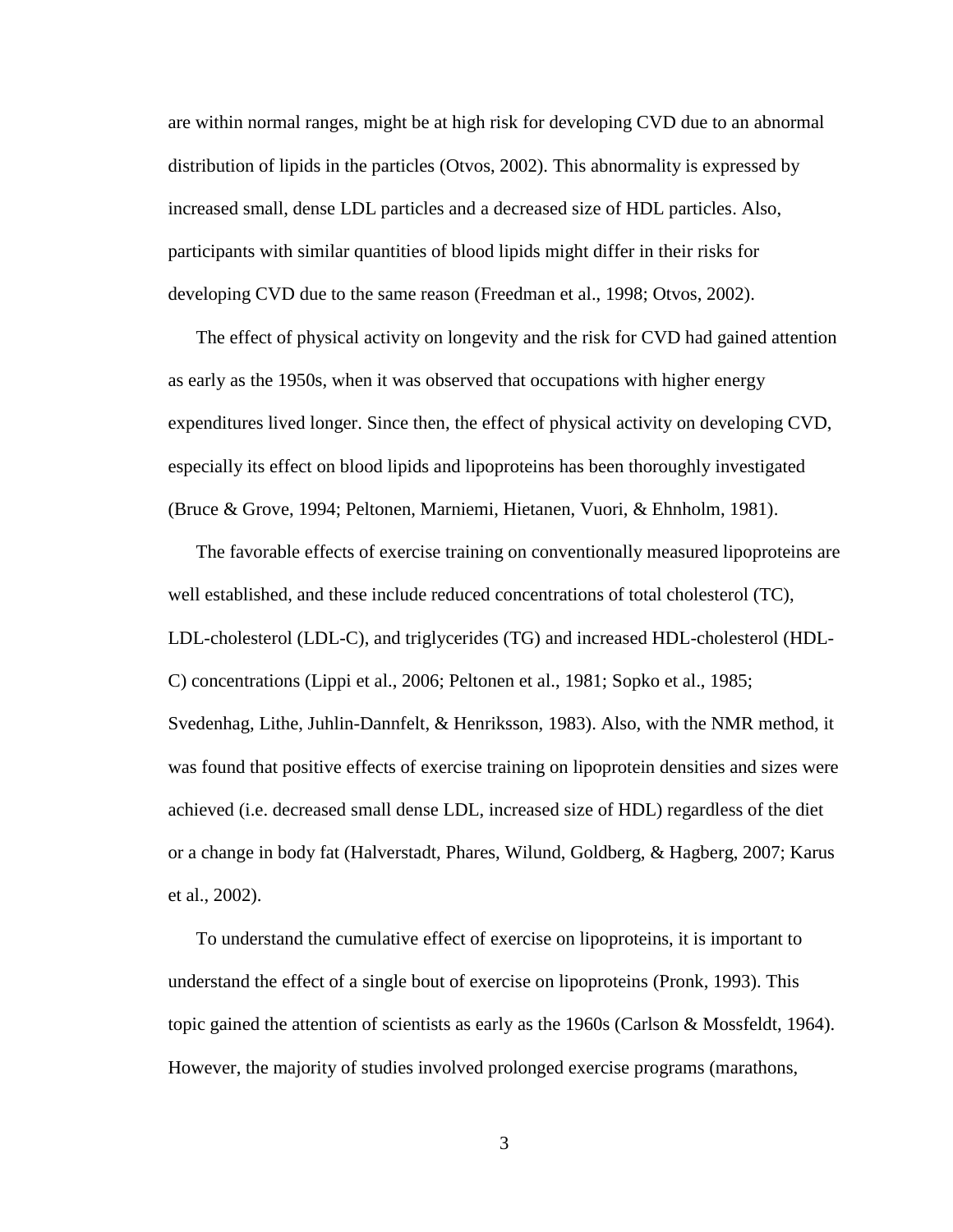triathlons) (Carlson & Mossfeldt, 1964; Kussi et al., 1984; Lamon-Fava, McNamara, Farber, Hill, & Schaefer, 1989; Thompson, Cullinane, Henderson, & Herbert, 1980), and the rest of the studies had variable, inconsistent results (Ferguson et al., 2003; Kantor, Cullinane, Sady, Herbert, & Thompson, 1987). The conventional lipid profile was used to analyze blood lipids in these studies, and in general, most of them revealed immediate increases in HDL-C and delayed increases in TG (Cullinane, Siconolfi, Saritelli, & Thompson, 1982; Park & Ranson, 2003).

The acute effect of exercise was investigated to determine any immediate changes in lipoproteins analyzed by the NMR method after completion of the 1995 World Championship Hawaii Ironman Triathlon (Yu et al., 1999). To my knowledge, that was the only study that examined the acute effect of exercise on lipoproteins using the NMR analysis. However, this kind of exercise cannot be achieved in the general population. In light of the previous, understanding the effect of acute exercise is of high importance. But, the information provided by the previous studies that used the conventional lipid profile might overlook favorable changes in lipoproteins due to exercise, because it will only provide information about the concentrations of TG, LDL-C, HDL-C and TC. However, changes related to the size and density of lipoproteins need to be studied, as these changes are critical in terms of CVD risk, regardless of whether these changes are accompanied with changes in the concentrations of blood lipids or not.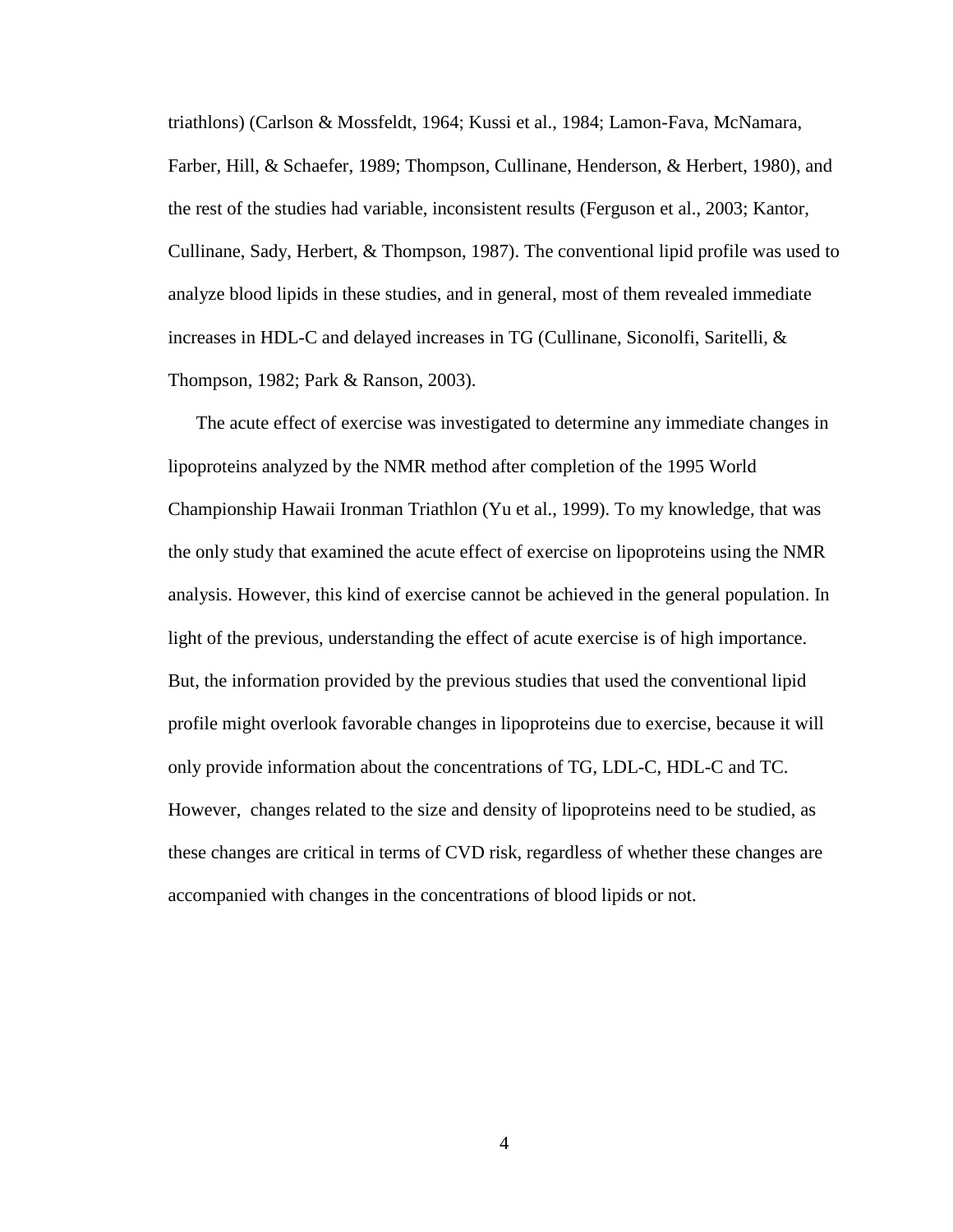#### Purpose of the Study

Based upon the foregoing, the purpose of this study was to examine the acute effect of a 60-minute bout of dynamic exercise on lipoprotein particle number and size as measured by nuclear magnetic resonance (NMR), and to compare it with the conventional lipid profile analysis.

#### Research Questions (or Hypotheses)

Question #1 (or Hypothesis #1)

A 60-minute bout of exercise at 70% VO2max will affect the concentration, size and distribution of lipoproteins. The null hypothesis is that exercise has no effect on these parameters.

#### Question #2 (or Hypothesis #2)

The NMR method of analysis will be more sensitive to the changes in lipoproteins particle size and number, compared with the conventional lipid profile. The null hypothesis is that there is no difference between the two methods

#### Significance of the Study

The significance of this study is to provide information about the acute, favorable changes in lipoproteins due to exercise that are related to the sizes and densities of lipoproteins detected by the NMR method that might reduce the risk for developing CVD. A secondary purpose is to detect the timeline of these changes over a 24-hour period.

#### Definition of Terms

The following definitions are given for the purpose of clarification: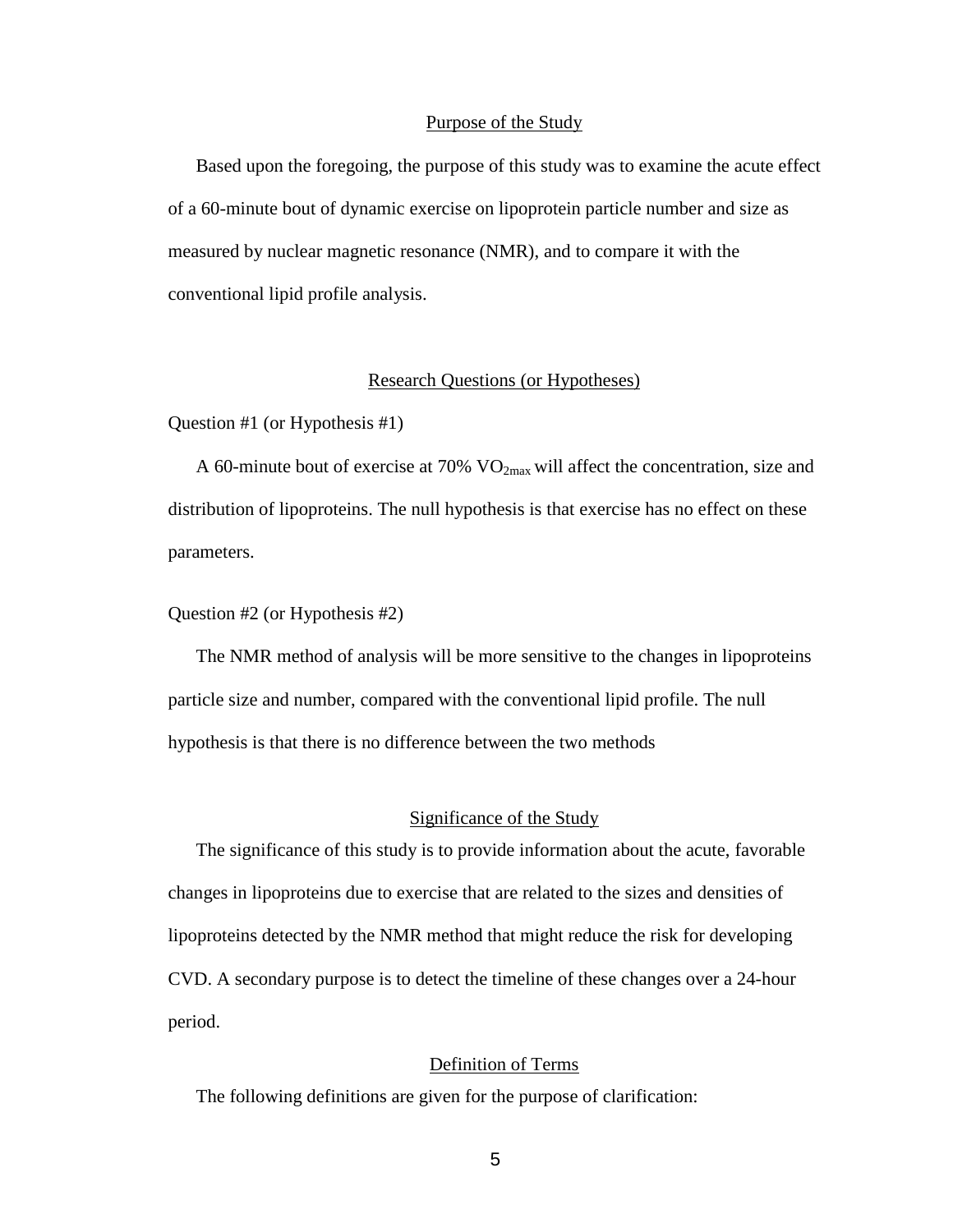NMR: Nuclear Magnetic Resonance. HDL: high density lipoprotein. HDL-C: the cholesterol part in HDL. LDL: low density lipoprotein. LDL-C: the cholesterol part within LDL. Acute exercise: a single session of exercise. High intensity exercise: an exercise with an intensity  $\geq 70\%$  VO<sub>2max</sub>, Heavy exercise: a marathon or a triathlon. Prolonged exercise: exercise sessions that last 1-3 hours.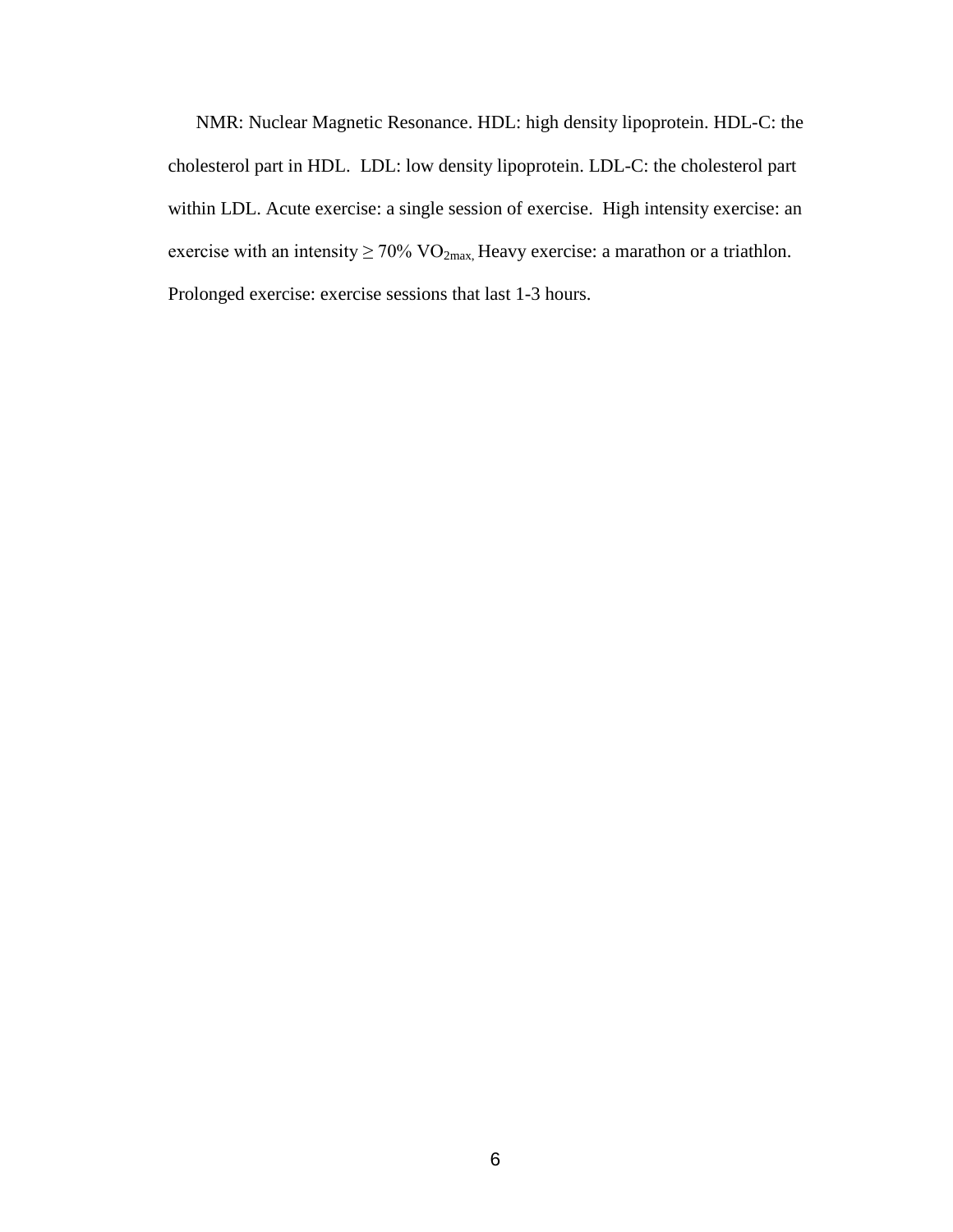#### CHAPTER 2

#### REVIEW OF RELATED LITERATURE

#### Cardiovascular Disease

#### Definition of Cardiovascular Disease

Cardiovascular disease (CVD) is the group of diseases that affect the heart and the circulatory system. Total CVD includes high blood pressure (HBP) and coronary heart disease (CHD) which includes myocardial infarction (MI), angina pectoris (AP), heart failure, stroke, and congenital cardiovascular defects. Other cardiovascular diseases include; rheumatic fever/rheumatic heart disease, pulmonary embolism, bacterial endocarditis, valvular heart disease, aortic valve disorders, mitral valve disorders, arrhythmias, peripheral artery disease, and venous thromboembolism (AHA, 2010).

It is estimated that more than 1 of 3 American adults have one or more types of CVD, which is considered one of the major causes of death in the United States. In 2006, CVD accounted for 34.3 % of deaths, or 1 of every 2.9 deaths. That means approximately 2,300 Americans die of CVD each day, or nearly 1 death every 38 seconds. Since 1900, except 1918, CVD has been the primary cause of death over any other major cause of death in the United States (i.e. cancer, accidents, Alzheimer's disease, HIV/AIDS). For example, in 2006, 1 in 2.8 females died from cancer, whereas 1 in 4.5 died of CVD (AHA, 2010).

#### Pathophysiology of CVD

Atherosclerosis is a progressive disease in the large arteries that is characterized by the accumulation of lipids and other fibrous elements in the subendothelial space. The process begins with lesion initiation in which injury to the endothelial lining of the blood vessel occurs. The preferred sites for lesion initiation are areas with arterial branches or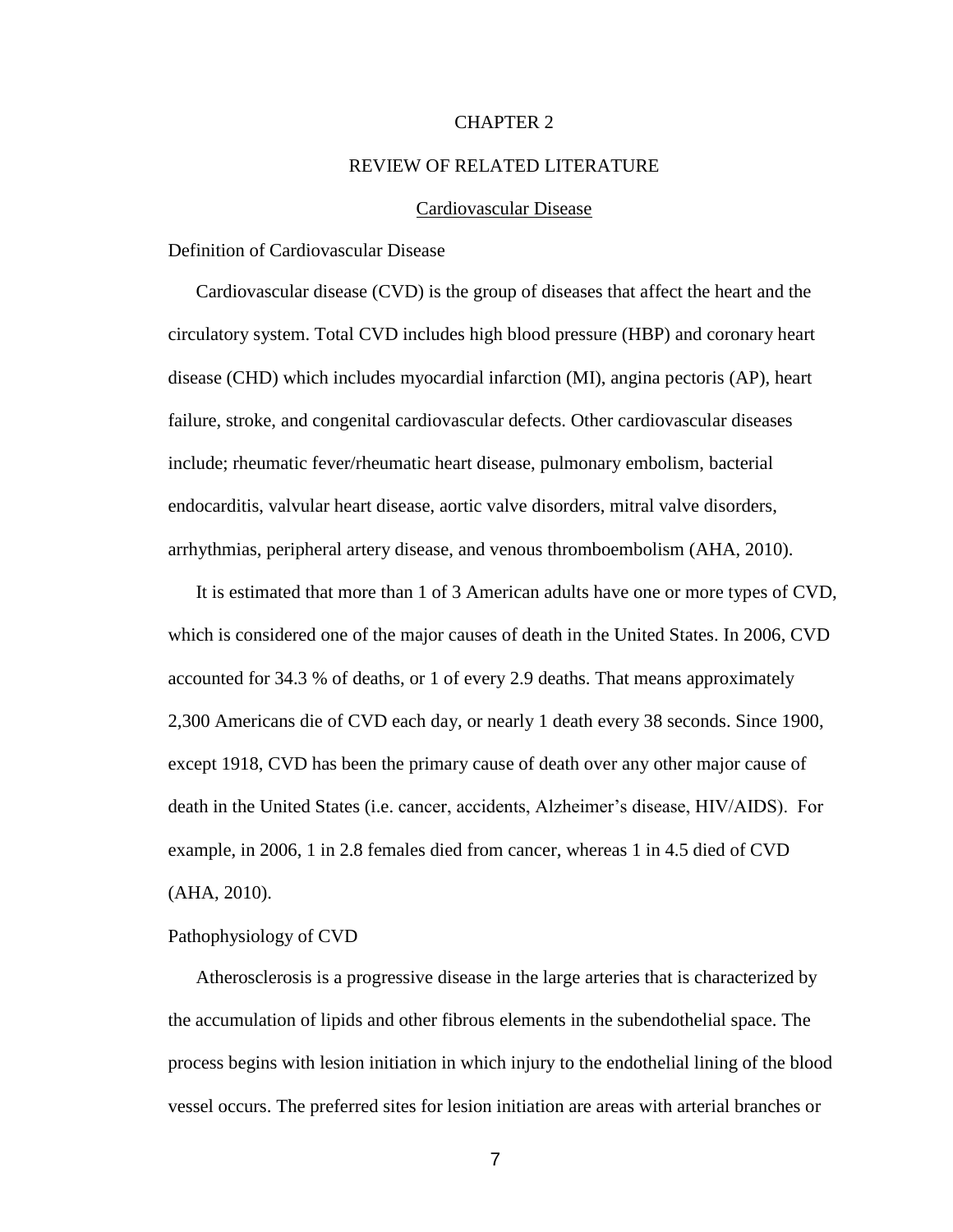curvatures, such as bifurcations. Those areas have an increased permeability to macromolecules, such as LDL particles, which will cross the endothelium, interact with the protein matrix, and then become trapped in the subendothelial space. The LDL accumulation increases with higher circulating LDL particles, especially at the preferred sites such as arterial bifurcations. The trapped LDL particles in these areas become minimally oxidized due to their exposure to vascular cell waste. The second stage will be the inflammation stage; where attraction of monocytes to the site of injury takes place, which cross the endothelium and then morph into macrophages. The third stage is foam cell formation; where macrophages release chemotactic factors that result in attracting more monocytes to the site of injury, engulf the oxidized LDL, become trapped and morph into foam cells. The surrounding tissue becomes necrotic, more debris begins to build up and fatty streaks are formed. This stage is followed by fibrous plaque formation, in which the blood vessel's lumen continues to narrow due to smooth muscle cell migration. The combination of foam cells, necrotic tissue and smooth muscle cells results in the development of a fibrous cap. The last stage will be complex lesions and thrombosis due to calcification of necrotic tissue and a weakened endothelial lining which will contribute to the instability of the plaque (which is weakest at the tail-end of the accumulation). This may result in rupture of the plaque to form a thrombus that may break loose and travel to other parts of the body. The most critical complication of a thrombus is an acute occlusion of smaller blood vessels that may result in a stroke or a myocardial infarction (Lusis, 2000).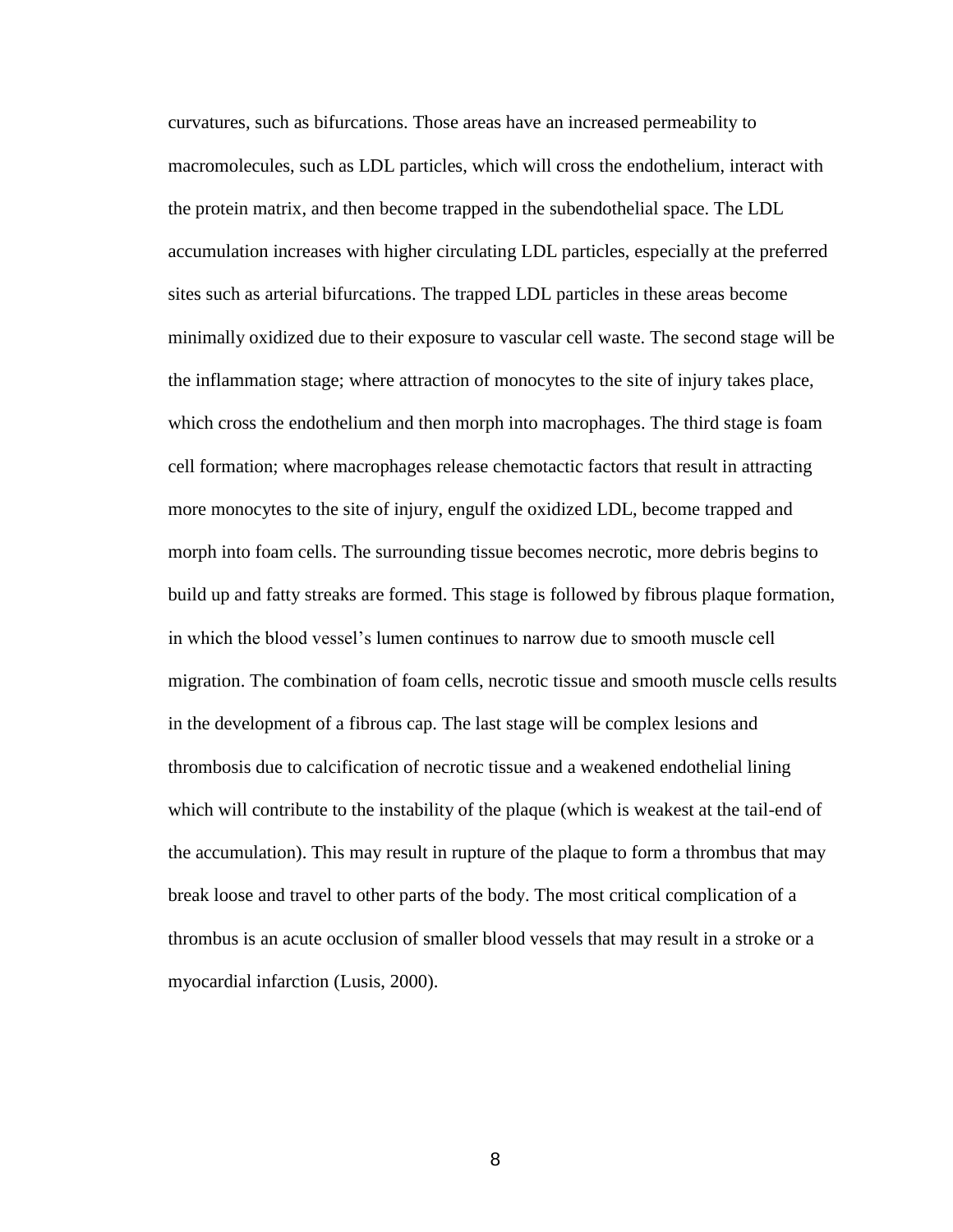Risk Factors for Developing CVD

The risk factors for developing CVD are divided into modifiable and non-modifiable risk factors. Modifiable risk factors include; hypertension/high blood pressure, tobacco use/smoking, high blood cholesterol and other lipids, type 2 diabetes mellitus, overweight and obesity, physical inactivity, increased average total energy consumption (especially diets rich in saturated fats), low socioeconomical status, alcohol consumption, certain medications (contraceptive pills and hormone replacement therapy) and left ventricular hypertrophy (LVH). Non-modifiable risk factors include factors with a strong genetic component such as: age  $(55 \text{ years})$ , gender (males are at a higher risk, but after menopause women will have a similar risk as men), family history of CVD (a first degree male relative who had CHD or stroke before the age of 55 or a first degree relative female before the age of 65), and ethnicity (Asians and Africans have a higher risk for developing CVD than other ethnic groups. These factors have different effects on CVD risk and is in part, because of their effects on lipid and lipoprotein metabolism and subsequent composition (Durstine & Lyerly, 2007).

#### Blood Lipids as a Risk Factor

Abnormal levels of lipoproteins are considered strong and critical risk factors for developing CVD (AHA, 2010; Lusis, 2000). These include elevated levels of low density lipoproteins (LDL), very low density lipoproteins (VLDL), triglycerides (TG), cholesterol, and decreased levels of high density lipoproteins (HDL). These abnormalities might be due to a genetic disorder, or due to adopting certain lifestyle factors such as consumption of a high fat diet, physical inactivity and obesity (AHA, 2010; Lusis, 2000).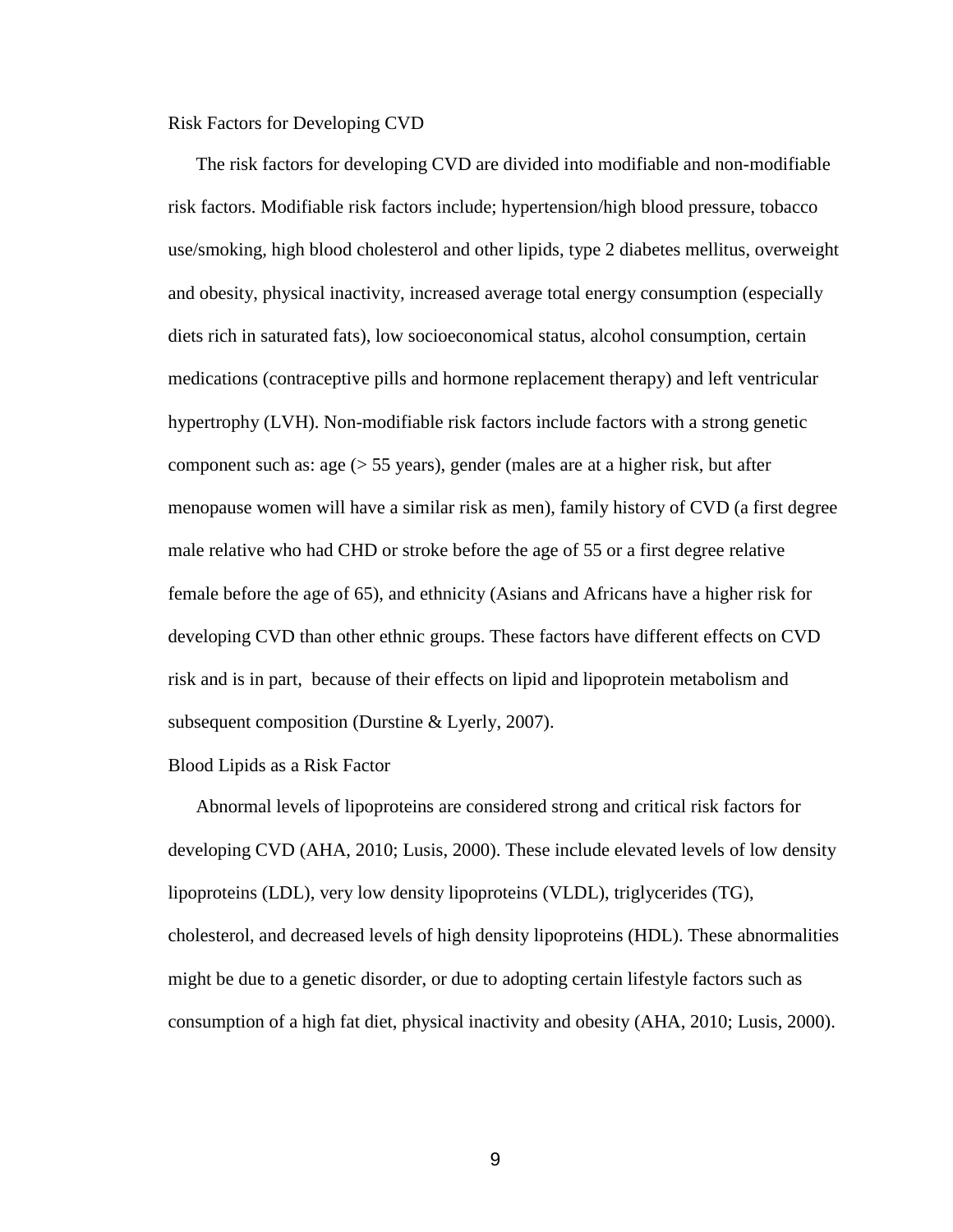#### **Lipoproteins**

#### Definition of Lipoproteins

Lipoproteins are colloidal particles that consist of lipid-protein complexes that are responsible for transporting the non-soluble lipids (TG, cholesterol and phospholipids), within the blood, lymph and cerebrospinal fluid. The primary components of lipoproteins are apolipoporoteins (the protein part), TG, phospholipids and free and esterified cholesterol (the lipid part) (German, Smilowitz, & Zivkovic, 2006; Shepherd, 1992). Metabolism of lipoproteins takes place mainly in the liver and intestines. Lipid transport in the plasma is regulated by certain apolipoproteins, lipoprotein receptors, lipolytic enzymes and transfer proteins to maintain lipid homeostasis (Shepherd, 1992). Lipoproteins have gained significant scientific attention in the medical and biological fields because it was found that deregulation of these particles (e.g., TG and cholesterol) is associated with high mortality and morbidity levels (German et al., 2006).

To provide further understanding of their structures and functions, several methods have been used to isolate lipoproteins based on density (i.e. ultracentrifugation), size (i.e. gradient gel electrophoresis, NMR), apolipoproteins separation, and composition (German et al., 2006). Generally, lipoproteins are divided into 4 classes: chylomicrons, VLDL, LDL and HDL (Durstine, Grandjean, Christopher, & Thompson, 2002). The lipoprotein classes differ in their composition based upon the percentage of lipids and protein they contain and the percentage of protein content (Table 1) (Durstine et al., 2002).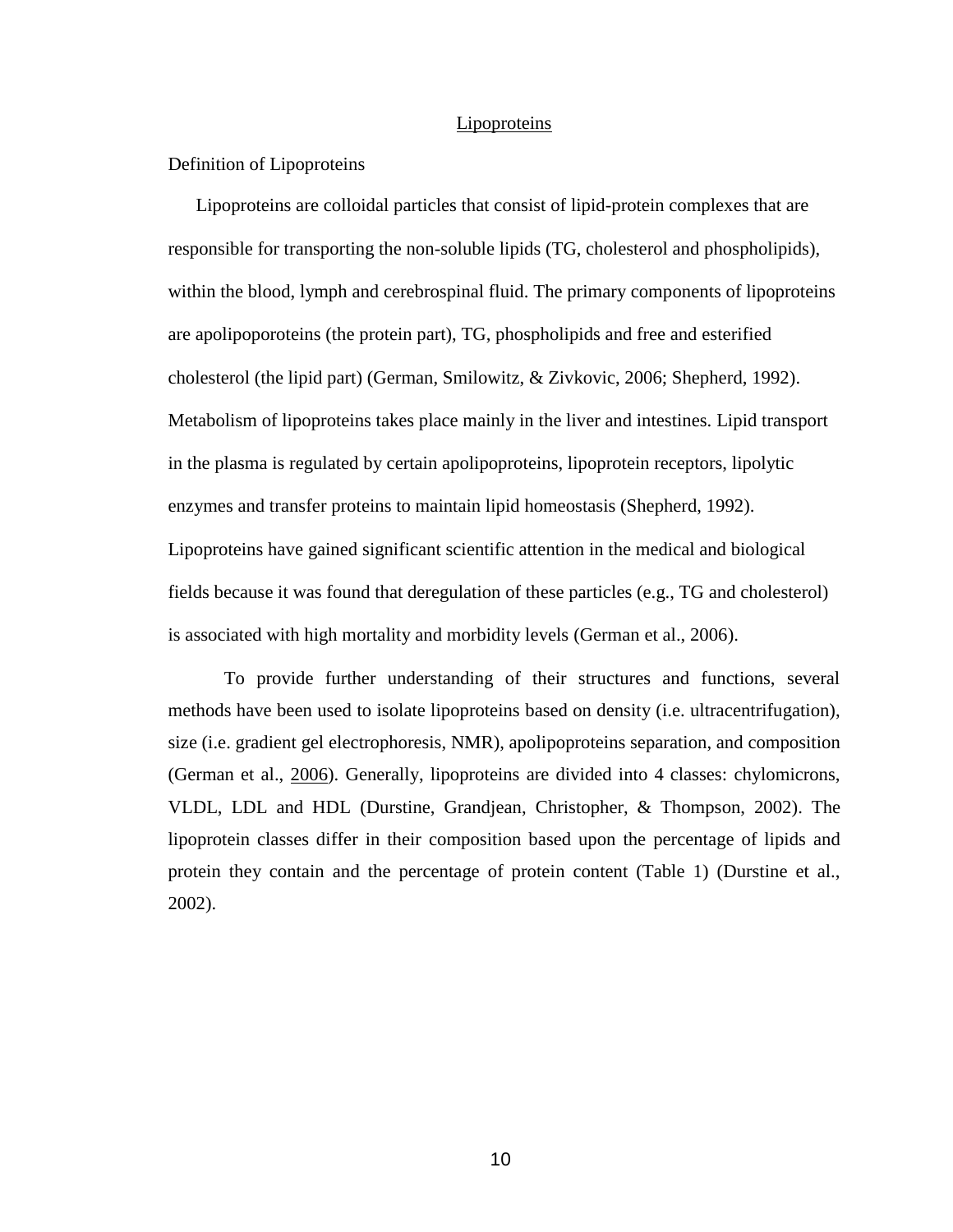| <b>Composition Percentage of Total Lipids</b>                                                                                                                 |                                                                        |         |                |           |      |        |              |                                                                    |
|---------------------------------------------------------------------------------------------------------------------------------------------------------------|------------------------------------------------------------------------|---------|----------------|-----------|------|--------|--------------|--------------------------------------------------------------------|
| Lipid/<br>Lipoprotein                                                                                                                                         | Source                                                                 | Protein | Total<br>Lipid | <b>TG</b> | Chol | Phosph | Free<br>Chol | Apolipoprotein                                                     |
| Chylomicro<br>$\mathbf n$                                                                                                                                     | intestine                                                              | $1 - 2$ | 98-99          | 88        | 8    | 3      | $\mathbf{1}$ | Major: A-IV, B-48, H<br>Minor: A-I, A-II, C-I,<br>C-II, C-III, E   |
| <b>VLDL</b>                                                                                                                                                   | Major: liver<br>Minor: intestine                                       | $7-10$  | 90-93          | 56        | 20   | 15     | 8            | Major: B-100, C-III, E,<br>G<br>Minor: A-I, A-II, C-II,<br>D       |
| <b>IDL</b>                                                                                                                                                    | Major: VLDL<br>Minor:<br>chylomicron                                   | 11      | 89             | 29        | 26   | 34     | 9            | Major: B-100                                                       |
| ${\rm LDL}$                                                                                                                                                   | Major: liver<br>Minor: intestine                                       | 21      | 79             | 13        | 28   | 48     | 10           | Major: B-100<br>Minor: C-I, C-II, (a)                              |
| HDL <sub>2</sub>                                                                                                                                              | Major: HDL <sub>3</sub>                                                | 33      | 67             | 16        | 43   | 31     | 10           | Major: A-1, A-II, D, E,<br>F<br>Minor: A-IV, C-I, C-II,<br>$C-III$ |
| HDL <sub>3</sub>                                                                                                                                              | Major: liver &<br>intestine<br>Minor: VLDL &<br>chylomicron<br>remnant | 57      | 43             | 13        | 46   | 29     | 6            | Major: A-1, A-II, D, E,<br>F<br>Minor: A-IV, C-I, C-II,<br>$C-III$ |
| Chol                                                                                                                                                          | Liver & diet                                                           | NA      | 100            | NA        | NA   | 70-75  | $25 - 30$    |                                                                    |
| TG                                                                                                                                                            | Diet & liver                                                           | NA      | 100            | 100       | NA   | NA     | NA           |                                                                    |
| VLDL, very low-density lipoprotein; LDL, low-density lipoprotein; HDL, high-density lipoprotein; Chol, cholesterol; TG,<br>triglyceride; Phosp, phospholipid. |                                                                        |         |                |           |      |        |              |                                                                    |

#### **Table1**: Characteristics of Plasma Lipids and Lipoproteins (Durstine et al., 2002)

#### Physiology of Lipoproteins

#### **Chylomicrons**

 $\mathsf{r}$ 

Chylomicrons are the largest and least dense lipoproteins. Produced in the enterocytes after meals, their main function is to transport the absorbed TG from the intestine to the lymphatic system and secrete it into the circulation. In the skeletal muscles and adipose tissue, lipolysis of these particles takes place by the action of the enzyme lipoprotein lipase (LPL), where TG are hydrolyzed for storage or energy production. Chylomicron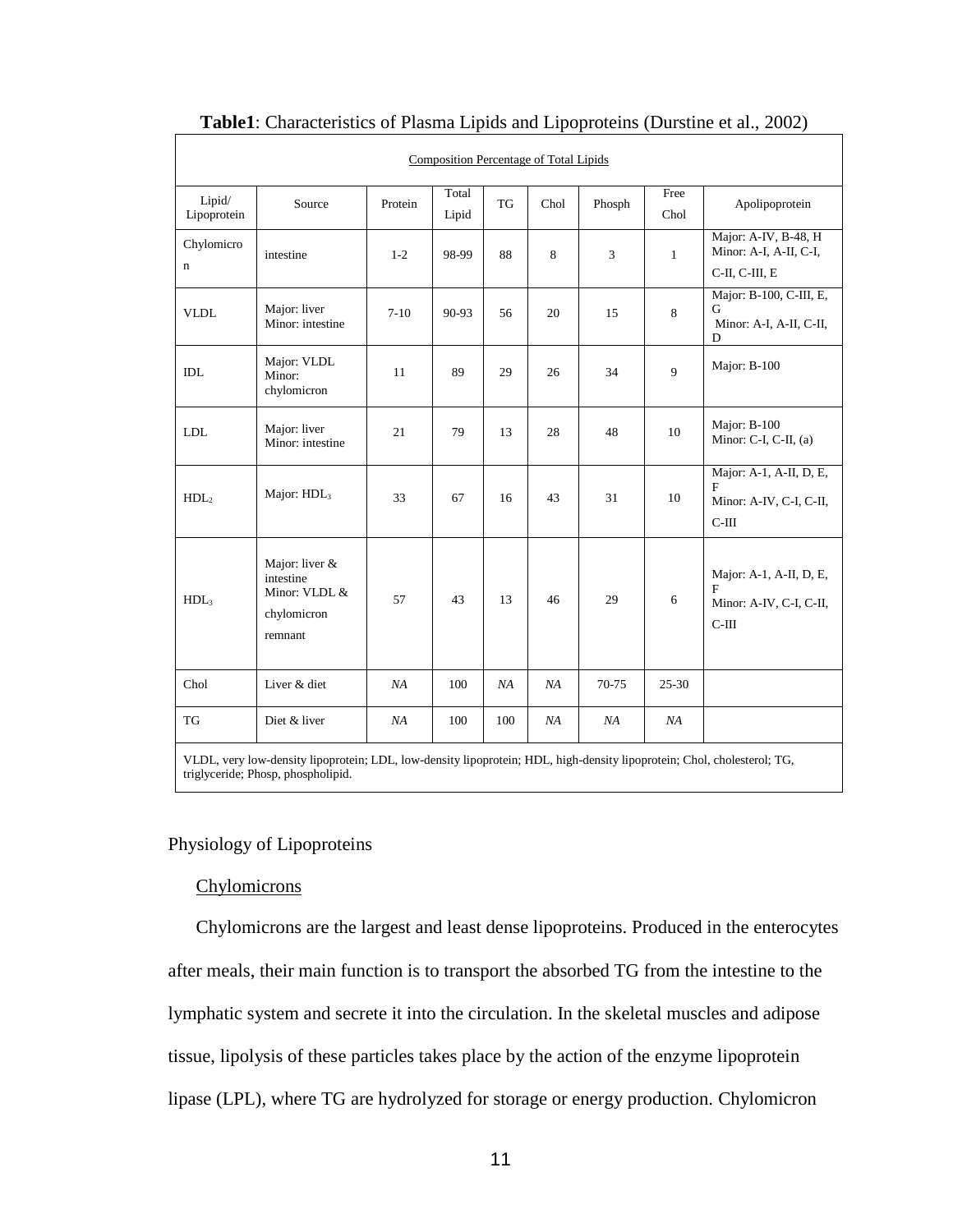remnants are formed as a result of TG removal, which become rich in cholesterol esters taken from HDL due to the action of the enzyme cholesteryl ester transfer protein (CETP). The amount of the acquired esters within chylomicron remnants depends mainly on the efficiency of chylomicron clearance and the action of LPL, where less cholesteryl ester is acquired with higher clearance of chylomicrons. Chylomicron remnants are degraded in the liver, where clearance of their cholestryl esters takes place and they are used along with other components to make VLDL (Shepherd, 1992).

#### Very low density lipoproteins (VLDL)

Very low density lipoproteins (VLDL) are produced in the liver from chylomicron remnants and considered the main TG transporter in the post absorptive state. In the circulation, they undergo similar metabolism to chylomicrons, where LPL activity hydrolyzes the TG content that is transported to adipose tissue and cholysteryl esters are transported to the molecules from HDL. After TG removal, VLDL remnants or IDL are formed (German et al., 2006; Shepherd, 1992).

#### Intermediate density lipoprotein (IDL)

Intermediate density lipoprotein (IDL**)** is formed by the hydrolysis of TG within the VLDL particle due to the activity of lipoprotein lipase (LPL), which results in releasing fatty acids that are taken up by extrahepatic tissue. The remaining particle is a VLDL remnant or IDL which interacts with LPL and hepatic lipase to form LDL. But in the clinical practice, it is measured with LDL (Durstine et al., 2002).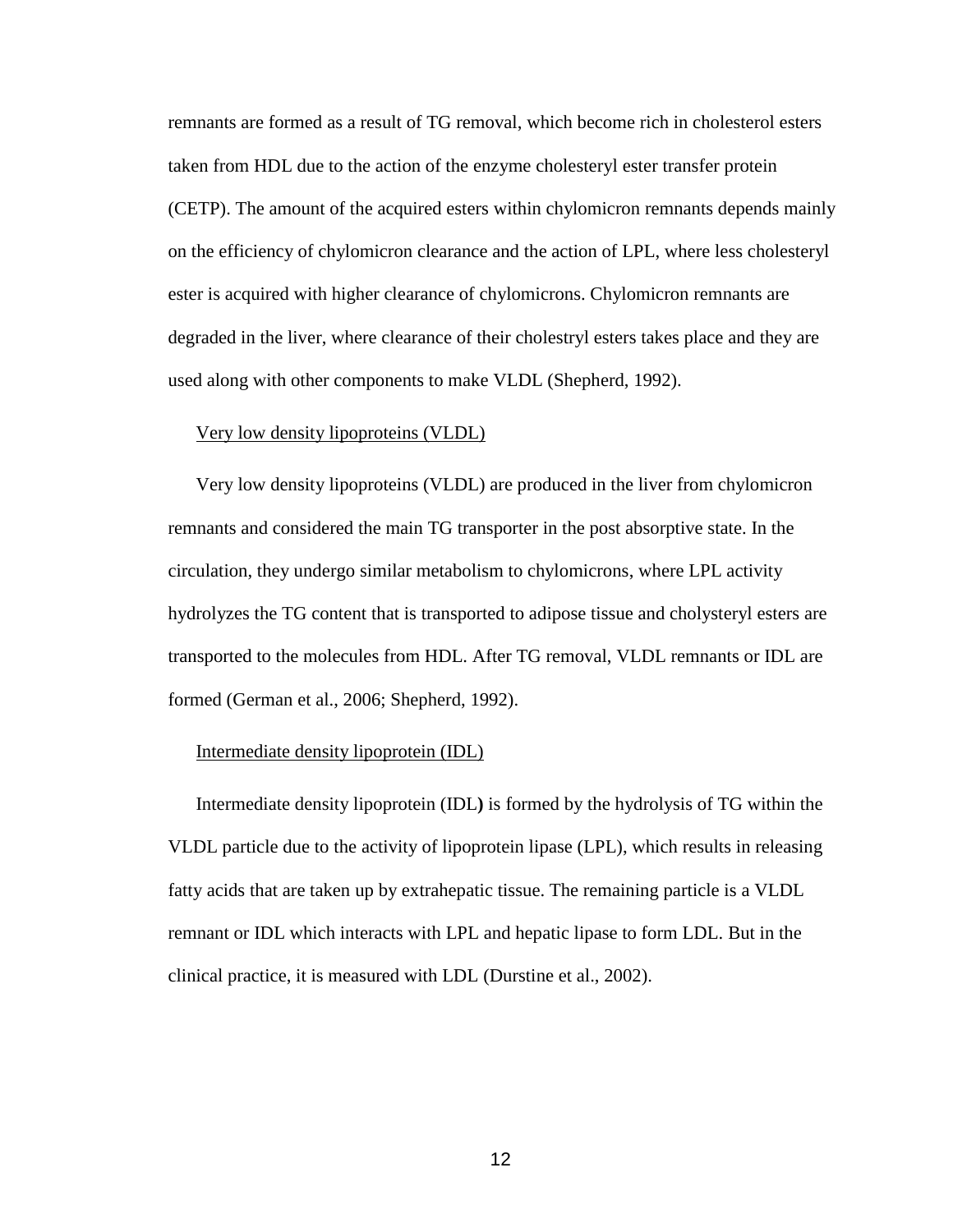#### Low density lipoproteins (LDL)

Low Density lipoproteins (LDL) are not produced in any organ or tissue, but certain activities and modifications to the VLDL remnant (IDL) take place that result in the production of LDL. These modifications take place when IDL particles reach the liver, and hepatic lipase acts on removing the remaining TG from those particles, resulting in altering the density of IDL which will lead to the production of LDL (German et al., 2006). LDL particles are the main carriers of cholesterol. They have a relatively simple structure compared with other lipoproteins which consists of the lipids remaining from VLDL, apo-B100, and a core of cholesteryl esters. The main function of LDL is to deliver cholesterol to the cells that require it for growth, hormone synthesis, and metabolism to bile. The cells receive LDL-cholesterol (LDL-C) by a receptor–mediated process, where these cells contain LDL-specific receptors on their surfaces and LDL-C is delivered as one package of free cholesterol and cholesteryl esters (German et al., 2006).

#### High density lipoproteins (HDL)

HDL is the lipoprotein that contains equal amounts of lipids and proteins. Its metabolism starts with the formation of apo A-I in the liver, which is the major protein in the HDL particle that is secreted into the plasma to form the discoidal HDL. After that, uptake of free cholesterol from the surrounding tissue and esterification of the free cholesterol takes place, which results in the formation of spherical or mature HDL. HDL has various subclasses due to different content of apolipoprotein, TG, lipid transfer enzymes and proteins. HDL is considered antiatherogenic because of its role in reverse cholesterol transport, promoting vasodilation and maintaining low blood viscosity, in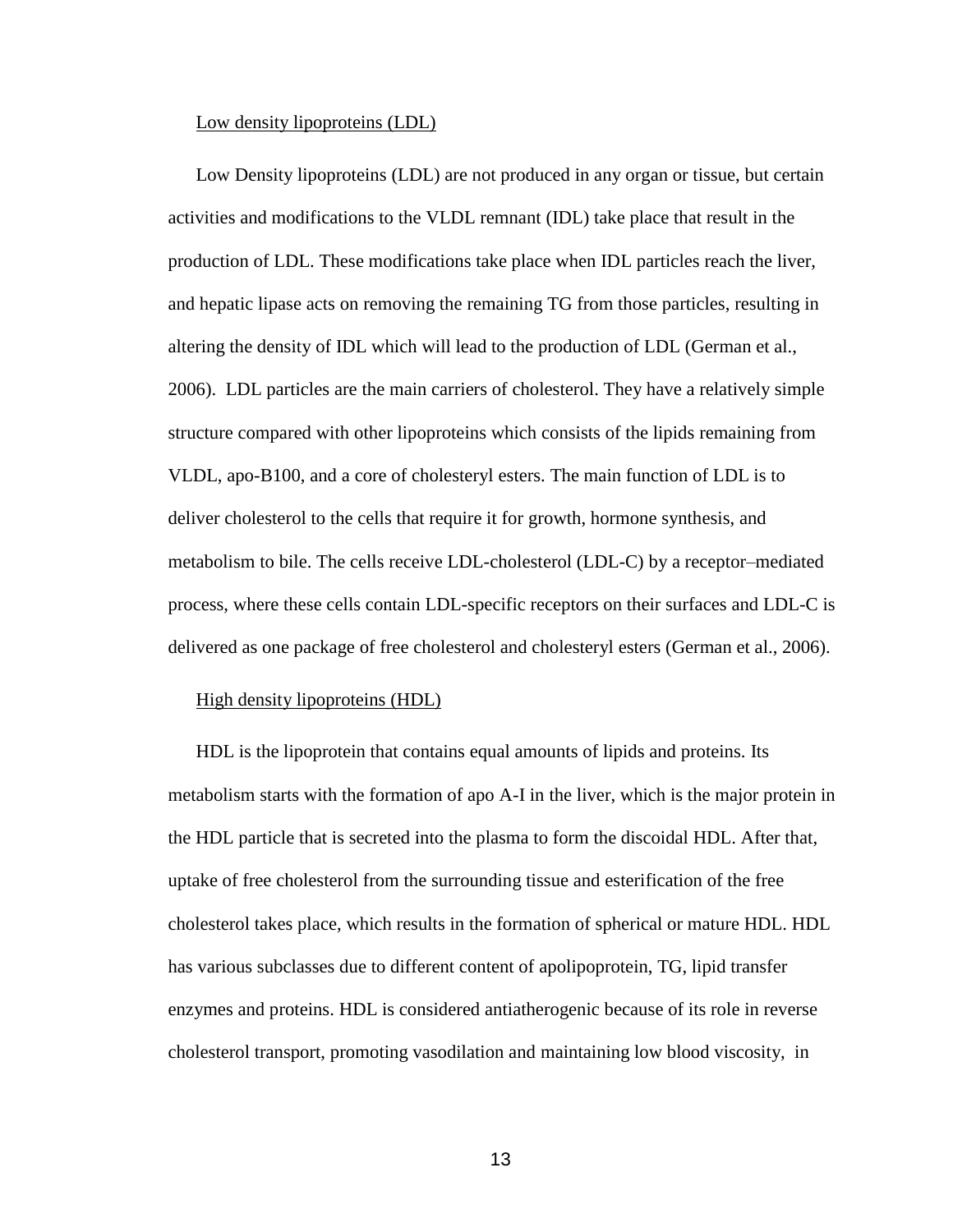addition to its anti-inflammatory and antioxidant properties (Link, Rohatgi, & Lemos, 2007)**.**

Relationship between Lipoproteins and CVD Using the Conventional Lipid Profile LDL

In the process of atherosclerosis, the primary factor that leads to the subsequent events is the accumulation of LDL particles at the susceptible regions in the arteries such as bifurcations. The chance of this accumulation increases with higher levels of circulating LDL (Lusis, 2000). Normally, LDL is an important cholesterol carrier that is vital for many biological functions such as a precursor for the production of certain compounds (i.e. hormones). Normal LDL does not contribute directly in the initiation of atherosclerosis. Indeed, it was found that certain modifications to the native LDL particle take place before its uptake by macrophages. The "LDL modification theory" helps explain the relationship between LDL and CVD. This theory explains that what initiates the process of atherosclerosis in the arterial wall is not the uptake of the normal LDL particle, but modifications to that particle take place that result in a different-structured LDL. These modifications include oxidation, lipolysis, proteolysis and aggregation, and happen due to the LDL particle's exposure to oxidative waste in the vascular cells. As a result, LDL uptake by the cells that contain receptors for LDL will be disrupted, and these modified LDL particles will be taken up by macrophages which contain scavenger receptors that can identify the oxidized LDL. This uptake of the oxidized LDL will lead to the subsequent events in the atherosclerotic process (Lusis, 2000).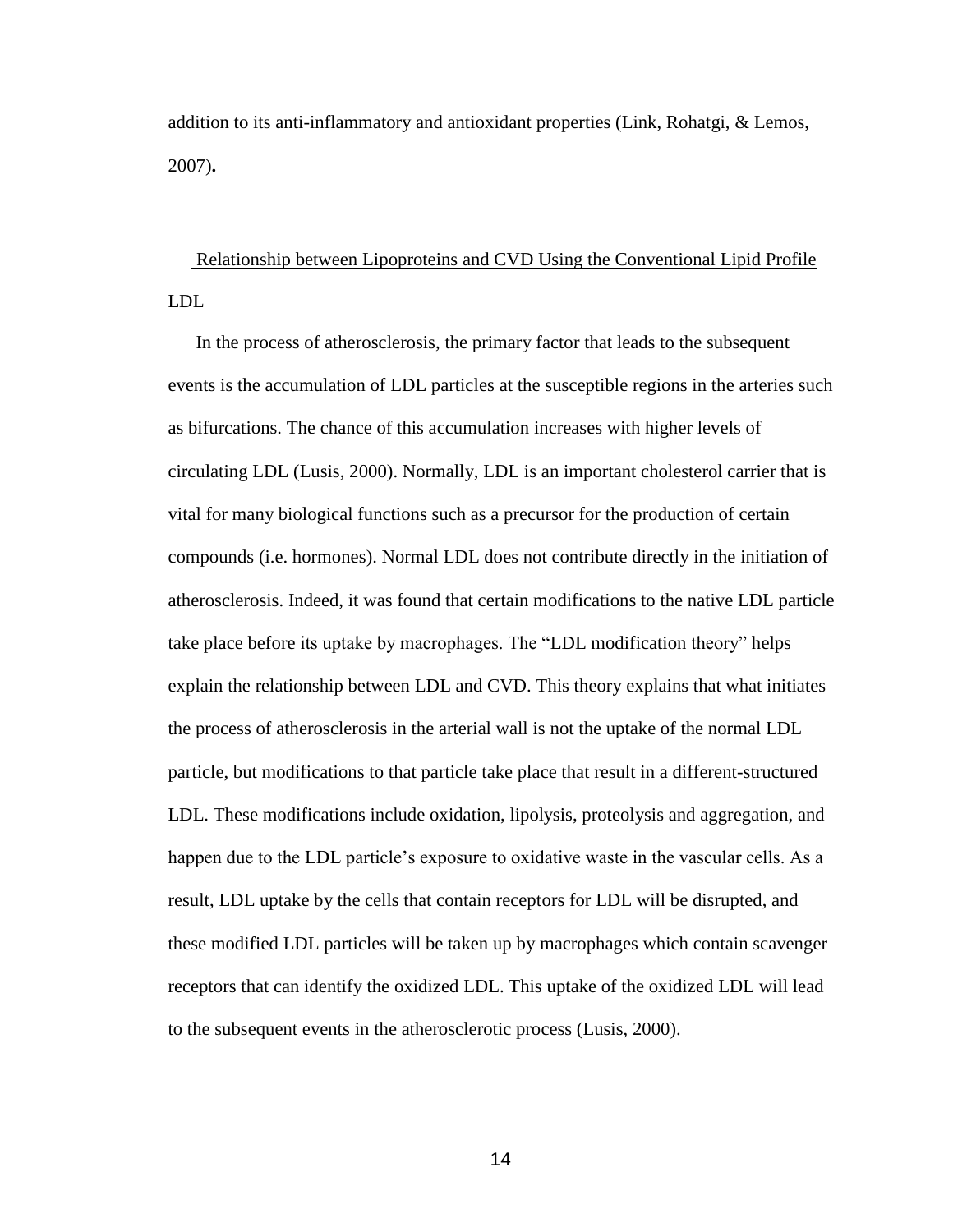LDL-C

LDL-C is the cholesterol part within the LDL particle. The National Cholesterol Education Program (NCEP) has identified LDL-C as the main target of cholesterol – lowering therapy (NCEP, 2002). In addition, most clinical interventions aim at reducing LDL-C to reduce CVD risk because it makes up to 60-70% of the total serum cholesterol, plays a significant role in CVD progression and is considered the most critical and abundant atherogenic lipoprotein (Cziraky et al., 2008; NCEP, 2002). TC and LDL-C levels are positively associated with CHD (Table 2) (NCEP, 2002).

|     | <b>TC-levels</b> | <b>LDL-C</b> Level | <b>Description</b>                                                                      |               |
|-----|------------------|--------------------|-----------------------------------------------------------------------------------------|---------------|
|     |                  | $< 100$ mg/dL      | Optimal                                                                                 |               |
|     | < 200            | 100-129 mg/dL      | Near optimal/above<br>optimal                                                           | Increased CHD |
|     | 200-239          | 130-159 mg/dL      | Borderline high                                                                         |               |
|     | > 240            | 160-189 mg/dL      | High                                                                                    |               |
|     |                  | $> 190$ mg/dL      | Very high                                                                               |               |
|     |                  |                    |                                                                                         |               |
| HDL |                  |                    |                                                                                         |               |
|     |                  |                    | HDL is considered antiatherogenic or inversely related to CVD, because its r            |               |
|     |                  |                    | protective effect is due to its role in reverse cholesterol transport. In addition to r |               |
|     |                  |                    | cholesterol transport, HDL has other mechanisms that contribute to the protectio        |               |
|     |                  |                    | CVD which include: promoting vasodilation and endothelial repair, providing             |               |

 **Table 2**: TC and LDL-C Association with CHD Risk (NCEP, 2002)

#### HDL

HDL is considered antiatherogenic or inversely related to CVD, because its main protective effect is due to its role in reverse cholesterol transport. In addition to reverse cholesterol transport, HDL has other mechanisms that contribute to the protection against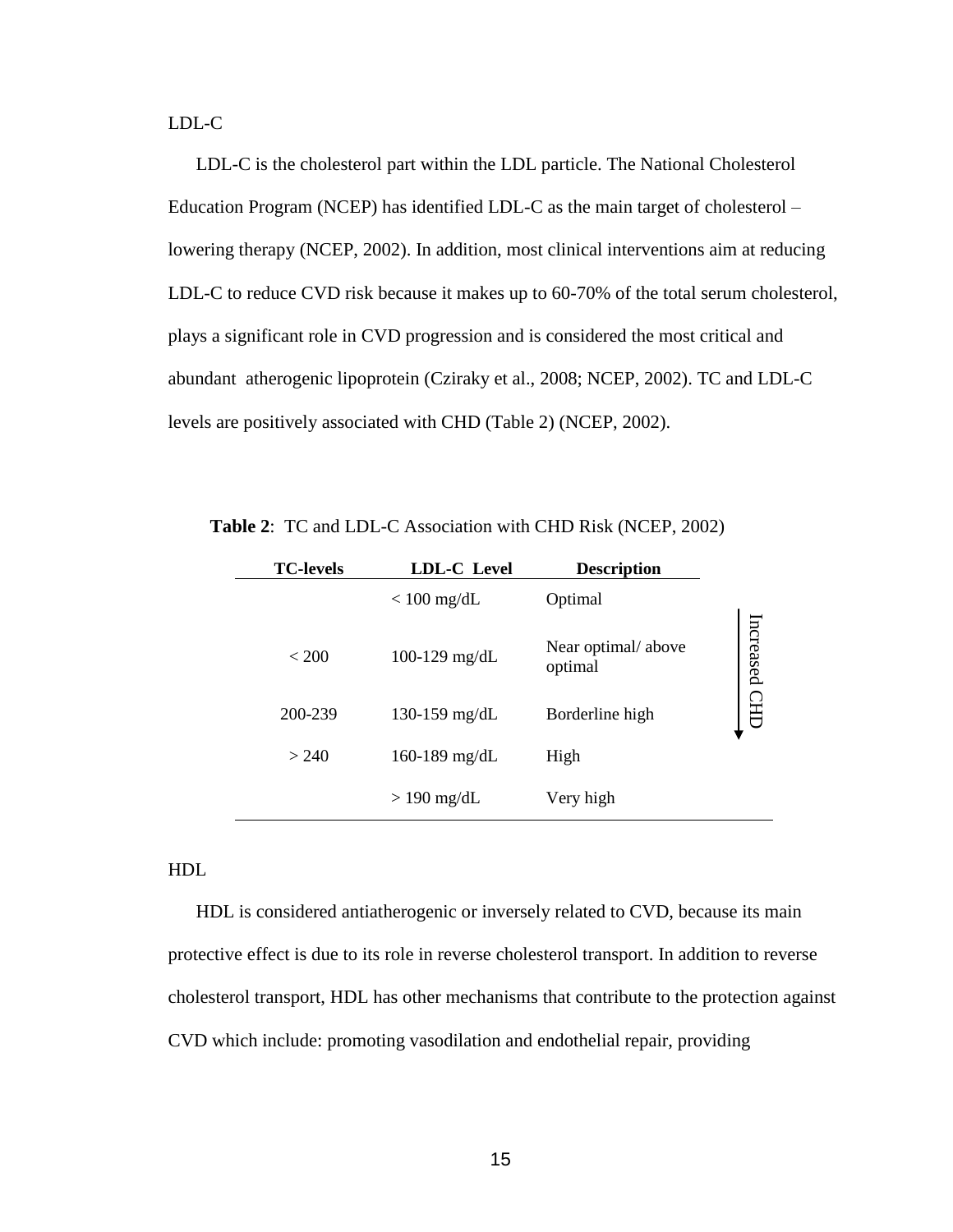antioxidant, anti-inflammatory, antithrombotic, and antiapoptotic properties (Lusis, 2000).

HDL-C

HDL-C is considered an independent risk factor for developing CVD. For each 1 mg/dL decrease in HDL-C, there is 2-3% increase in CHD risk (NCEP, 2002). The Framingham Heart Study indicated that HDL-C was a more critical risk factor for recurrent CHD than LDL-C, TC or TG. Also, for each 5 mg/dL decrease in serum HDL-C below median ranges, there is a 25% increase in myocardial infarction (MI) risk for both men and women (Figure 1) (Link et al., 2007).



**Figure 1:** Data from Framingham Study Showing That CHD Risk Will Decrease With Increased HDL Concentrations at Various LDL Concentrations (Link et al., 2007).

In addition to genetic factors (which account for 50% in the variability of HDL-C in the general population), low HDL-C concentrations are mainly due to smoking, obesity,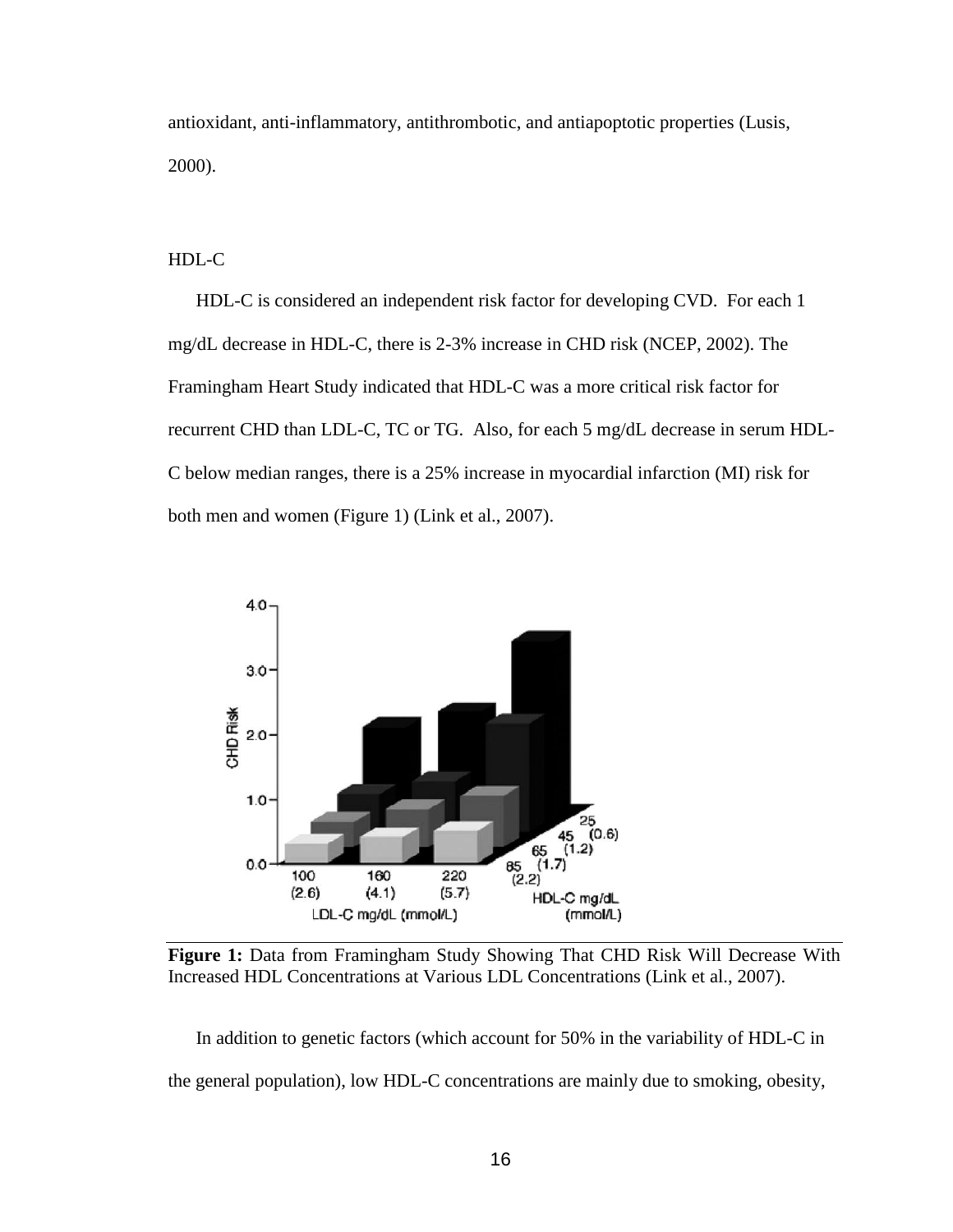physical inactivity, elevated serum TG, certain diseases like type 2 diabetes (T2DM) and certain medications like beta blockers. These factors are considered acquired factors and account for the remaining 50% variability in HDL-C. So to increase HDL-C, the first step taken should be towards smoking cessation, weight loss, diet and exercise. If these measures fail to increase HDL-C, medications like niacin, fibrates or cholesterol ester transfer protein (CETP) inhibitors might be initiated (NCEP, 2002).

Low levels of HDL-C are associated with other non-lipid risk factors such as increased insulin resistance and other metabolic risk factors. In addition, low HDL-C concentrations are also associated with higher serum TG, and an increased number of the small dense LDL particles. This relationship between low HDL-C, high TG and increased small LDL particles is called the lipid triad or atherogenic dyslipidemia, which usually appears in persons with immature CHD who show typical characteristics such as obesity, abdominal obesity, insulin resistance and physical inactivity. The best intervention to alleviate atherogenic dyslipidemia is weight reduction and increasing physical activity (NCEP, 2002). HDL-C concentrations that are below 40 mg/dL are considered low and concentrations above 60 mg/dL are considered high. The latter is considered a negative risk factor for CVD and if present, evokes the removal of one positive risk factor (NCEP, 2002).

#### TG

TG is considered an independent risk factor for coronary artery disease (CAD). When other risk factors associated with CAD are adjusted, each 88 mg/dL increase in TG, will increase CAD risk by 14% in men and 37% in women (Durstine & Lyerly, 2007).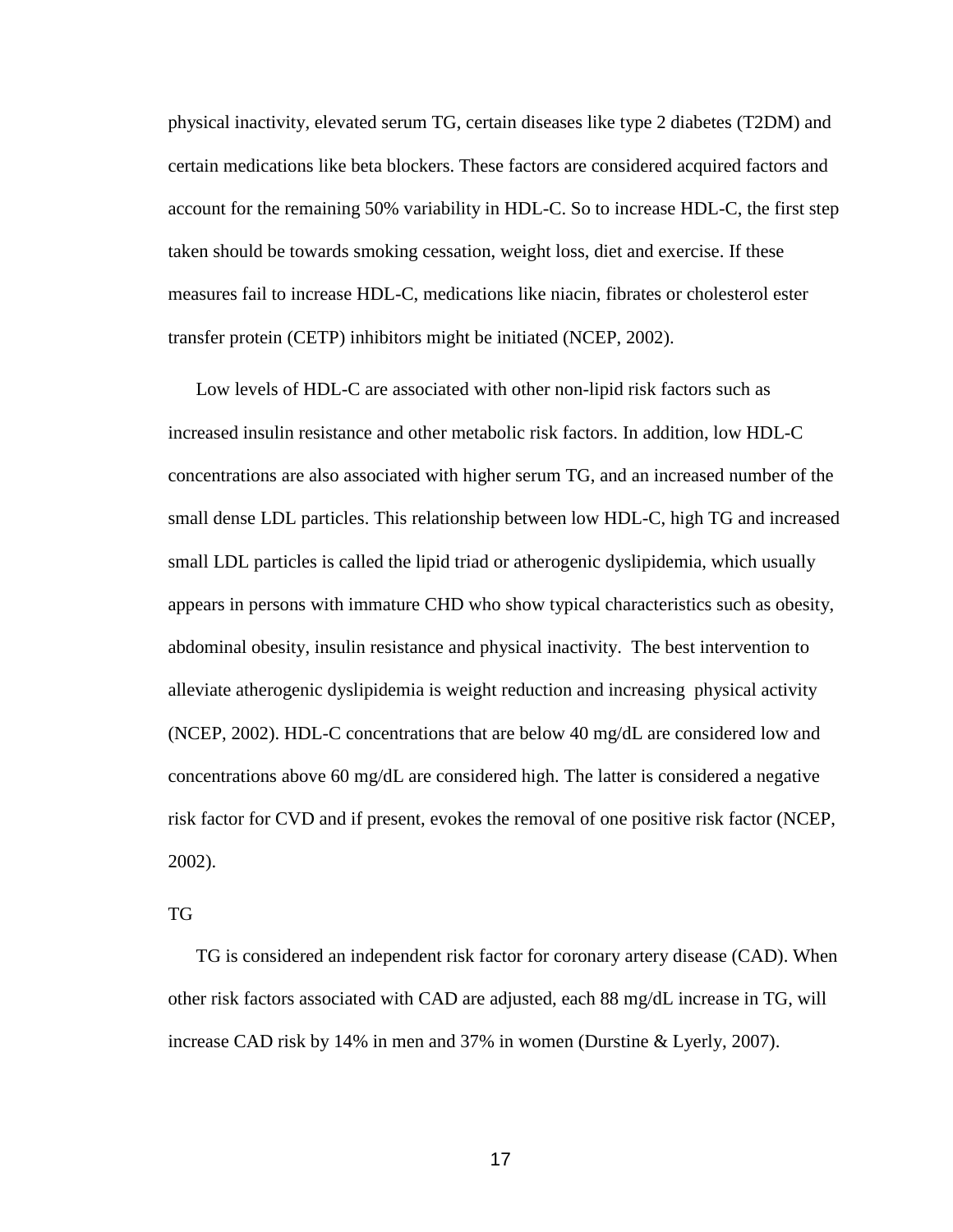Several factors lead to increased serum TG such as overweight and obesity, physical inactivity, cigarette smoking, excessive alcohol intake, a very high carbohydrate diet (> 60% of total energy), type 2 diabetes (T2DM), chronic renal failure, certain medications (like estrogens and corticosteroids) and genetic factors. Among the previously mentioned factors, the most common are obesity and physical inactivity (NCEP, 2002).

High TG is associated with high lipoprotein remnants like VLDL. These lipoproteins are high in TG and are called triglyceride-rich lipoproteins (TGRLP). Also high TG levels are associated with more atherogenic lipoproteins (such as an increased number of small LDL particles and a reduced number of HDL particles), and with other non-lipid risk factors such as elevated blood pressure, insulin resistance and glucose intolerance (NCEP, 2002). The National Cholesterol Education Program NCEP recommends that elevated TG should be first decreased by lifestyle changes (NCEP, 2002).

#### The Residual CVD Risk (Non-HDL-C)

Non- HDL-C includes all atherogenic lipoproteins (LDL-C, VLDL-C, IDL-C and lipoprotein (a). Studies have shown that even after using medications like statins (that lower LDL-C, but have a lesser effect on lowering TG or increasing HDL-C,) there was a residual risk for developing CVD that might be up to two thirds the risk before treatment (Fabbri & Maggioni, 2009). That remaining risk might be due to lower HDL-C concentrations, (which is associated with high TG and other lipoprotein remnants, like VLDL-C), high TG which is an indicator for other atherogenic lipoproteins like VLDL-C, or related to the particle size (Cziraky et al., 2008; Fabbri & Maggioni, 2009; Sharma, Singh, & Reddy, 2009). So, to decrease this residual CVD risk, some clinicians suggest adding other medications to the statin therapy that aim at increasing HDL-C like Niacin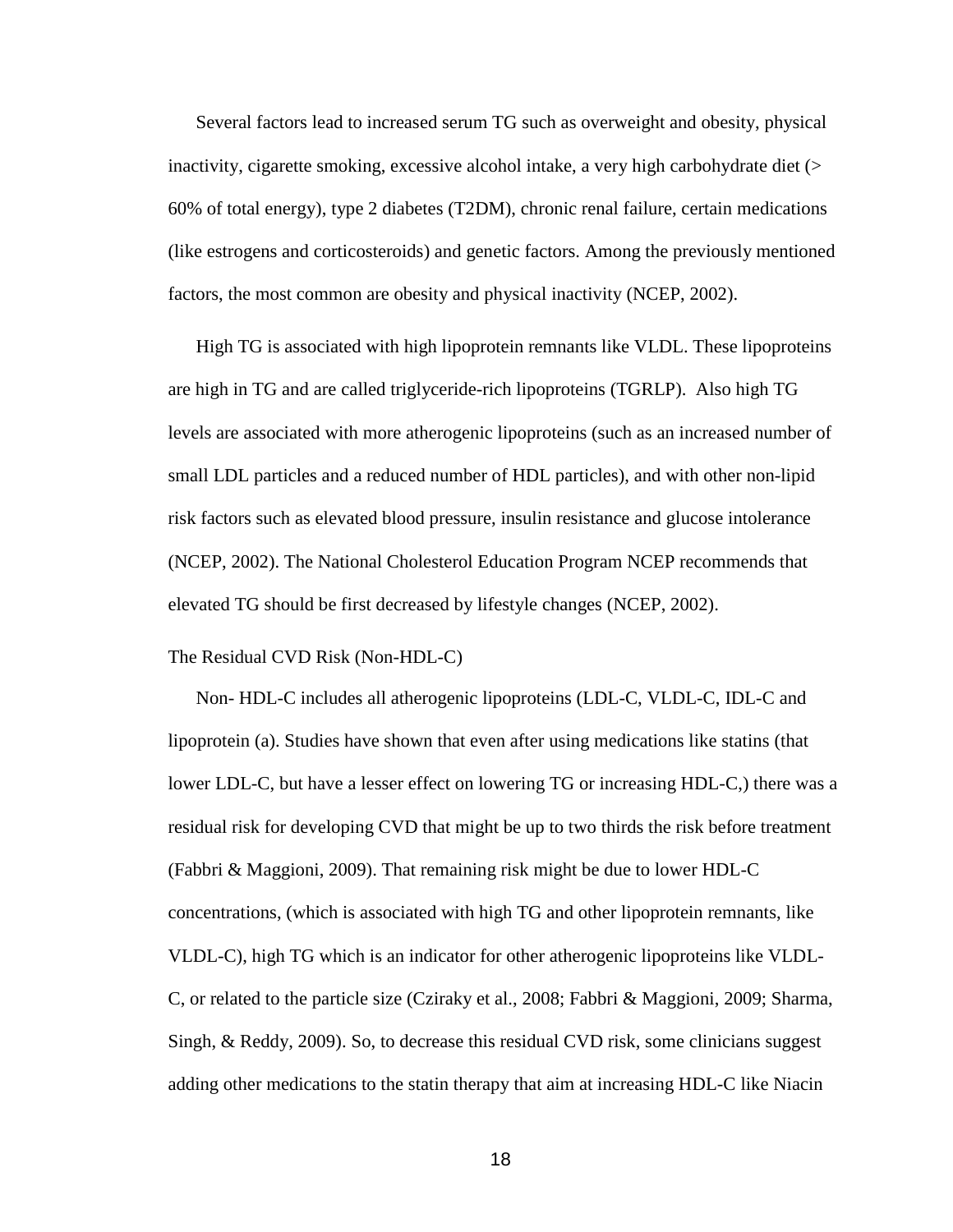(Cziraky et al., 2008). Because of this residual risk for developing CVD, the term non-HDL-C was introduced which refers to the combination between VLDL-C and LDL-C. It was found that non-HDL-C gives a more accurate prediction for CVD risk than LDL-C alone (Cziraky et al., 2008; Sharma et al., 2009). When TG levels are elevated (> 200 mg/dL), NCEP recommends that treatment should target non-HDL-C after reaching LDL-C goals (NCEP, 2002).

## Relationship between Lipoproteins Sizes, Densities and CVD (What the Conventional Lipid Profile Might be Missing)

The conventional lipid profile provides information about the concentrations of LDL-C, HDL-C, TC and TG, which can predict Coronary Heart Disease (CHD). However, it was found that the risk for CVD and severity of CHD vary widely among patients with similar levels of these lipids. One reason for this variability is the difference in lipoprotein subclasses that have different relationships to CVD (Freedman et al., 1998). This variability is mainly due to the varying amounts of cholesterol per particle among persons with similar amounts of TC, LDL-C, and HDL-C, due to differences in particle size, and variable amounts of TG and cholesteryl esters (Otvos, 2002).

Each class of lipoprotein contains subfractions that differ in their particle size and density due to the difference in the apolipoprotein and lipid contents. For example, depending on the methodology used to determine particle size and density, LDL has three to seven subfractions, while HDL has two to five subfractions. These subfractions have different functions and different relationships to CVD risk (Durstine et al., 2002). The NCEP has identified emerging lipid risk factors for developing CVD, which include TG,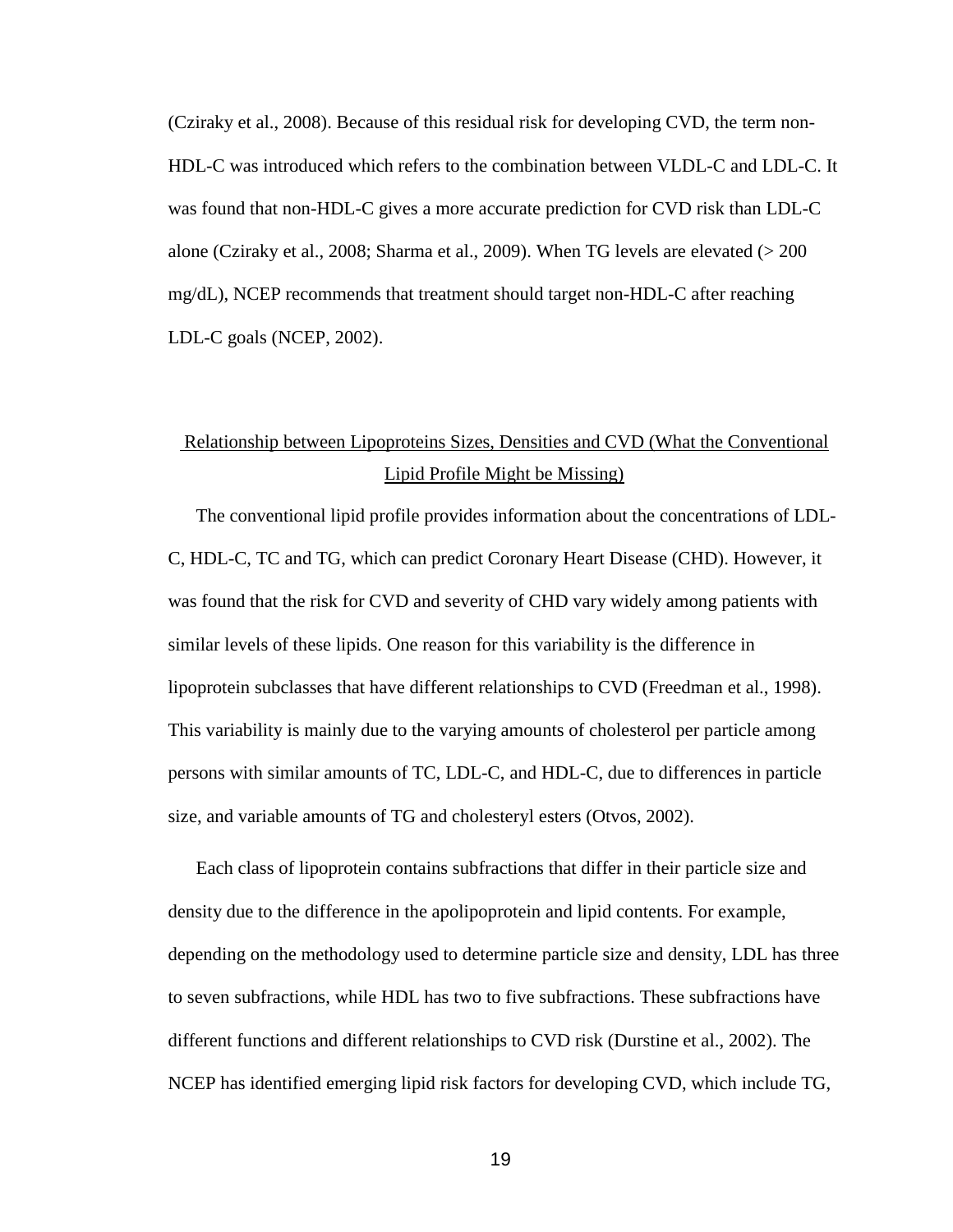lipoprotein remnants (VLDL, IDL), lipoprotein (a), small LDL particles, HDL sub species ( $HDL<sub>2</sub>$ ,  $HDL<sub>3</sub>$ ), and the TC/HDL-C ratio. Several studies have found that certain LDL and HDL subclasses have stronger relationships to CVD than others (Cromwell  $\&$ Otvos, 2004; Freedman et al., 1998; Gardner, Fortmann, & Krauss, 2002; Jeyarajah, Cormwell, & Otvos, 2006; Otvos et al., 2006).

Different methods are used to determine lipoprotein subclasses and measure size and density of particles, such as gel electrophoresis, ultracentrifugation and nuclear magnetic resonance (NMR) (Ip et al., 2009). Among these methods, NMR is considered an inexpensive and simple method compared with other methods. For example, gel electrophoresis is considered time-consuming, requires physical separation, and it's not possible to measure all lipoprotein subclasses in a single gel. However, using NMR, lipoprotein subclasses can be obtained rapidly and simultaneously using a moderate magnetic field strength and quantification of 5 HDL, 4 LDL and 6 VLDL subclasses can be obtained in less than one minute (Figure 2) (Otvos et al., 1992; Otvos et al., 1991, 1996). In addition, archived, frozen specimens at -70◦ C can be analyzed. Also, the method has been shown to be accurate and precise (Otvos, 2002).



**Figure 2**: Lipoprotein Subclasses Derived by NMR (Otvos, Jeyarajah, & Cromwell, 2002).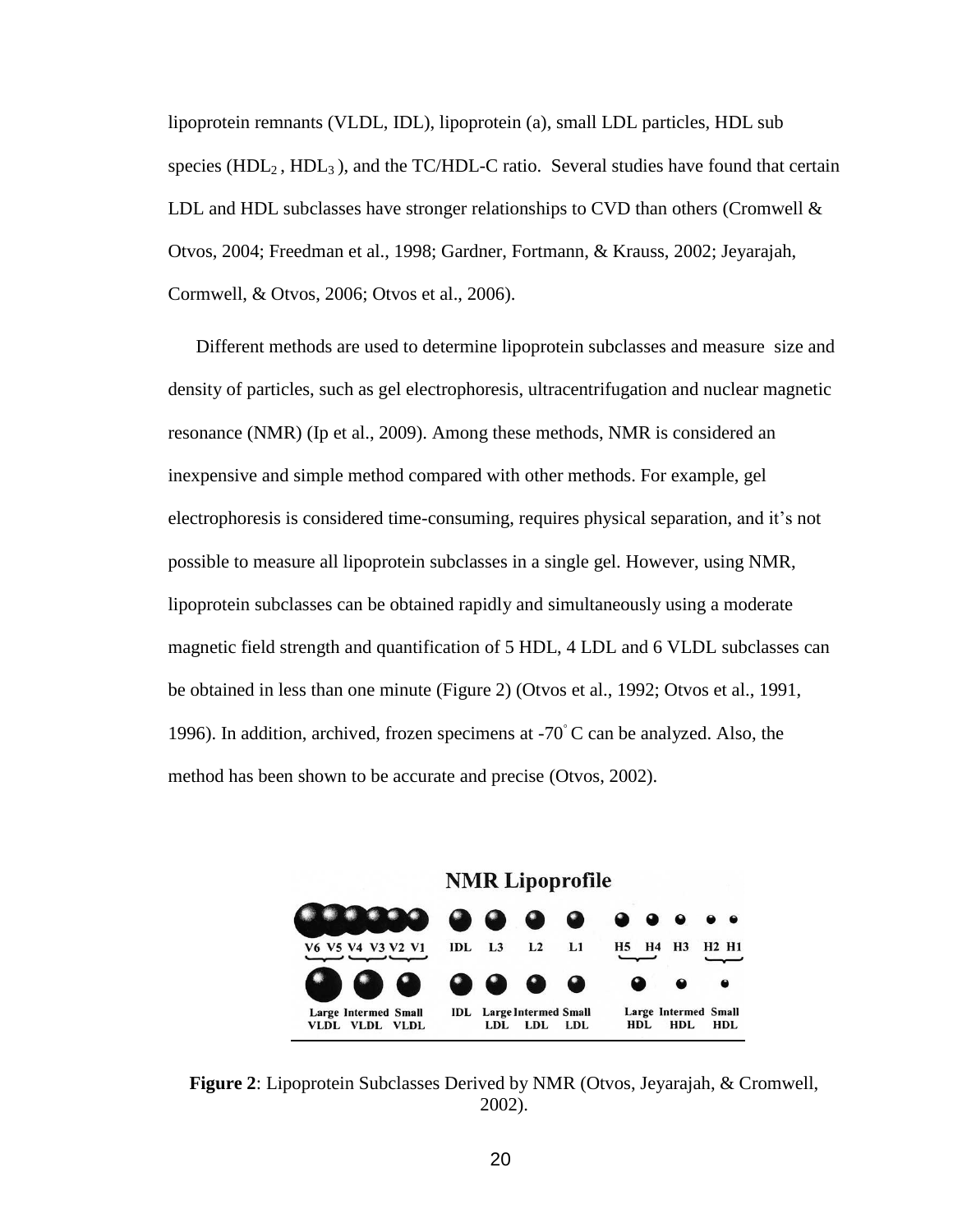NMR was introduced in the early 1990s by a group of researchers to quantify lipoprotein subclasses. Lipoproteins are exposed to a magnetic field, and then the signal emitted by the methyl groups within each lipid is measured. The amplitude of this signal reflects the concentration of a certain lipoprotein, and proprietary software is used to convert concentrations into subfractions. Additional calculations are done to determine sizes and patterns of lipoproteins (Otvos et al., 1991).

#### LDL Subfractions and Relationship to CVD

Several studies have found that small, dense LDL particles are strongly associated with CVD and more atherogenic than larger particles (Cromwell & Otvos, 2004; Freedman et al., 1998; Gardner et al., 2002; Otvos et al., 2006). During the process of atherosclerosis, small dense LDL particles are more susceptible to oxidation and more rapidly taken up by macrophages than larger, less dense particles (Ip et al., 2009).

Some studies found that small LDL particles can better predict CVD than LDL-C (Blake et al., 2002; Cromwell & Otvos, 2004; Harchaoui et al., 2007). Also, normocholesterolic persons are at higher risk for developing CHD if they have higher levels of small, dense LDL particles (Freedman et al., 1998). Blake et al (2002) conducted a nested-case control study among 28,263 healthy middle-aged women to determine the effect of LDL particle size and concentration determined by NMR on future CVD events (MI, stroke, and CAD). Blood samples were obtained at baseline and stored. All participants were flagged for developing MI, stroke or death due to CAD. For each reported case of CVD, a control participant was matched for age and smoking status that remained free of CVD. Blood samples for the affected and the control participants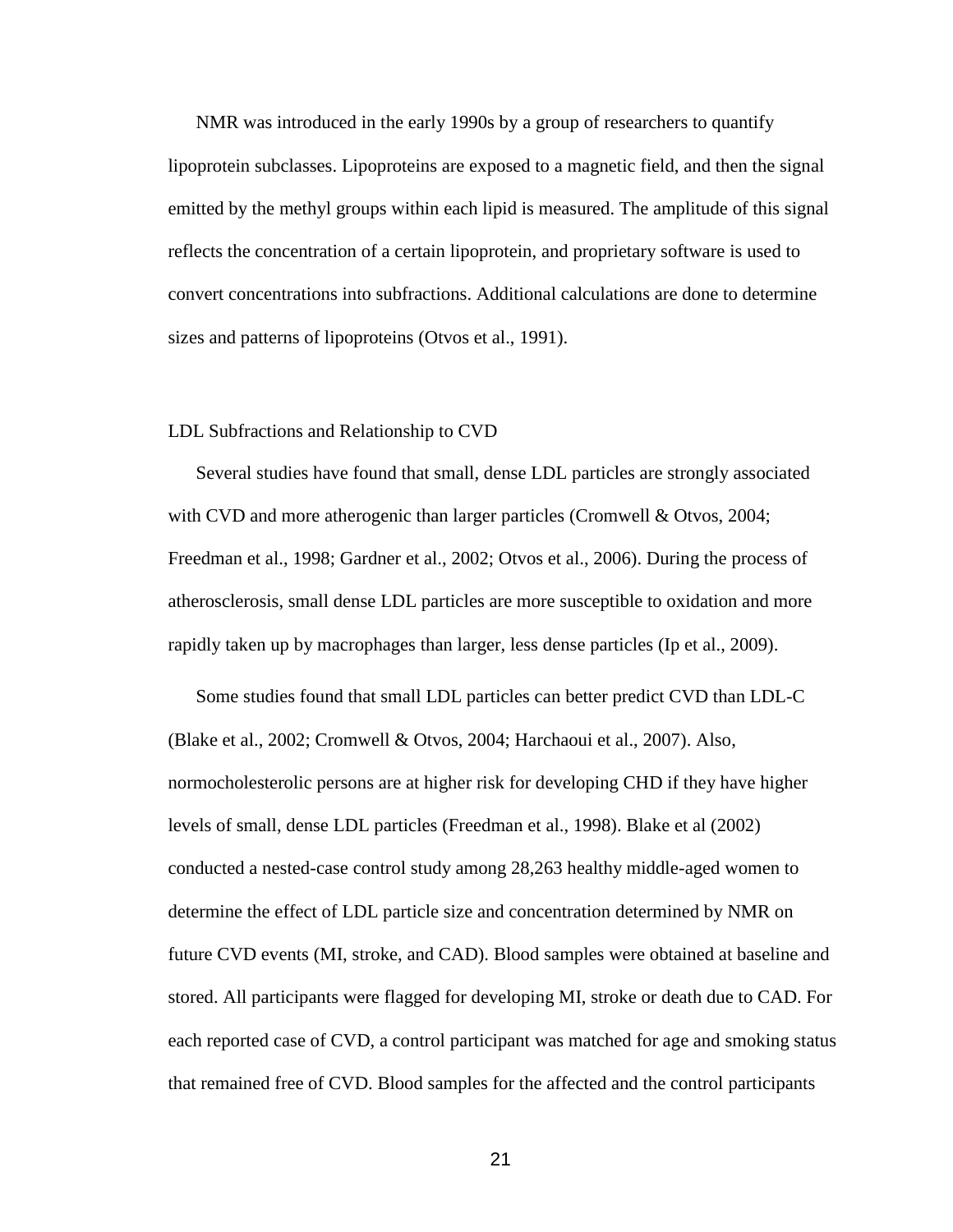were analyzed for LDL particles using NMR. Results showed that baseline LDL concentrations were higher in cases than controls. Also, LDL particle sizes were smaller in cases than controls (Blake et al., 2002). A similar case control study was conducted by El Harchaoui and colleagues (2007) in the UK that involved over 25,000 apparently healthy men and women. Blood samples were collected and stored at the time of enrolment. During six years of follow up, participants were flagged for death certificates or having CAD. During that period of time 1,003 cases of CAD were reported. The blood samples were analyzed for LDL-C using the conventional lipid profile, and for LDL particle size and both results were compared to see their relationship with the actual CAD events. Results showed that LDL size as determined by the NMR method was more strongly associated with CAD than LDL-C determined by the conventional lipid profile (Harchaoui et al., 2007).2d

#### HDL Size and Density

It was found that HDL subclasses have a stronger relationship to CVD than HDL-C (Cromwell, 2007). Also, the subclasses have different relationships to CHD. Large and less dense HDL (HDL  $_{2a}$ , HDL  $_{2b}$ , HDL  $_{3a}$ ) particles measured by GGE are negatively associated with the rate and progression of coronary atherosclerosis (Freedman et al., 1998; Johansson, LA Carlson, Landou, & Hamsten, 1991). While small, dense HDL particles (HDL  $_{3b}$ , HDL  $_{3c}$ ) are positively associated with CHD (Freedman et al., 1998; Otvos et al., 1996).

Freedman et al (1998) examined the relationship between NMR derived subclasses of small HDL and large VLDL particles measured by NMR, and the severity of documented CAD by arteriography in 158 men. Patients with complaints of severe angina pectoris,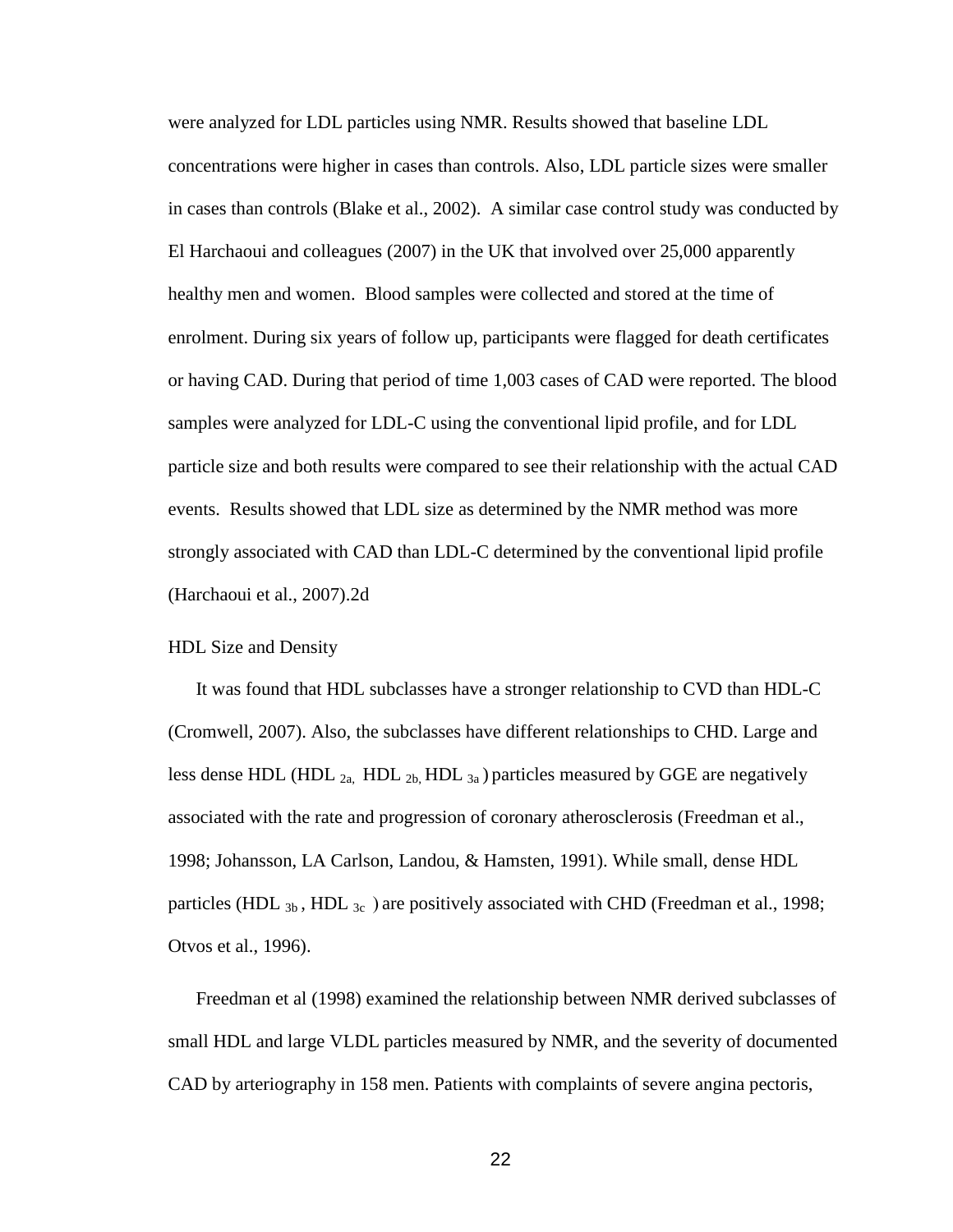myocardial ischemia or occult chest pain were admitted to perform arteriography by a cardiologist. Fasting blood samples were obtained and analyses of lipoproteins using the conventional lipid profile and NMR profile were executed. Severity of CAD was determined according to the degree of occlusion in the coronary arteries. Results showed strong, positive relationships between the degree of occlusion (severity) of CAD and large VLDL and small HDL particles independent of age and lipid concentrations. Also, there was a negative relationship between intermediate HDL particles and the severity of CAD (Freedman et al., 1998).

#### The Effect of Exercise on Lipoproteins

According to the National Cholesterol Education Program (NCEP Report), physical inactivity is considered a major modifiable risk factor for developing CHD. The favorable effect of physical activity on CHD risk comes mainly from its effect on blood lipids and lipoproteins (i.e. increased HDL-C, decreased TG and LDL-C), and its effect on the non-lipid risk factors such as improving insulin sensitivity and lowering blood pressure (NCEP, 2002). Because of its favorable effects on several CVD risk factors, it was suggested to add regular physical activity as a negative risk factor (like elevated HDL-C). Although this suggestion has not been applied yet, history of physical inactivity is considered a major risk factor for developing CHD (NCEP, 2002).

From 1980 to 2000 there was a decrease in deaths associated with CVD. About 47% of that decrease was due to advanced medical care, while 44% was associated with modification of lifestyle (i.e. diet and exercise) and environmental risk factors.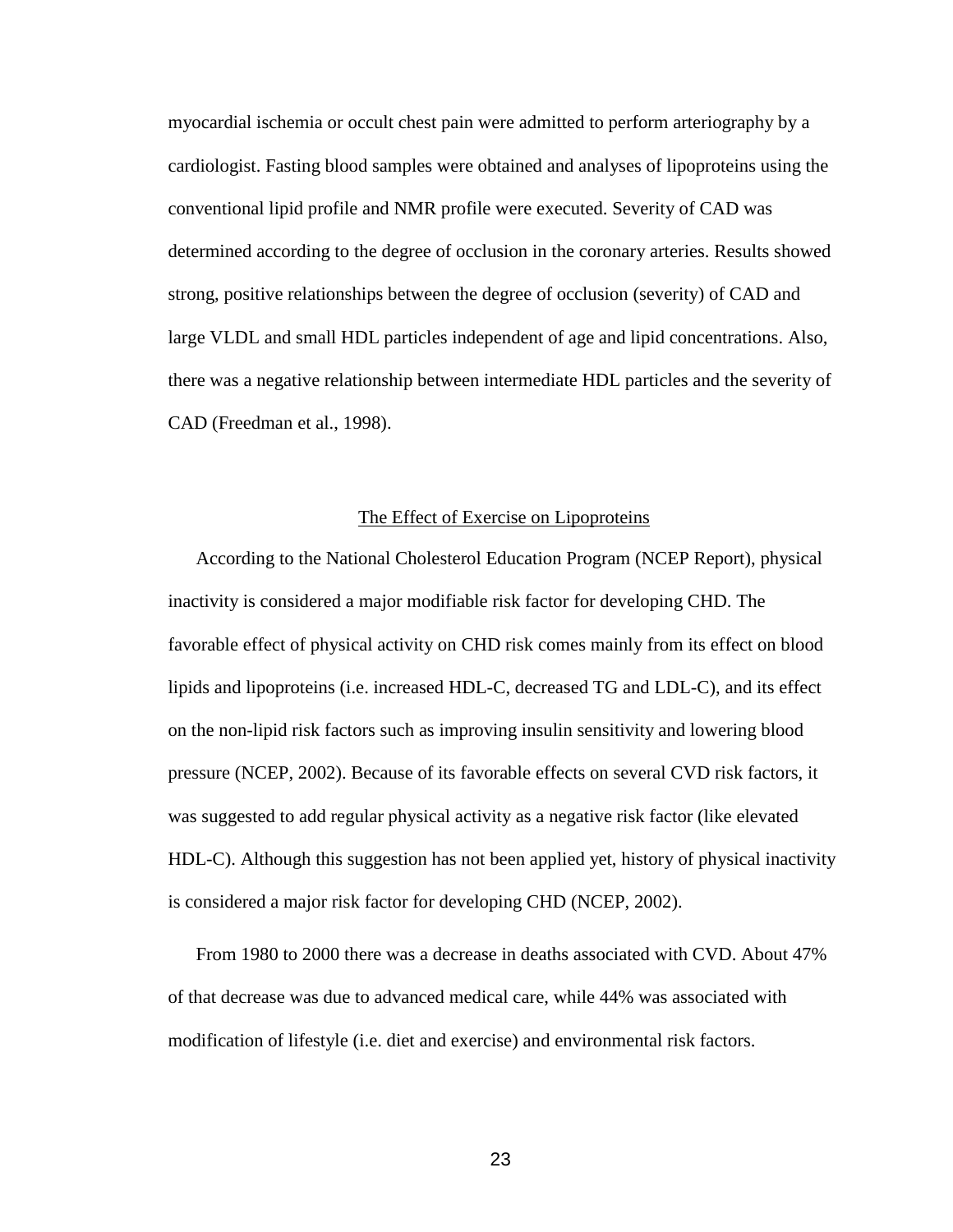One of the mechanisms by which exercise affects CVD risk, is its favorable effects on blood lipids and lipoproteins, which represent a major modifiable risk factor for developing CVD. The main lipoproteins that have a direct contribution in developing CVD are LDL and HDL, and exercise is considered an important method to achieve alterations in these lipoproteins that will reduce CVD risk (Pronk, 1993). Bruce & Grove, (Bruce & Grove, 1994) examined the effect of lipoprotein levels on CVD risk. Their study has investigated the effect of the Coronary Artery Risk Evaluation (CARE) program in 195 military participants on reducing CVD risk through screening and education about lifestyle modifications (i.e. diet and exercise). It consisted of 3 phases: The first phase was a screening phase to evaluate the participants' lipids concentrations (TC, LDL-C, and HDL-C). The second phase was a risk evaluation phase, where participants were divided into 3 levels of risk (low, moderate, high). The third phase was a 6- month education phase about reduction of cardiac disease risk by lowering lipids levels through lifestyle modifications (i.e. diet and exercise), follow up and referral. Results showed a significant reduction in TC (13%), LDL-C (17%), and HDL-C (5.8%). Also, coronary artery disease (CAD) risk categories changed: high risk individuals decreased from 59.5% to 23.1%, moderate risk individuals increased from 25.6% to 36.4% and low risk individuals increased from 14.9%- 40.5% (Bruce & Grove, 1994).

#### The Effect of Training (Chronic Exercise) on Blood Lipids (Conventional Profile)

Most of the favorable effect of exercise on blood lipids is expressed by increased HDL-C and TG. Although little evidence exists about the effect of exercise on TC or LDL-C, (Trejo-Gutierrez & Fletcher, 2007), a study by Lippi and colleagues (2006)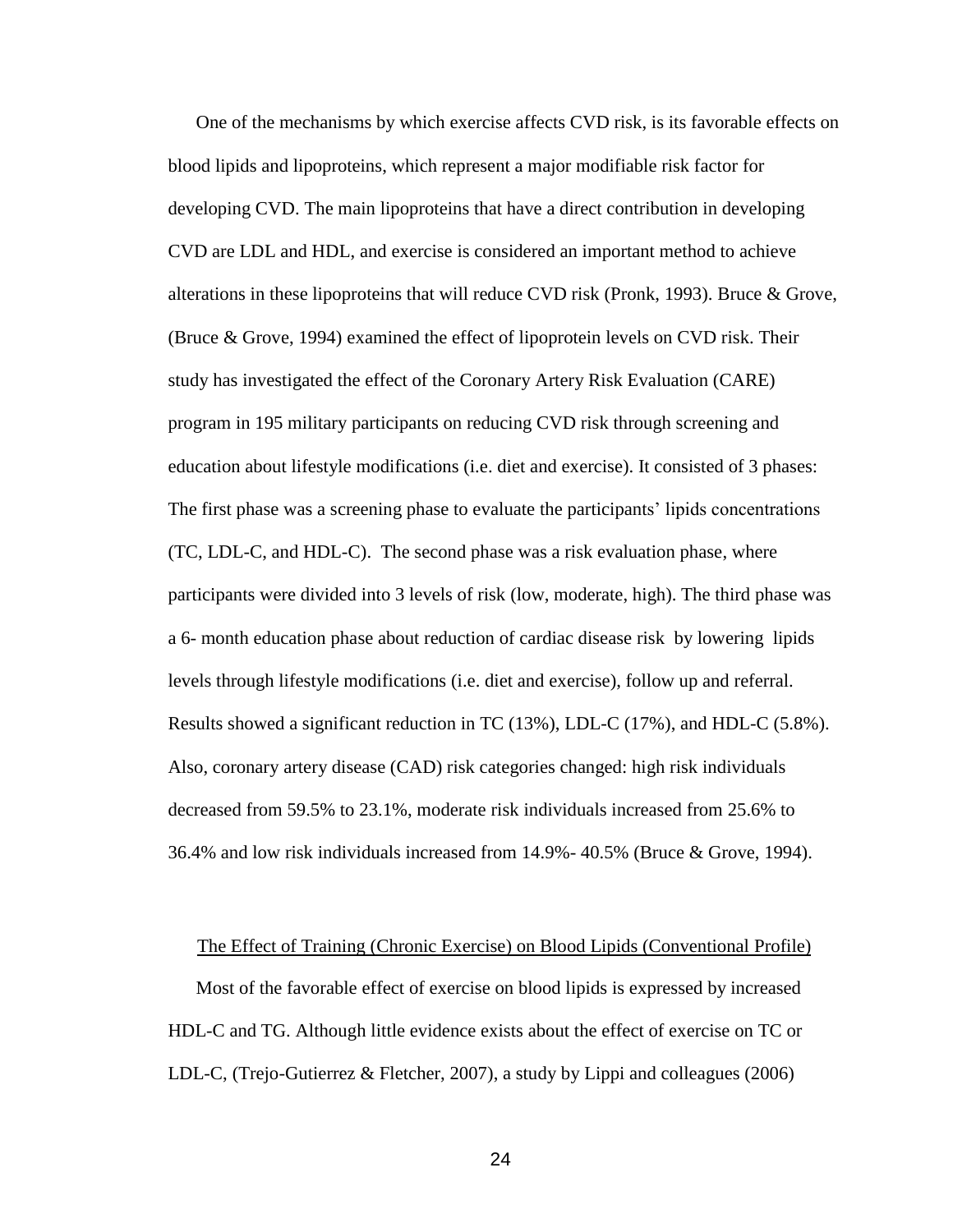found that after the analysis of blood samples from 60 sedentary, 80 cross-country skiers and 120 road cyclists that TC, TG, TC/LDL-C ratio were significantly lower in the two athletic groups compared to the sedentary group. In addition HDL-C in the athletic groups was higher than the sedentary group. These findings suggest that the favorable differences in the blood lipids and lipoproteins in the athletic groups might be due to physical activity, which subsequently reduce the risk for developing CVD (Lippi et al., 2006).

Several studies have examined the effect of exercise training on blood lipids and lipoproteins as a means to reduce CVD risk in sedentary and active people. Peltonin and colleagues (1981) examined the effect of 15 weeks of exercise training on blood lipids and lipoproteins of sedentary men. The exercise frequency was 3 times/week, with a duration of 30-60 minutes. Different kinds of exercise were used (jogging, cross country skiing and swimming), and the target was to raise the participants' heart rates (HR) to 140-160 beats per minute. Results showed a significant increase in HDL-C by 7%, an increase in the HDL/TC ratio by 11%, and a significant decrease in TC and LDL-C, with no significant change in body weight. Also, there was a significant increase in lipoprotein lipase (LPL) activity, which is responsible for the hydrolysis of TG in TG-rich lipoproteins, and a significant decrease in hepatic lipase (HL), which is involved in HDL catabolism (Peltonen et al., 1981).

Svedenhag et al. (1983) investigated the effect of 8 weeks of exercise training on LPL in sedentary participants. Exercise consisted of cycling on a cycle ergometer for 40 minutes, 4 times/week, at an intensity of  $60-75\%$  of  $VO<sub>2max</sub>$ . Muscle biopsy specimens were taken before and after training. Results showed a significant increase in LPL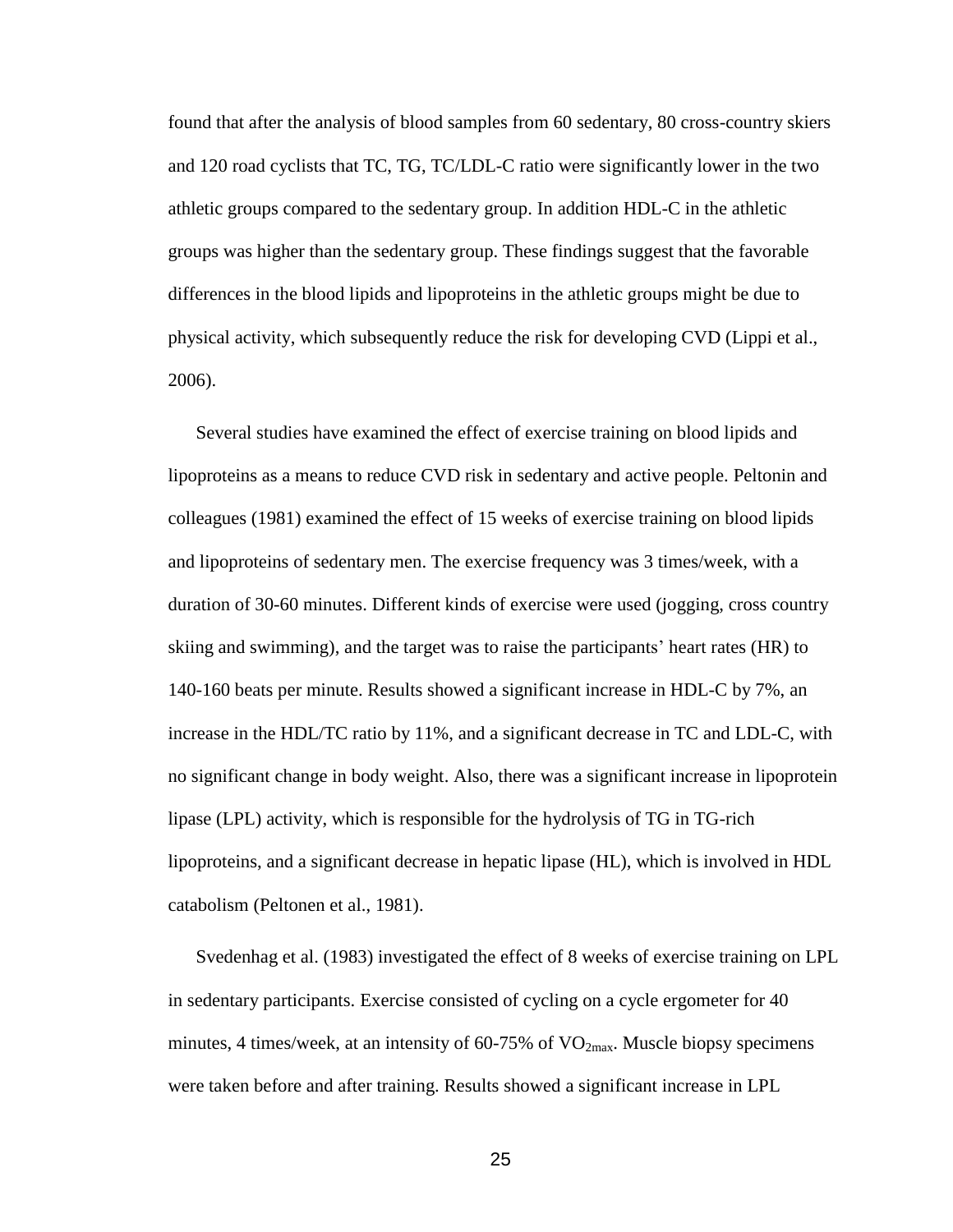activity, which affects increasing HDL and decreasing TG-rich lipoproteins, by 47%. In addition, there was a significant increase in the muscular capillary density by 19% (Svedenhag et al., 1983).

Some studies have shown that changes in lipoproteins due to exercise training might be due to changes in body fat. Spoko et al. (1985) examined the effect of exercise training with and without weight loss on blood lipids and lipoproteins in obese men. Participants were divided into 4 groups according to weight loss and exercise during the program ; group 1: inactive with constant weight (no weight loss), group 2: exercise with constant weight where they exercised 5 times per week on a treadmill to expend 3,500 kcal/week and weight was maintained by increasing caloric intake, group 3: inactive weight loss where caloric intake was reduced by 3,500 kcal/week to lose 1 lb/week with no exercise, group 4: exercise –weight loss where they had the same exercise program as group 2 , but without increasing caloric intake. Results showed significant increases in HDL-C in groups 2, 3 and 4 with percentages of 2%, 2.4%, and 5.5%, respectively. Also, TG and VLDL-C increased in group 2 and decreased in group 4. These results indicate that exercise and weight loss might have independent and additive effects on lipids, especially HDL-C (Sopko et al., 1985). Other studies showed that exercise training had positive effects on conventionally measured blood lipids independent of changes in body weight (Halverstadt et al., 2007; Karus et al., 2002; Peltonen et al., 1981).

#### The Effect of Training (Chronic Exercise) on Blood Lipids (NMR Profile)

Halverstadt and colleagues (2007) investigated the effect of 24 weeks of exercise training on blood lipids in 100 sedentary healthy old men and women (age range 50-75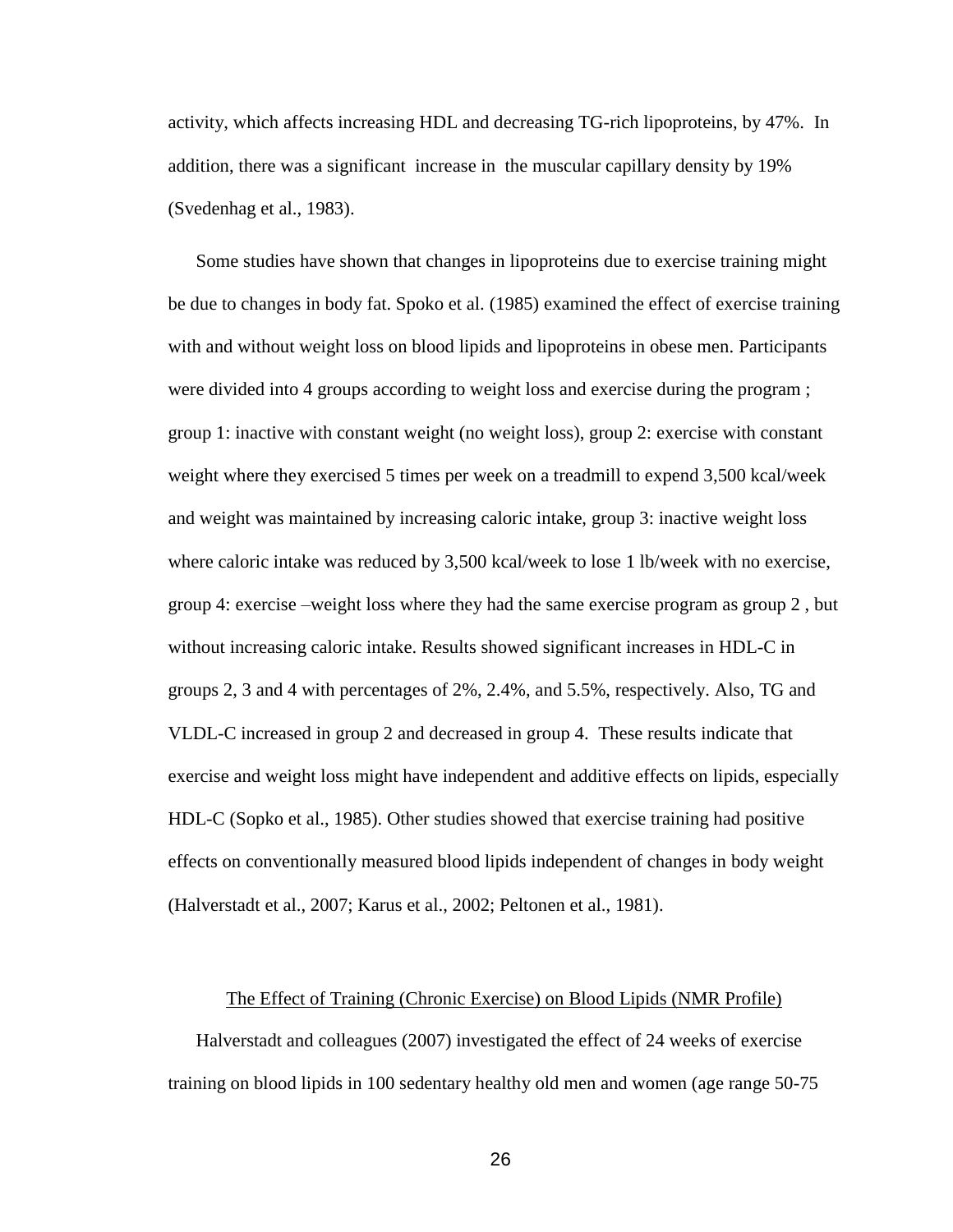years) using the conventional and the NMR profiles. The exercise program consisted of different types of endurance exercise equipment (treadmill, cycling, stepping machines, and elliptical machines). The frequency was 3 sessions per week, and participants exercised for 20 minutes at 50% of their  $VO_{2max}$  at the beginning of the program, which increased to 40 minutes at 70%  $VO_{2max}$  for the last 12 weeks. Additionally, a low intensity exercise session of 45-60 minutes was added in the last 12 weeks. Blood samples before and after the exercise program were taken and analyzed using both the conventional lipid profile and the NMR method. Results showed a significant decrease in TG, TC, and LDL-C. Also, there was a significant increase in HDL-C. NMR analysis results showed a significant decrease in the particle concentrations for small dense LDL, small HDL, and VLDL. At the same time there was a significant decrease in VLDL particle size and a significant increase in HDL particle size. These changes in lipids and lipoproteins were independent of changes in body weight, composition or diet (Halverstadt et al., 2007).

A similar study by Kraus et al. (2002) that examined the effect of 6 months of exercise training on blood lipids and lipoproteins analyzed by both the conventional lipid profile and the novel NMR method. Results showed that exercise did not significantly reduce TC or LDL-C when analyzed by the conventional profile. However, NMR results showed significant changes in LDL subfractions by reducing the concentration of small dense LDL particles and increasing their average size. To test the accuracy of the NMR results, samples were analyzed using density-gradient ultracentrifugation, and the results were similar to those obtained by the NMR method. These results indicate that the NMR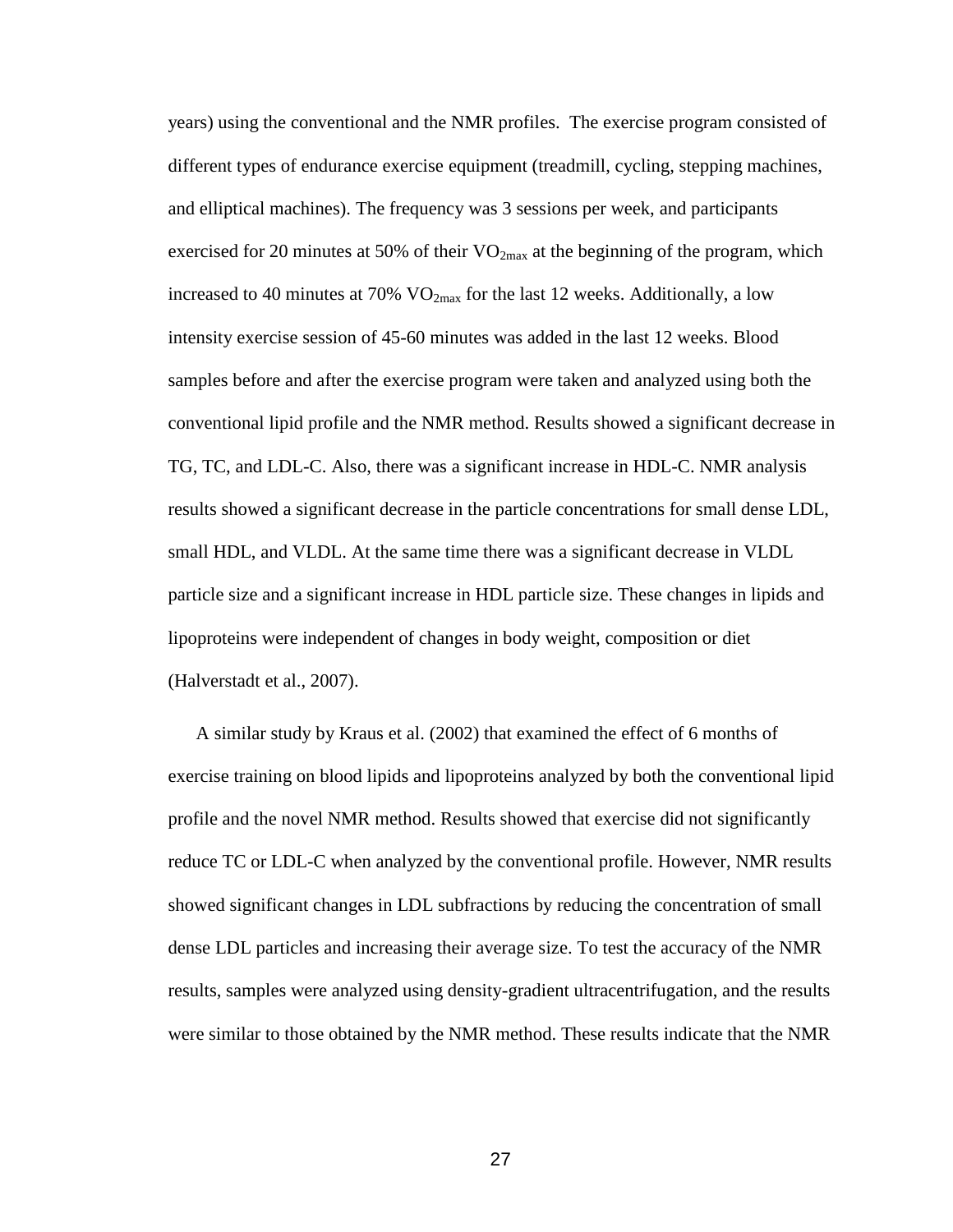method might be more sensitive to detect changes in lipoproteins due to exercise than the conventional lipid profile (Kraus et al., 2002).

#### The Acute Effect of Exercise on Blood Lipids (Conventional Profile)

Understanding the effect of exercise on blood lipids cannot be achieved without understanding the acute effects of one bout of exercise on these parameters (Pronk, 1993). The acute effects of a single bout of exercise might include a decrease in TC, TG, LDL-C and an increase in HDL-C, which is, according to literature, the most sensitive lipid to acute exercise.

Studies that investigated the effect of acute exercise on blood lipids showed highly inconsistent results. Some studies reported changes in lipoproteins at high energy expenditures. For example, (Ferguson et al., 2003) did not see any changes in lipoproteins before 800 kcal were expended at  $70\%$  VO<sub>2max</sub>. In contrast, other studies (Kantor et al., 1987), found a significant increase in HDL-C in both trained and untrained men at lower levels of energy expenditure. The variability in the results in different studies might be due to different factors such as diet, plasma volume shifts, last bout of exercise, level of training, accuracy of measurement, age, percent body fat and alcohol consumption (Pronk, 1993). So these factors should be taken into consideration and controlled before designing any study.

The acute effect of exercise on blood lipids and lipoproteins gained researchers' attention as early as the 1960s. One of the first studies done was in 1964 by Carlson and colleagues to examine the effect of prolonged ski racing (8-9 hours) on blood lipids. Fasting blood samples were obtained before the race, and water with 30% sugar was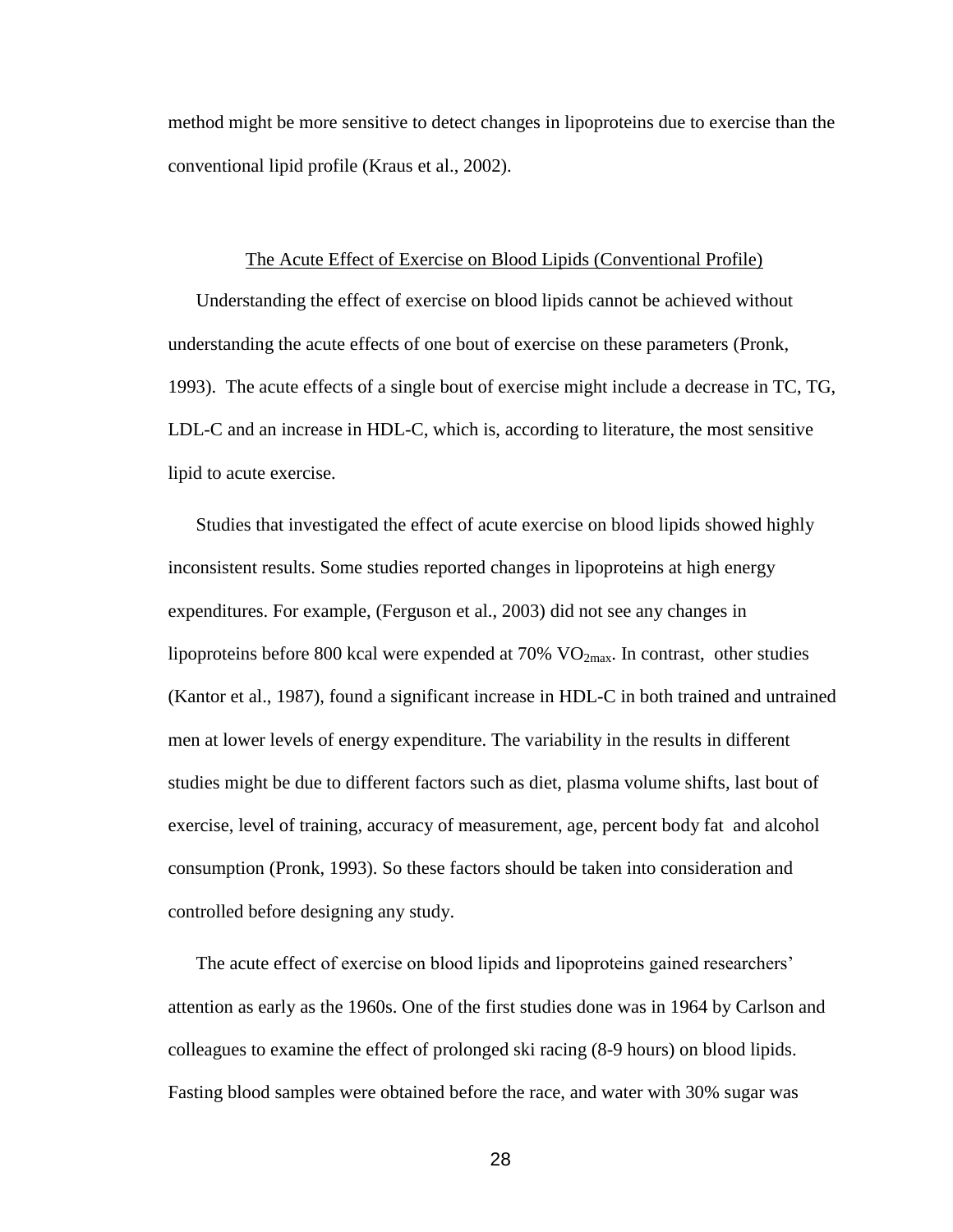supplied during the race at certain distance points. Immediately after the race, post exercise blood samples were obtained and analyzed for VLDL, LDL, HDL, TG, phospholipids and TC. Results showed a significant decrease in TG, TC and phospholipids. Also, there was a significant decrease in the content of TG and phospholipids in VLDL, LDL and to a lesser extent in HDL. The decrease in TG was mainly due to a decrease of TG content in VLDL. Also, this study revealed an interesting linear relationship between the fasting levels of TG and the decrease in its concentration after exercise (Carlson & Mossfeldt, 1964).

The transient effect of exercise on lipoproteins starts as early as immediately after exercise and usually subsides between 24-48 hours after exercise (Annuzzi, Jansson, Kaijser, Holmquist, & Carlson, 1987; Cullinane et al., 1982; Park & Ranson, 2003; Pronk, 1993; Swank, Robertson, Deitrich, & Bates, 1987). Immediately, within 5-10 minutes after exercise, there will be an effect on HDL-C, while the effect on TG is usually delayed to about 24 hours post exercise (Cullinane et al., 1982; Park & Ranson, 2003).

The Acute Effect of Heavy Exercise (Marathon, Triathlon) on Lipoproteins

The acute effect of prolonged exercise (i.e. marathons, triathlons) on lipoproteins has been thoroughly investigated (Carlson & Mossfeldt, 1964; Kussi et al., 1984; Lamon-Fava et al., 1989; Thompson et al., 1980). Kussi and colleagues (1984) investigated the acute effect a of 42 km marathon in twenty men. Blood samples were obtained immediately before and within 15 minutes after the marathon and analyzed for blood lipids. Results showed no change in serum TC or TG. There was a significant decrease in VLDL-TG, LDL-TG and VLDL-C, while LDL-C remained unchanged after exercise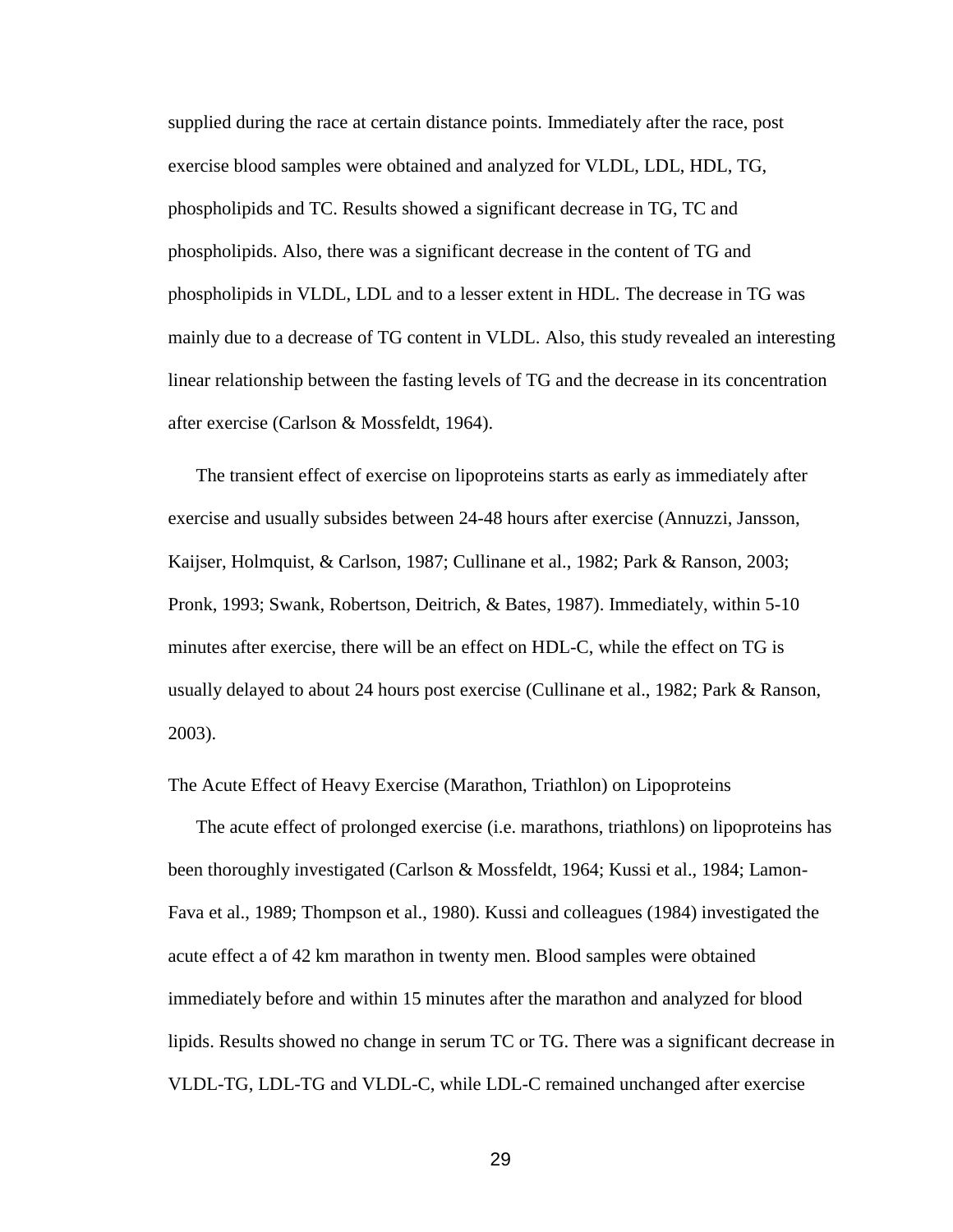(Kussi et al., 1984). The effect of a 42 km marathon on lipoproteins was also examined in 12 men by Thompson at al. (1980). The average time for completing the marathon was 4 hours. Blood samples were obtained 24 hours and one hour before the race. The post race samples were taken at 5 minutes, 1, 4, 18, 42, and 66 hours. Samples were analyzed for TG, TC, HDL-C, and LDL-C. Results showed a significant delayed decrease in TG of 65%, 39%, and 32% at 18, 42, and 66 hours post exercise, respectively. Also there was a significant reduction in TC and LDL-C of 6%-10% from 4-66 hours after exercise. HDL-C increased significantly immediately (5 minutes) after exercise and remained elevated until 18 hours after exercise (Thompson et al., 1980). A similar study by Kantor and colleagues (1984) was conducted to determine the acute effects of a 42 km footrace on lipids and lipoproteins in trained men. Results showed a significant decrease in TG, TC, LDL-C and a significant increase in HDL-C and  $HDL<sub>2</sub>$  subfractions. Also there was a significant increase in lipoprotein lipase (LPL) activity after the race which might explain the decrease in TG and the increase in HDL-C (Kantor, Cullinane, Herbert, & Thompson, 1984). Lamon Fava et al. (1989) investigated the effect of triathlon (2.4 mile swim, 112 miles cycling, and 26.2 mile run) on TG, TC, LDL-C, and HDL-C in men and women. Blood samples were obtained 12 and 16 hours prior to exercise, and immediately after, 1, 2, 4 and 6 days of completion of the triathlon in the fasting state. For men, results showed a significant decrease of 60 % in TG. There was no significant change in TC or LDL-C. Also, there was a significant increase of 18% in HDL-C. A negative association was found between the change in HDL-C and TG, and an inverse relationship between baseline TG and the change in TG due to exercise (Lamon-Fava et al., 1989). These studies revealed a delayed effect of exercise on TG (Carlson & Mossfeldt, 1964; Kussi et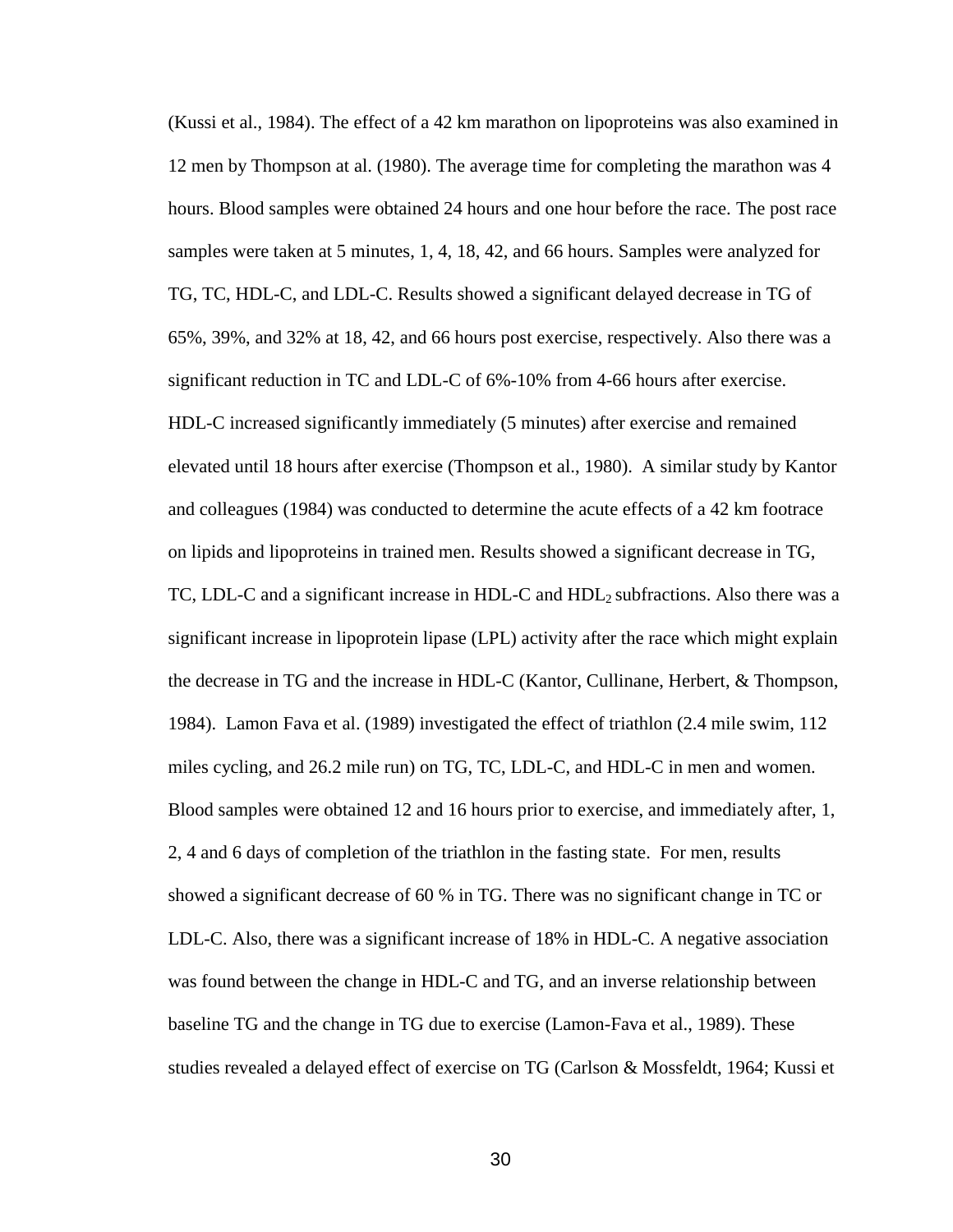al., 1984; Thompson et al., 1980), and variable results regarding TC, LDL-C or HDL-C (Lamon-Fava et al., 1989).

#### The Acute Effect of Prolonged Bouts of Exercise

Most of the studies that investigated the effect of acute exercise on lipoproteins involved prolonged bouts of exercise that lasted between 1-3 hours (Annuzzi et al., 1987; Cullinane et al., 1982; Griffin, Skinner, & Maughan, 1988; Kantor et al., 1987; Magkos, Patterson, Mohammed, & Mittendorfer1, 2006). Annuzi and colleagues (1987) investigated the acute effects of two sessions of exercise at 50% of their maximum workload, determined on the cycle ergometer on TG removal in 10 healthy men. The durations for both sessions were 1.5 and 3 hours and the same participants exercised for both sessions that were 4-6 weeks apart. The exercise session consisted of 1 hour of cycling followed by 30 minutes of running at the same intensity. Results showed a significant decrease in plasma TC in both sessions and a significant increase in TG clearance in the 3-hour session (Annuzzi et al., 1987).

The effect of prolonged exercise has been shown to have favorable effects on blood lipids and lipoproteins, but such is not the case with short bouts of exercise. Cuilinane et al. (1982) conducted a study to determine the effect of 30 minutes of cycling at 75% VO2max on blood lipids in men. Results revealed no significant effect on any of those parameters. One year later, they designed a similar study with increased duration (60 minutes) and results revealed a significant decrease in TG**.** Also, there was a significant decrease in TC and LDL-C that disappeared after correction for plasma volume (Cullinane et al., 1982).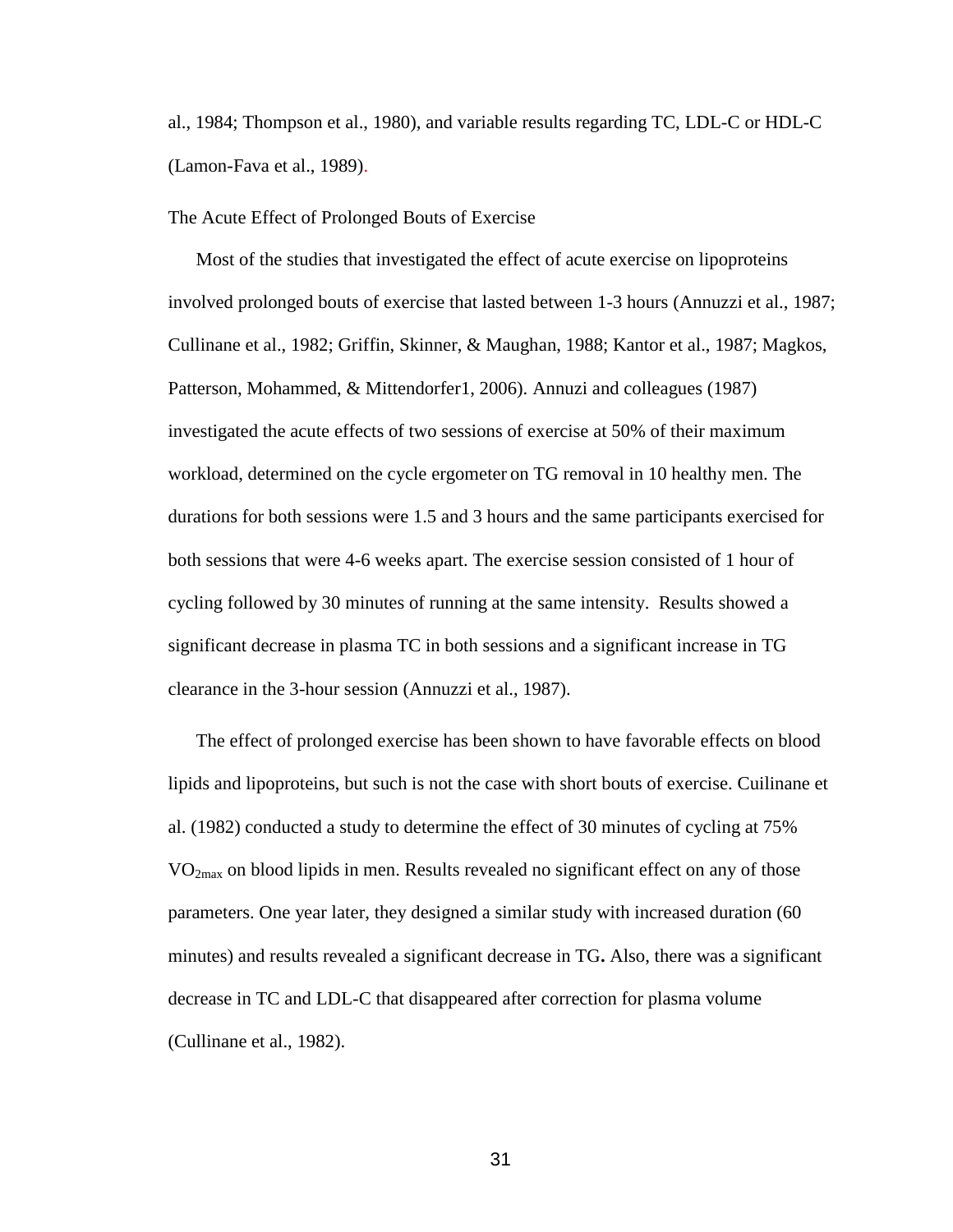The effect of exercise sessions that lasted for 1 and 2 hours at 80%  $VO_{2max}$  on HDL-C was investigated in untrained and trained men, respectively. After the exercise sessions, there was a significant increase in HDL-C in both groups (after correcting for changes in plasma volume). The increase in HDL-C in trained men was mainly due to an increase in  $HDL<sub>2</sub>-C$  subfractions, while in untrained men it was due to an increase in HDL3-C subfractions (Kantor et al., 1987). Some studies found that the increase in HDL-C due to exercise is affected by the intensity of exercise, where more effect was seen with high intensity exercise sessions, even if similar energy expenditures were achieved (Gordon et al., 1994; Sgouraki, Tsopanakis, Kioussis, & Tsopanakis, 2004). Others tried to detect the amount of energy expenditure required to produce positive effects on HDL-C in trained men. They found that an energy expenditure of no less than 800 kcal (at 75%  $VO<sub>2max</sub>$  is required to produce favorable effects on HDL-C. This result is not consistent with other studies that found a significant increase in HDL-C at lower energy expenditures (400 kcal) at a similar intensity (Gordon et al., 1994). In spite of this variability, most of the studies revealed a positive effect of exercise on lipoproteins at intensities greater than  $60\%$  VO<sub>2max</sub> (Gordon et al., 1994; Lira et al., 2009; Sgouraki et al., 2004; Visich et al., 1996).

In light of the previous studies, the acute effect of exercise that lasts up to 2 hours on conventionally measured lipids is established for HDL-C and TG. Usually, there will be a delayed decrease in TG (Cullinane et al., 1982; Park & Ranson, 2003) and an immediate increase in HDL-C (Gordon et al., 1994; Kantor et al., 1987; Park & Ranson, 2003; Swank et al., 1987; Visich et al., 1996). The variability in that effect is mainly with TC and LDL-C, where some studies revealed positive and favorable effects on these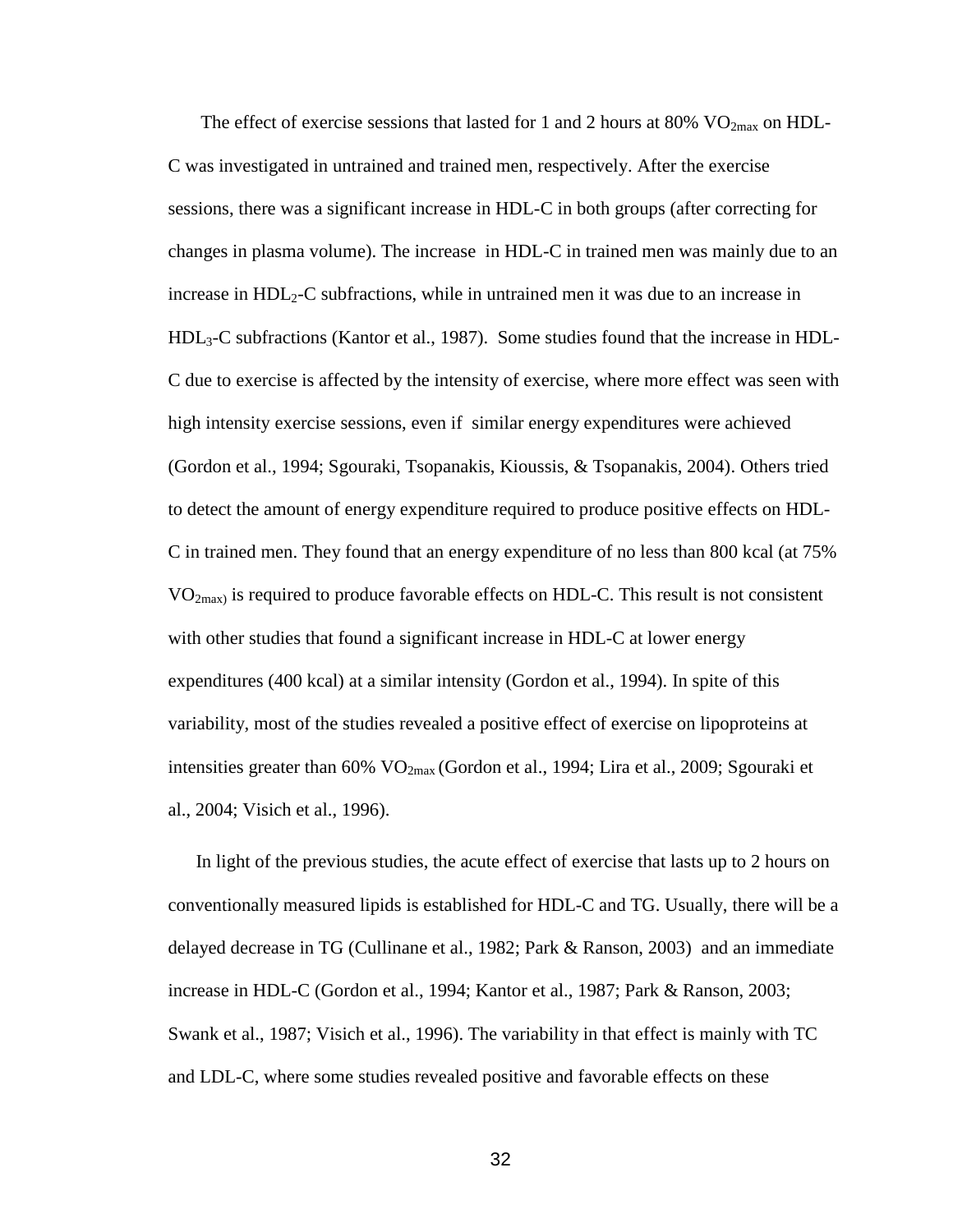parameters (Lira et al., 2009; McCarthy, Plowman, Looney, Kelly, & Manning, 2002; Sgouraki et al., 2004) while others showed no effect (Joshua, Kyle, Biggerstaff, & Ben-Ezra, 2009; Lamon-Fava et al., 1989).

#### The Acute Effect of Exercise on the Size and Density of Lipoproteins

The risk for developing CVD is not only related to the conventionally measured blood lipids, but also to the size and density of lipoproteins (Blake et al., 2002; Cromwell & Otvos, 2004; Harchaoui et al., 2007). As discussed previously, exercise training has favorable chronic effects on conventionally measured blood lipids. Also, plausible changes related to the size and density of lipoproteins were related to exercise training (Halverstadt et al., 2007; Karus et al., 2002). However, in order to understand the cumulative effect of exercise on the size and density of lipoproteins, the acute effect of an exercise session needs to be understood.

The effect of acute exercise was investigated to determine any immediate changes in lipoprotein size and density (Joshua et al., 2009; Lamon-Fava et al., 1989; Yu et al., 1999). Lamon fava et al. (1989) investigated the acute effect of triathlon in 34 men and six women, on blood lipids and lipoproteins measured by the conventional lipid profile and gradient gel electrophoresis (GGE). After the race, men showed a significant decrease in TG and a significant increase in HDL-C. GGE results showed a significant decrease in LDL size in seven out of the 34 men. Joshua and colleagues (2009) examined the effect of 3 days of 60 minute exercise sessions at 65%  $VO<sub>2max</sub>$  and omega-3 supplements on lipoprotein size analyzed by GGE in sedentary normoglycemic men.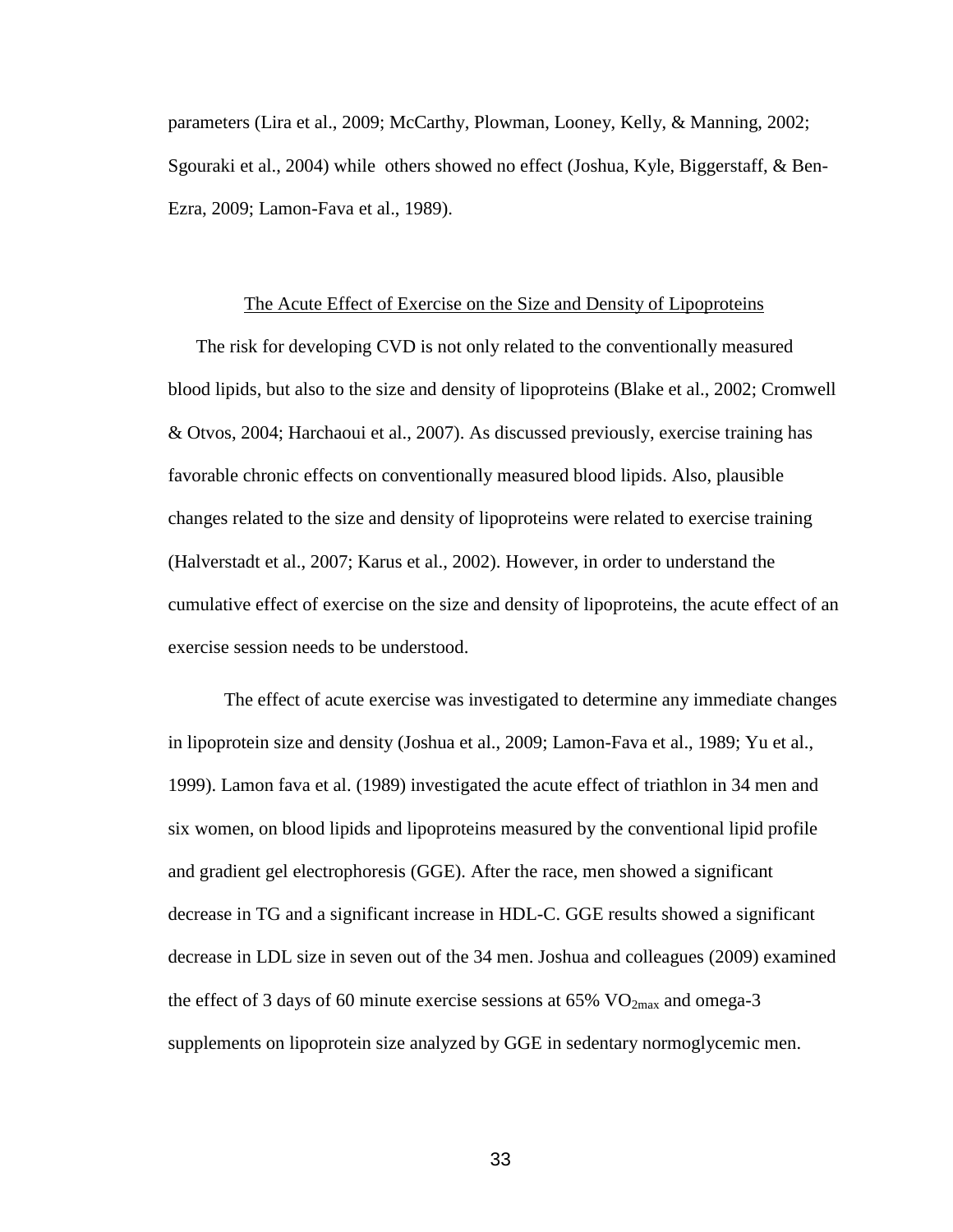Results showed a significant increase in LDL particles size with no effect on HDL particle size. Also there was a significant decrease in TG and TC (Joshua et al., 2009). Since NMR has advantages over the previously discussed method (GGE), it is plausible to study the acute effect of exercise on lipoproteins analyzed by this method (NMR). Yu and colleagues (1999) examined the effect of acute exercise on lipoproteins measured by NMR in triathletes after completion of the 1995 World Championship Hawaii Ironman Triathlon. Blood samples were collected immediately after the race and analyzed by NMR spectroscopy. Results showed a significant increase of 11% in large HDL subclasses, whose concentrations are inversely related to cardiovascular disease (CVD) risk, while small LDL particles, that are directly associated with increased CVD risk, declined by 62%. Also, the NMR profile showed a 2.7% average increase in HDL particle size (Yu et al., 1999). However, this kind of exercise cannot be achieved in the general population. Therefore, it is plausible that the NMR profile may be more sensitive to changes in lipoprotein particle number and size in normally active adults after an acute bout of dynamic exercise. Based upon the foregoing, the purpose of this study is to examine the effect of a 60-minute bout of dynamic exercise on lipoprotein particle number and size as measured by nuclear magnetic resonance (NMR) in comparison with the conventional lipid profile analysis.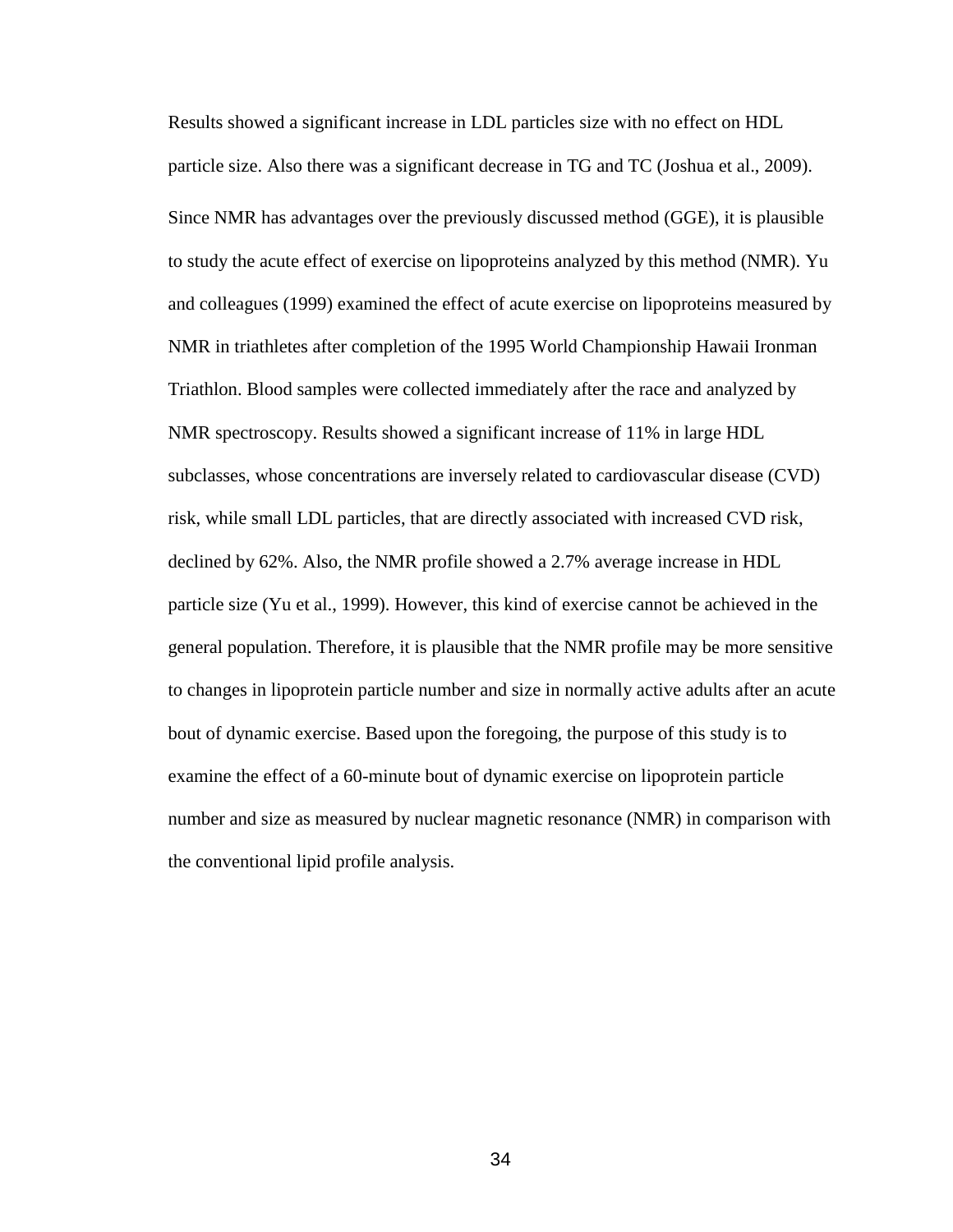# CHAPTER 3

### **METHODS**

This study was approved by the UNLV's office for the Protection of Research Participants and the UNLV's Institutional Review Boards (IRB).

## Subject Characteristics

Selected participants were eight active males between the ages of 19 and 34 years. See Table 3 for subjects' physical characteristics. They were apparently healthy and at low risk for developing CVD according to the ACSM health screening questionnaire, which was used to assess any health problems that might exclude individuals from participation. Those include, but are not limited to, any metabolic, pulmonary or cardiac diseases.

In addition to the aforementioned criteria, the participants were nonsmokers, exercised six hours or more per week (their exercise training consisted of both endurance and strength training), and were not taking any medications or supplements that might affect lipids and lipoprotein metabolism.

# Data Collection

Participants reported to the exercise physiology laboratory three times at mutually agreed-upon times.

The First Visit

On the day of the first visit, participants were given an overview of the project. Discussion of the procedure was provided along with the risks associated with participation. Also, consent forms were signed and the ACSM health screening form was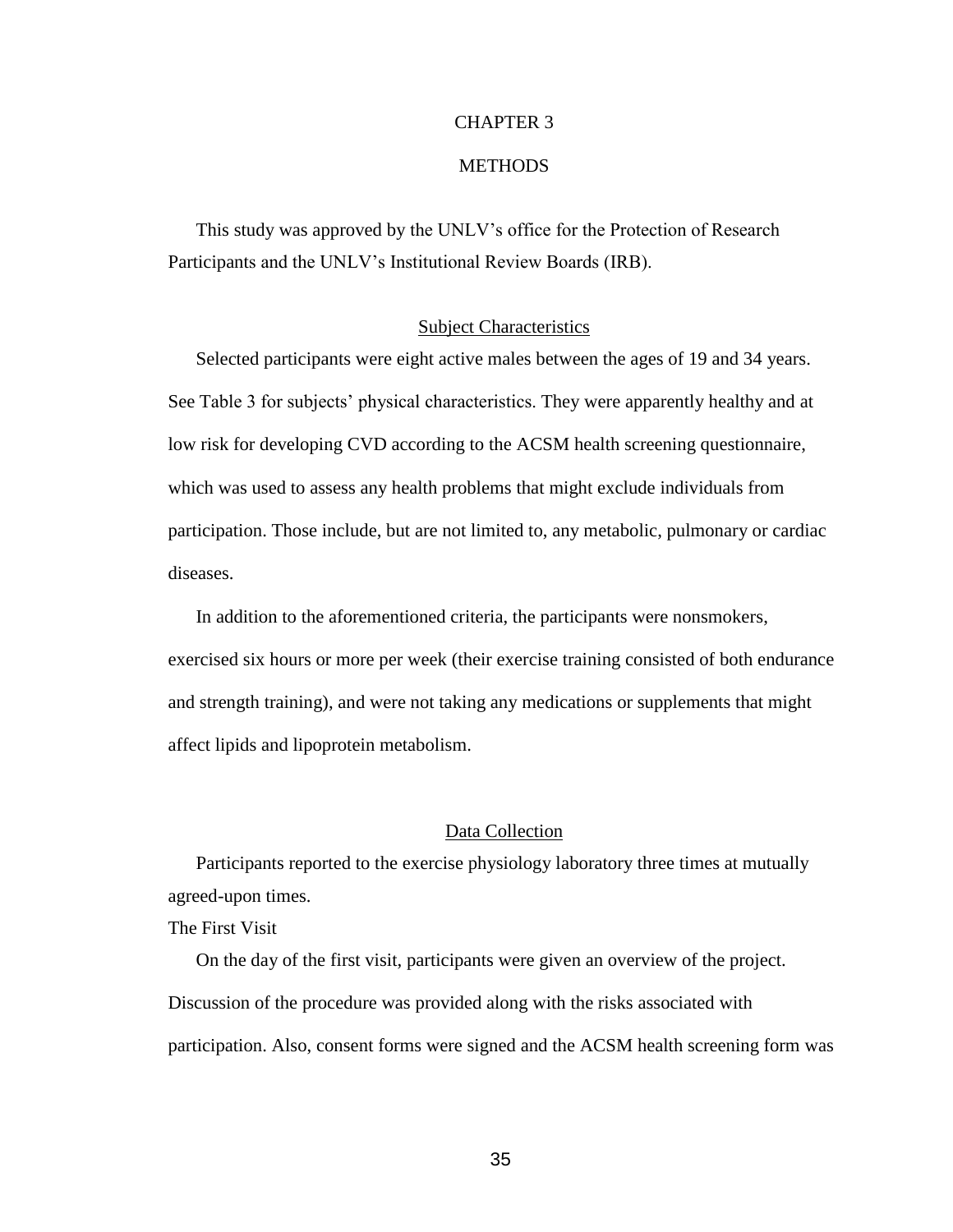completed before the initiation of any procedure. Participants were assured about the privacy and confidentiality of their data.

Anthropometric measurements were taken which included height and weight and percent body fat. Also, aerobic fitness was determined (Table 3).To determine percent body fat, bioelectrical impedance (BIA, BioAnalgetics) was used. The participant was in a supine position and electrodes were placed on the right hand and foot and then the impedance was obtained in (ohms). This value was transferred to the software that calculates percent body fat. To determine aerobic fitness  $(VO_{2max})$ , indirect calorimetry was used where the participant was asked to wear a mask that covers his mouth and nose. (The participant was able to breathe normally while wearing this mask).The mask was connected to a metabolic cart that measures the amount of expired oxygen and carbon dioxide. In addition, respiratory gas exchange (RER) was measured. While wearing this mask, the participant was asked to run on a treadmill at a speed that he selected and was comfortable with. The first stage was a warm-up that consisted of walking for two minutes. The grade and speed were increased gradually every two minutes. Criteria for attainment of  $VO_{2max}$  included  $a < 5$  ml/kg/min increase in  $VO_2$  with an increase in workload, a respiratory exchange ratio (RER) greater than or equal to 1.15, when heart rate reached within 5 beats per minute of their maximum predicted heart rate, and/or volitional fatigue (the participant's inability to maintain work rate). Heart rate was monitored throughout the test. The total duration of this test was 8-12 minutes.

After completion of the tests, the participant was provided water and asked to rest. Instructions about the second visit were provided, which included:

1. Maintaining their diet habits.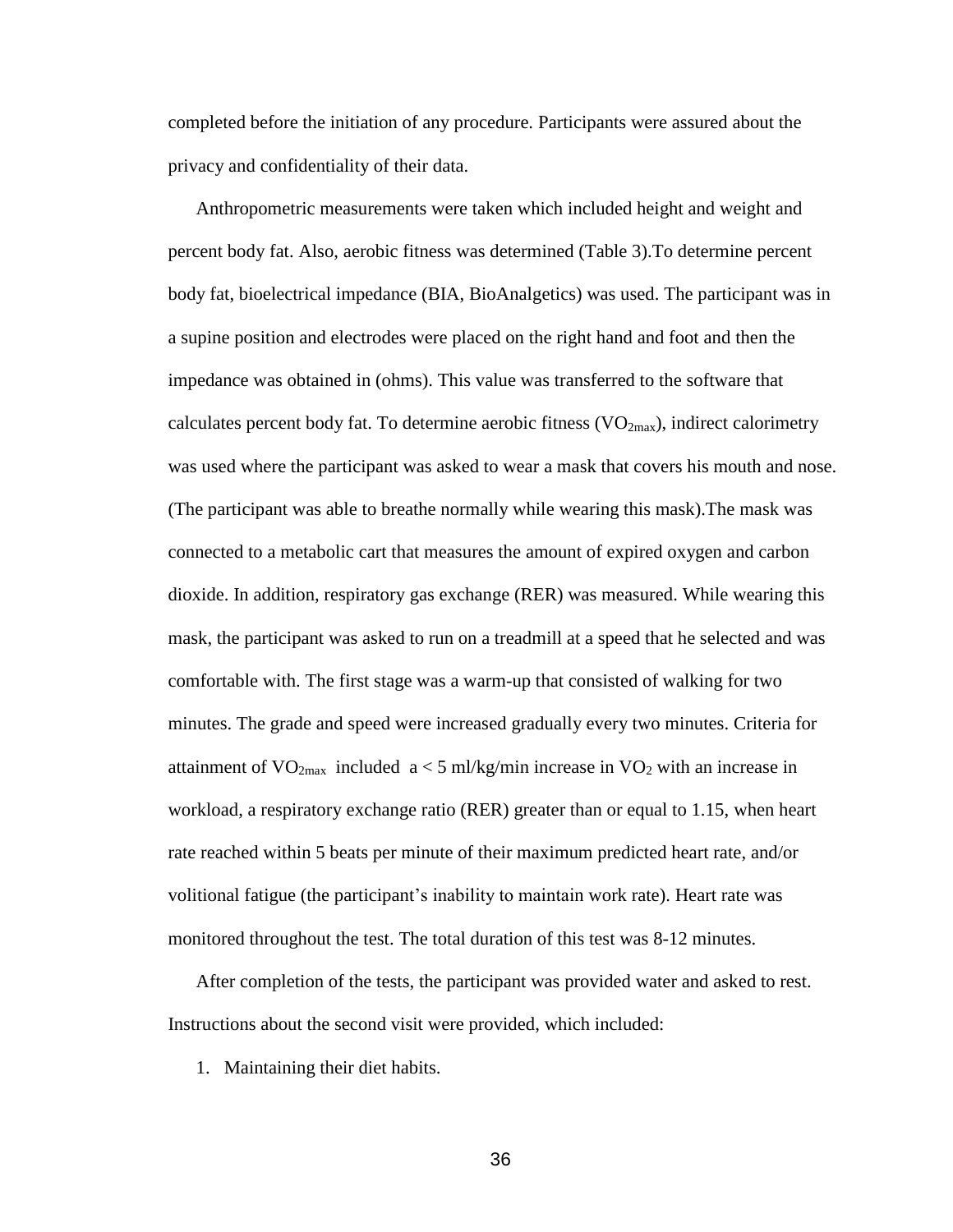2. Providing diet and exercise records for 3 days before the second visit.

3. Refraining from vigorous exercise 3 days before the second visit (to minimize any carryover effect from a previous exercise).

- 4. Refraining from alcohol consumption 72 hours before the second visit.
- 5. Fasting for ten hours the night before the second visit. Only water will be permitted while fasting.

The Second Visit (Experimental Exercise Protocol)

Participants returned to the lab 3-4 days after the first visit. The exercise procedure was explained. Then, 15 ml of blood were drawn from the participant's antecubital vein by a licensed nurse. Eight ml of blood were collected in serum tubes for the conventional profile analysis and 7 ml were collected in EDTA tubes for the NMR profile analysis. Tubes were kept in an ice bath. The Participants started running on the treadmill. The treadmill speed and grade were adjusted to exercise the participant at an intensity of 70% of their relative  $VO_{2max}$  for duration of 60 minutes. They ran at a speed of 6.5 -8.5 mph (174.2-227.8 m/min) and the grade was between 0%-2.5%. Water was provided throughout the exercise to maintain hydration. During that time, heart rate was monitored and the participants were closely observed for any abnormal signs and symptoms that indicate termination of the exercise such as chest pain, severe fatigue or inability to continue the exercise. After completing the exercise, the participants were asked to rest. Five to ten minutes after exercise completion, another 15 ml of blood were drawn from the antecubital vein using serum separator and EDTA tubes. Collected blood was kept in an ice bath. The participants were given instruction sheets regarding the third visit which included: refraining from any exercise, refraining from drinking alcohol and repeating the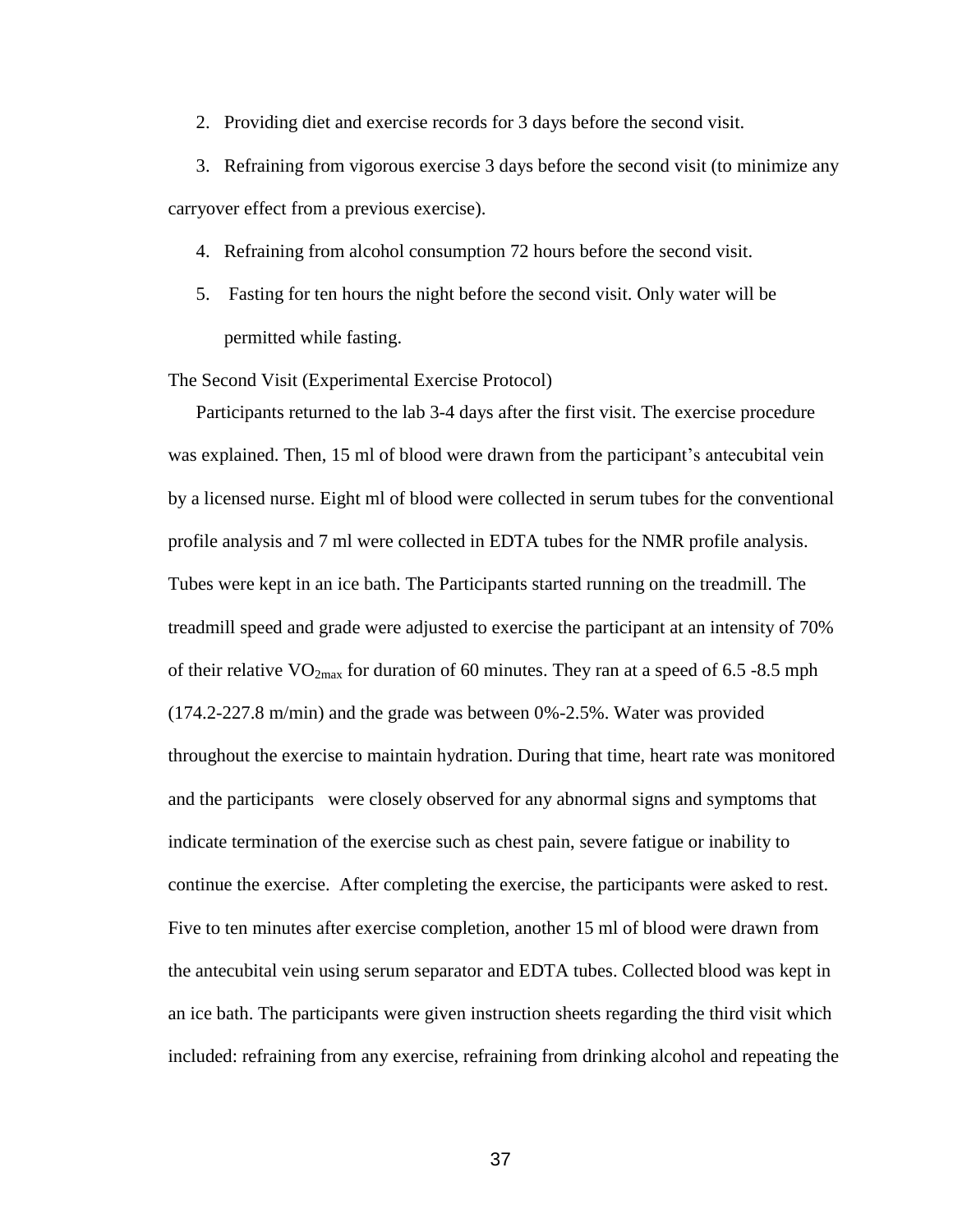diet they consumed on the day before the exercise session. Then they were asked to return to the lab the next morning after a 10-hour fast.

# The Third Visit

The next morning and within the 24th hour of the exercise session, the participants reported to the lab after a 10-hour fast. Fifteen milliliters of blood were drawn from the antecubital and collected in serum tubes and EDTA tubes. The collected blood was kept in an ice bath.

After collection was completed, samples in the EDTA tubes were centrifuged at 3,000 rpm (1,875g) for 10-15 minutes to separate plasma from red blood cells (RBCs). NMR Analysis

Five hundred µl transfer vials were labeled using a coding system, to protect participants' identities. Using a pipette, plasma was transferred to the transfer vials and sealed securely, and stored at  $-70^{\circ}$ C. After all samples are collected, they were sent to LipoSience, Inc. (Raleigh, NC) for analysis of the lipoproteins subclasses (LDL, HDL, IDL, and VLDL) and their particle number. As recommended by Liposcience, Inc., frozen specimens were shipped by an overnight courier using a well-insulated container and an adequate amount of dry ice.

Serum tubes were labeled using a coding system, to protect participants' identities.. On the same day of the collection, samples were sent to Quest Diagnostics for analysis of the conventional lipid profile.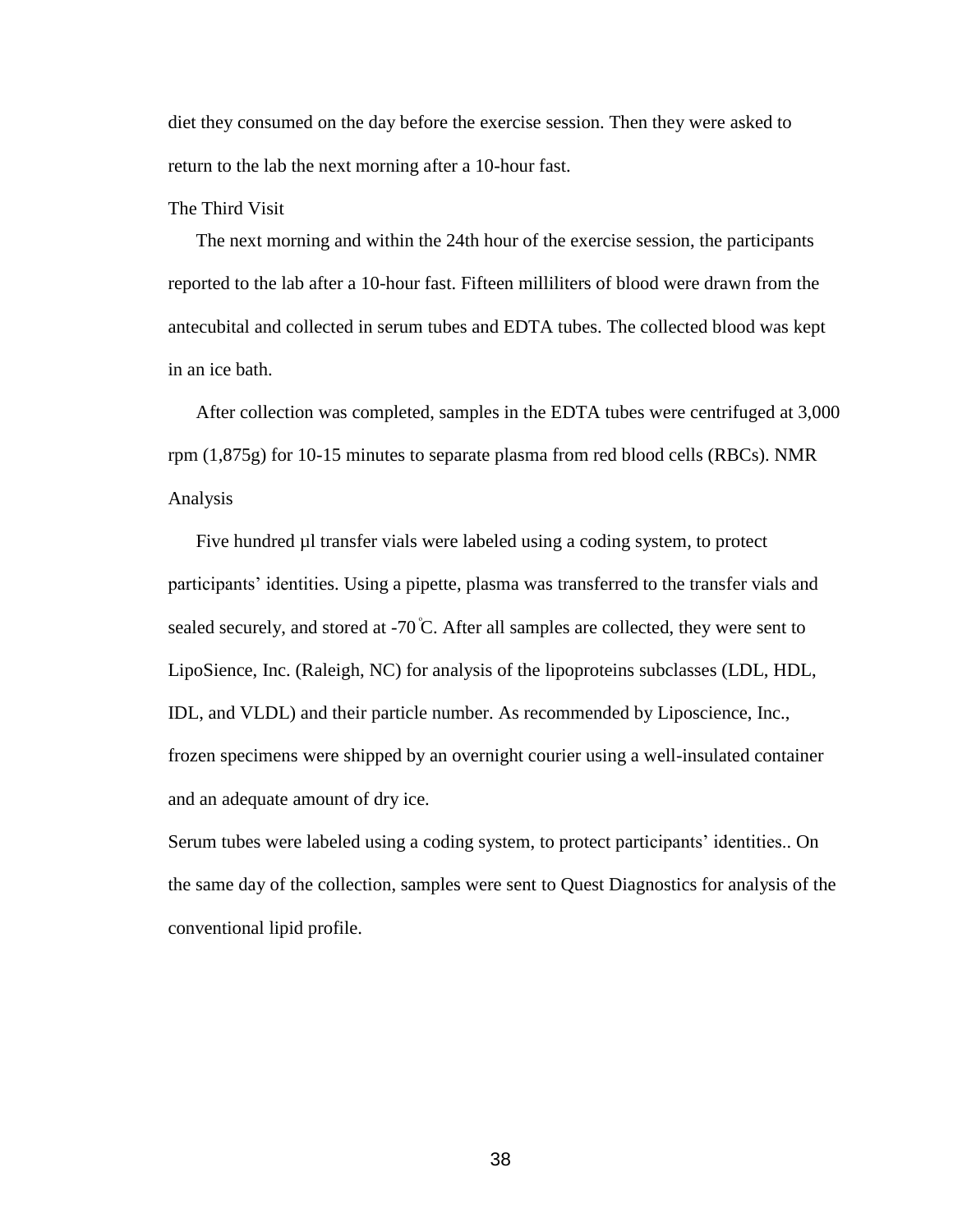#### Statistical Analysis

### **Statistics**

A Repeated Measures Analysis of Variance (ANOVA) was used for statistical analysis. A probability value of  $\leq 0.05$  was considered significant. Calculations were performed with SPSS (Statistical Package for the Social Sciences) 17.0.

## Dependent and Independent Variables

The independent variables were time (pre-exercise, 5 minutes post- exercise and 24 hours post exercise) and method (NMR profile vs. conventional profile). The dependent variables were lipoprotein concentrations, sizes and particle number*.*

## Limitations and Delimitations

#### Limitations

The sample size of this study is small compared to the general population, which can interfere with the external validity. Also, the acute effect of exercise varies greatly among people which can affect the internal validity. These variations can be due to several factors, such as age, percent body fat, training level, previous bouts of exercise and diet. To avoid these variations we tried to control these factors as much as possible by choosing participants with similar characteristics in terms of percent body fat, age and training level. To avoid the effect of a previous bout of exercise, participants were instructed to refrain from exercise 3 days before the exercise session. To control the effect of diet, participants were asked to maintain a record of their diets in the 3 days that precede the exercise session. Also, after the exercise session, participants were asked to repeat the diet they consumed on the day before the exercise session to avoid the effect of diet on the 24-hour samples.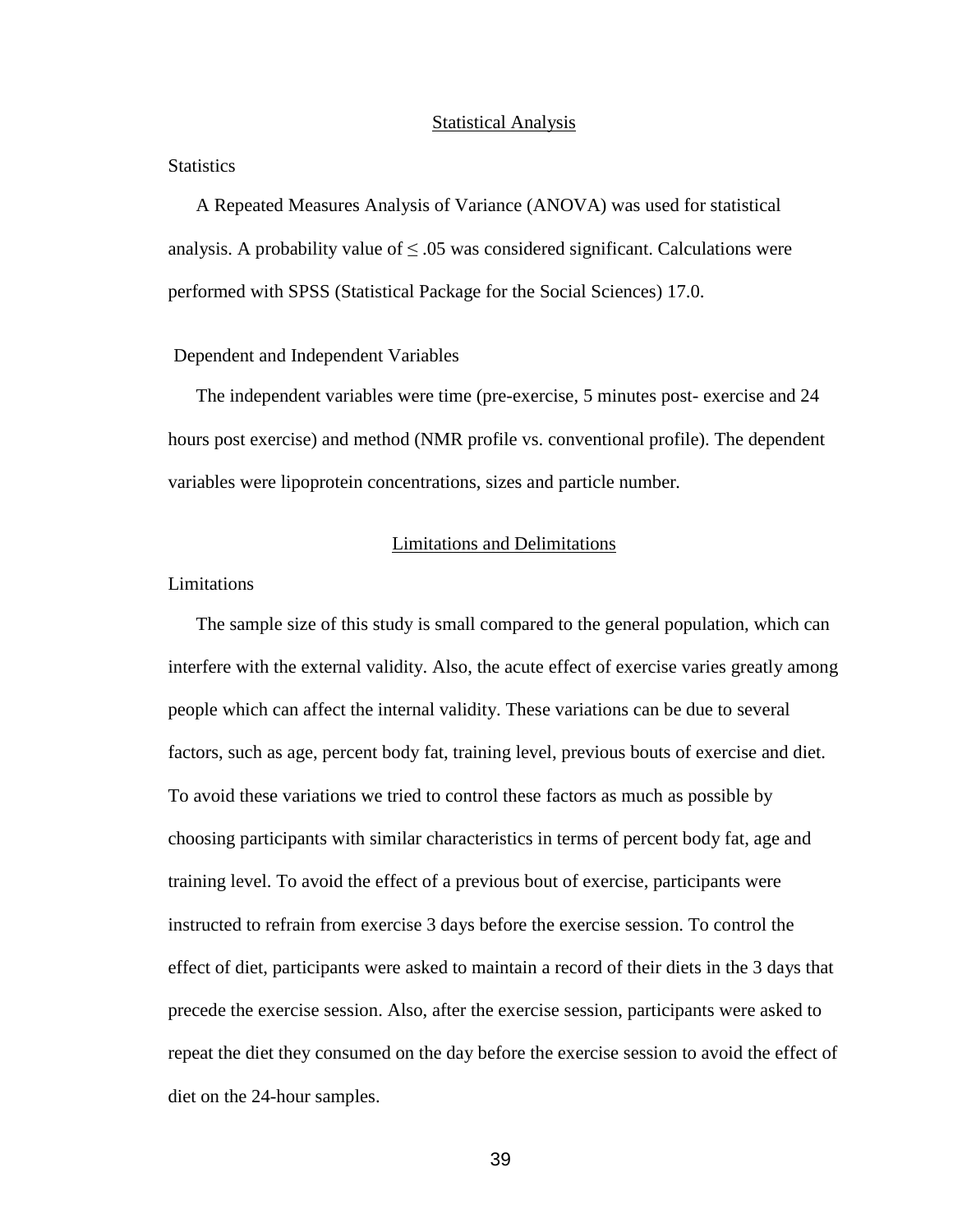In addition, our procedure included an invasive procedure (blood draw) and that might have decreased participants' interest to participate in the study, however, we were able to obtain the required sample size.

#### Delimitations

The participating participants were moderately to highly active, and they represent a small percentage of the population in contrast to the majority of people which are either sedentary or mildly active. We chose this level of activity to ensure their ability to complete the high-intensity exercise session chosen. The intensity and duration of exercise used in the current study was selected because some studies concluded better results with high intensity exercise sessions (even with similar energy expenditures) than lower intensities using conventionally measured lipoproteins (Gordon et al., 1994; Karus et al., 2002). Although we expected the NMR method to be more sensitive in detecting changes in lipoproteins due to exercise, we started with a higher volume of exercise, and if positive results were obtained, we would suggest future studies with lower intensities and durations applied on participants with lower levels of activity (sedentary or mildly active). Also, to get the health benefits from exercise, the American College of Sports Medicine (ACSM) recommends exercise sessions that last for 15-60 minutes, at intensities between 40-85% of  $VO<sub>2max</sub>$ . So, our exercise session falls within those recommendations.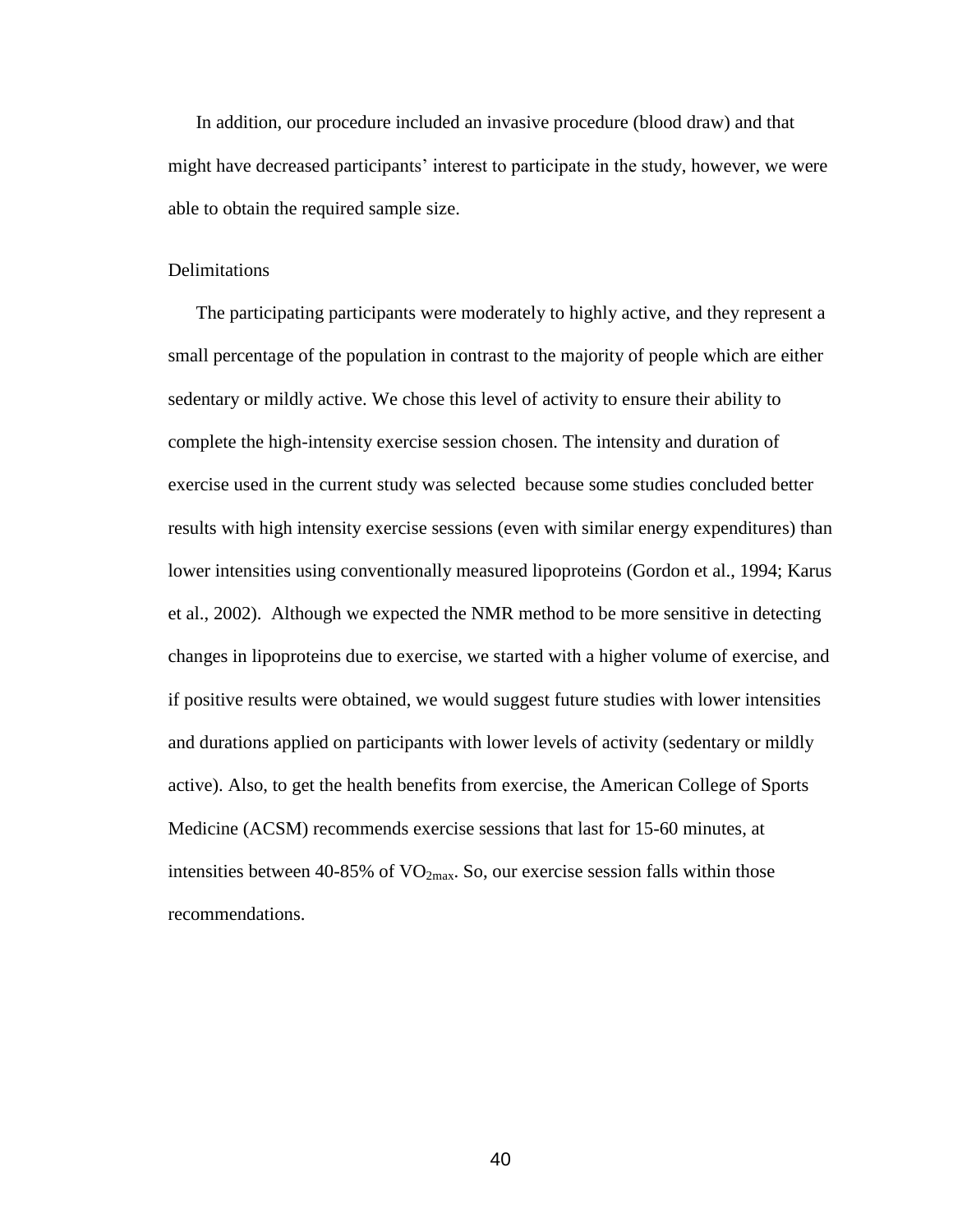# CHAPTER 4

#### RESULTS

## Subjects Physical characteristics

**Table 3:** Subjects Physical Characteristics and VO2 max (avg**±**SD**)**

| N | Age           | Height $(cm)$ Mass $(kg)$ |                 | $VO2_{max}(ml/kg/min)$ | % Fat          |
|---|---------------|---------------------------|-----------------|------------------------|----------------|
|   | $26 \pm 5.17$ | $176 \pm 6.6$             | $78.5 \pm 5.84$ | $57.8 \pm 4.83$        | $17.4 \pm 3.1$ |

### Conventional Lipid Profile Results

One participant was excluded from the conventional profile lipid analysis due to the nurse's inability to get the blood sample immediately after exercise, but the sample for the NMR profile was obtained. So the conventional profile data analysis was run using 7 participants, and the NMR analysis was run using 8 participants. The ANOVA test was significant for TG ( $F=5.59$ ,  $p=.019$ ) (Table 4), with a significant increase of 22% observed immediately after exercise (p=.028), followed by a significant decrease observed 24 hours after exercise  $(p=.043)$  from the immediate post exercise values; this reduction in TG concentration was 13% from the baseline values (Table 5). HDL-C significantly changed due to exercise  $(p=0.05)$  with an increase of 8.1% immediately after exercise. This increase in HDL-C was positively associated with the weekly running mileage of participants (Figure 4).

A trend for TC to increase was observed (5%) immediately after exercise and (2%) 24 hours after exercise was observed. However, this decrease was not significant. (F=3.99, p=.081). Also, no statistically significant changes were observed in LDL-C (F=3.88,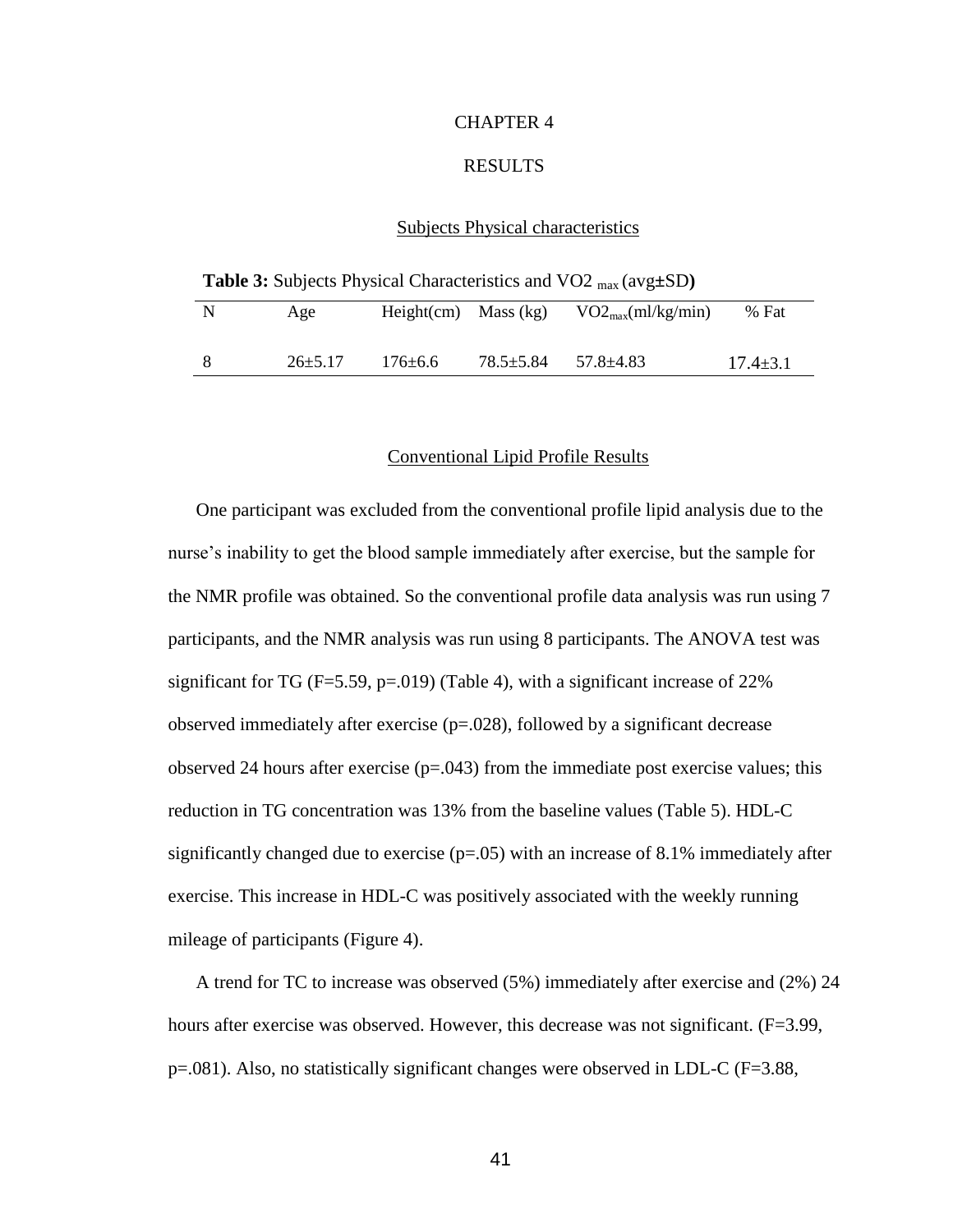$p=.835$ ) or the TC/HDL-C ratio (F=.836,  $p=.418$ ). Table 4 shows the results of the conventionally measured blood lipids and lipoproteins immediately before, immediately after and 24 hours post exercise. Also, Figure 3 shows the conventional profile component changes across the three time points, and Table 5 shows the percentage changes in conventionally measured blood lipids and lipoproteins.

| Lpid/Lipoprotein |                 | <b>F</b> value   | P                |       |       |
|------------------|-----------------|------------------|------------------|-------|-------|
|                  | Pre             | Post             | 24 hours post    |       | value |
| <b>TC</b>        | $167 \pm 11.1$  | $175.4 \pm 18.7$ | $163.3 \pm 22.6$ | 3.99  | .081  |
| <b>TG</b>        | $90.6 \pm 57.9$ | $110.3 + 49.4$   | $78.9 \pm 37.7$  | 5.59  | .019  |
| HDL-C            | $51.4 + 11.4$   | $55.6 \pm 12.1$  | $51.3 \pm 10.6$  | 3.88  | .05   |
| LDL-C            | $97.4 \pm 17.3$ | $97.9 \pm 22.5$  | $96.1 \pm 22.4$  | .184  | .835  |
| TC/HDL-C ratio   | $3.42 \pm 0.92$ | $3.34 \pm 0.87$  | $3.31 \pm 0.88$  | 0.836 | .418  |

**Table 4:** Serum Lipids and Lipoproteins before and after Exercise (avg**±**SD**)**



### **Figure 3**: Conventional Lipid Profile Results

TC: Total cholesterol, TG: Triglycerides, LDL-C: Low density lipoprotein cholesterol, HDL-C: High density lipoprotein cholesterol

\* Values with the same letters are not significantly different.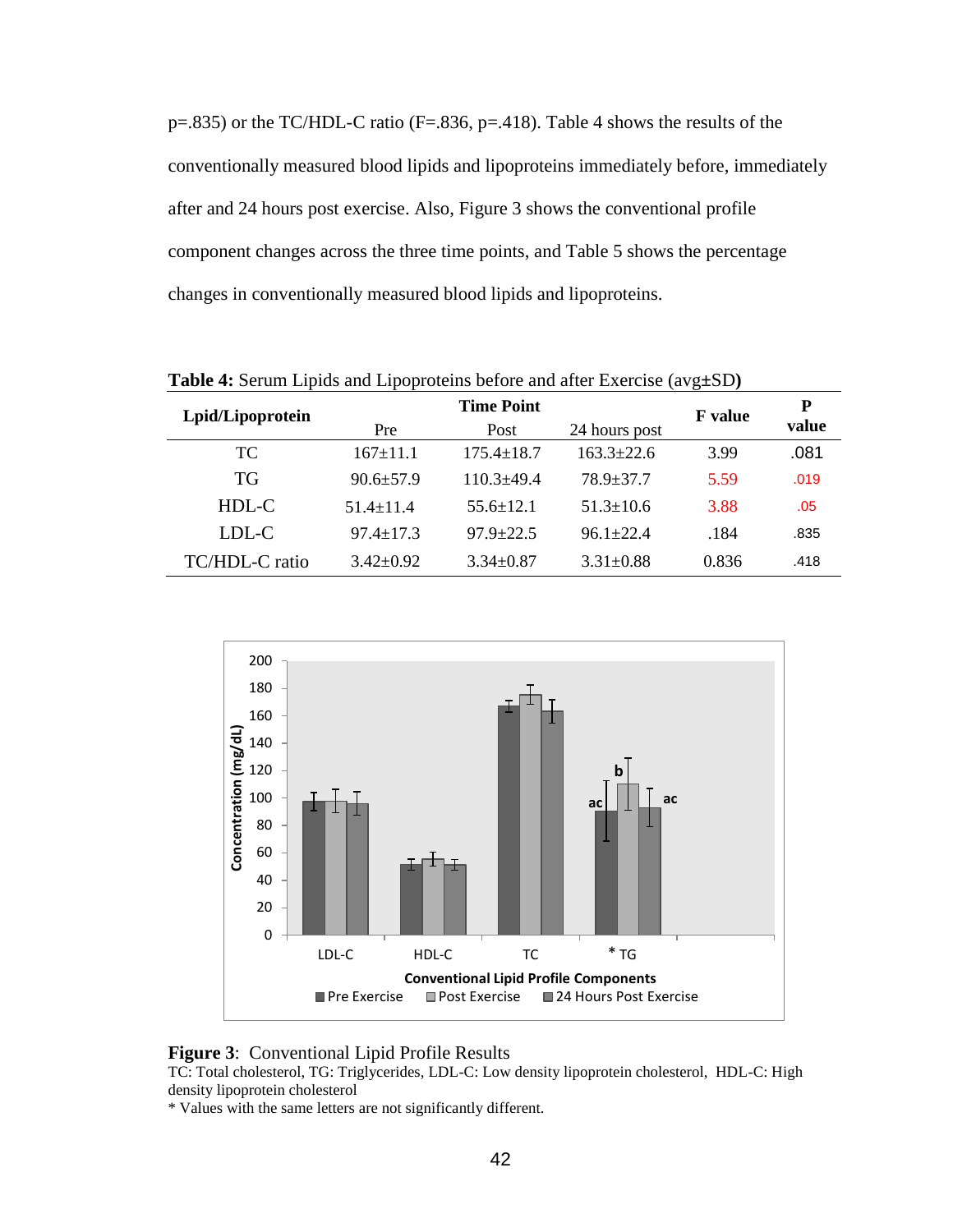**Table 5 :** Percentage Changes in Conventional Profile between Different Time Points

| Lipid/Lipoprotein     | Pre & Post | Pre $\&$ 24 hrs. post |  |
|-----------------------|------------|-----------------------|--|
| <b>TC</b>             | 5%         | $-2\%$                |  |
| <b>TG</b>             | 22%        | $-13%$                |  |
| LDL-C                 | $0.4\%$    | $-1.3%$               |  |
| HDL-C                 | 8.1%       | 0.3%                  |  |
| <b>TC/HDL-C Ratio</b> | $-2\%$     | $-3%$                 |  |



**Figure 4**: The Positive Relationship between Running Mileage Per Week and the Immediate Change in HDL-C

#### NMR Profile Results

Lipoprotein Subclasses Concentration Results

Table 6 summarizes the NMR lipoprotein subfraction concentration changes due to

exercise across the three time points. Also, the percentages of these changes are

represented in Table 7 and Figure 5.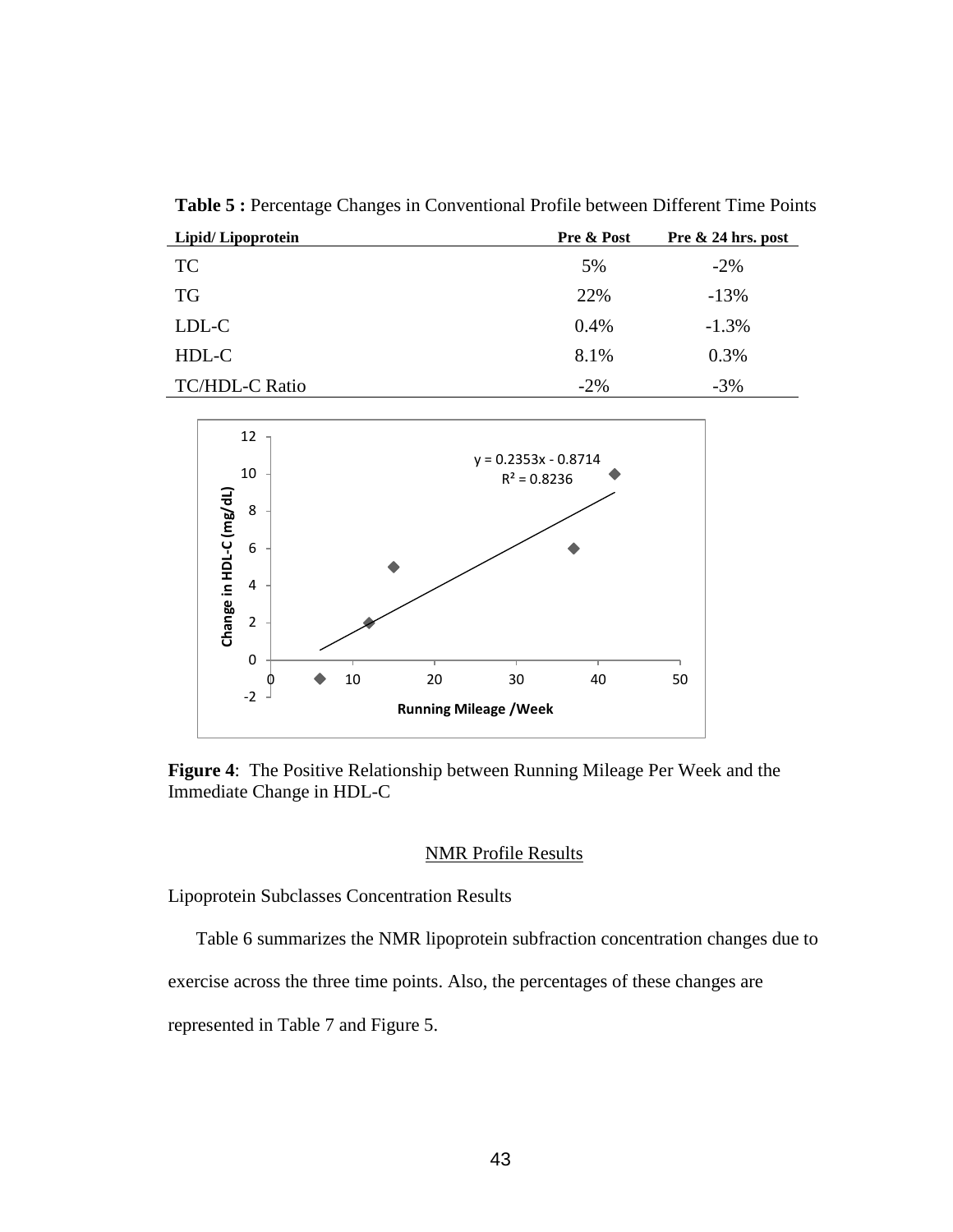There was a significant change in the large HDL subfraction concentration (F=3.865, p=.046), with an increase of 5.8% immediately after exercise, then a decrease of 6.8% observed 24 hours after exercise. See Figure 4 which shows the change in the large HDL particle concentration across the three time points of the exercise session. No significant changes were observed in the other HDL, IDL and LDL, or chylomicron and VLDL subfractions across the three time points (Table 6).

| Lipoprotein   | <b>Subclasses</b>          | Pre<br><b>Exercise</b> | <b>Post Exercise</b> | 24 hours<br>Post     | F     | P    |
|---------------|----------------------------|------------------------|----------------------|----------------------|-------|------|
|               | VLDL & Chylomicron (total) | 49.9<br>$\pm 23.5$     | $52 + 27.1$          | $48.1 \pm 24.2$      | .486  | .625 |
|               | Chylomicron & large VLDL   | 1.9<br>$\pm 3.5$       | $1.4 \pm 2.6$        | $0.8 + 1.2$          | 1.780 | .223 |
| VLDL (nmol/L) | Medium VLDL                | 16.7<br>$\pm 11$       | $14 \pm 13.5$        | $13 \pm 11.4$        | 1.044 | .378 |
|               | Small VLDL                 | 31.3<br>$\pm 15.3$     | $36.7 \pm 19.8$      | $34.2 \pm 15.8$      | 1.370 | .286 |
|               |                            |                        |                      |                      |       |      |
|               | LDL (total)                | 969<br>$\pm 201$       | $1050 \pm 256$       | 984±285              | 1.507 | .260 |
|               | IDL                        | 27<br>$\pm 31.3$       | $19.3 \pm 16.7$      | $25.5 \pm 29.7$      | .597  | .564 |
|               | Large LDL                  | 279<br>$\pm 125$       | $308 \pm 112$        | $301 \pm 176$        | .626  | .531 |
| LDL (nmol/L)  | Medium small LDL           | 142.6<br>±58.2         | $154.4 \pm 66.8$     | $136.4 \pm 71.$<br>6 | 1.092 | .362 |
|               | Small LDL                  | 662<br>$\pm 251$       | $772 + 293$          | 658±354              | 1.092 | .362 |
|               | Very small LDL             | 520<br>±69             | 568±80               | $522 \pm 100$        | .742  | .494 |
|               |                            |                        |                      |                      |       |      |
|               | HDL (total)                | $30\pm 6$              | $31\pm5$             | $29 \pm 5$           | 1.566 | .243 |
|               | Large HDL                  | $6.9 \pm 3.2$          | $7.3 \pm 3.3$        | $6.4 \pm 2.8$        | 3.865 | .046 |
| HDL (µmol/L)  | Medium HDL                 | $4.3 \pm 2.8$          | $3.8 \pm 2.2$        | $3.7 \pm 2.9$        | .189  | .690 |
|               | Small HDL                  | $18.7 \pm 6.8$         | $19.8 \pm 6.2$       | $19.1 \pm 6.2$       | .266  | .684 |

**Table 6:** NMR Lipoprotein Subclasses Concentration RM ANOVA Results (Avg±SD)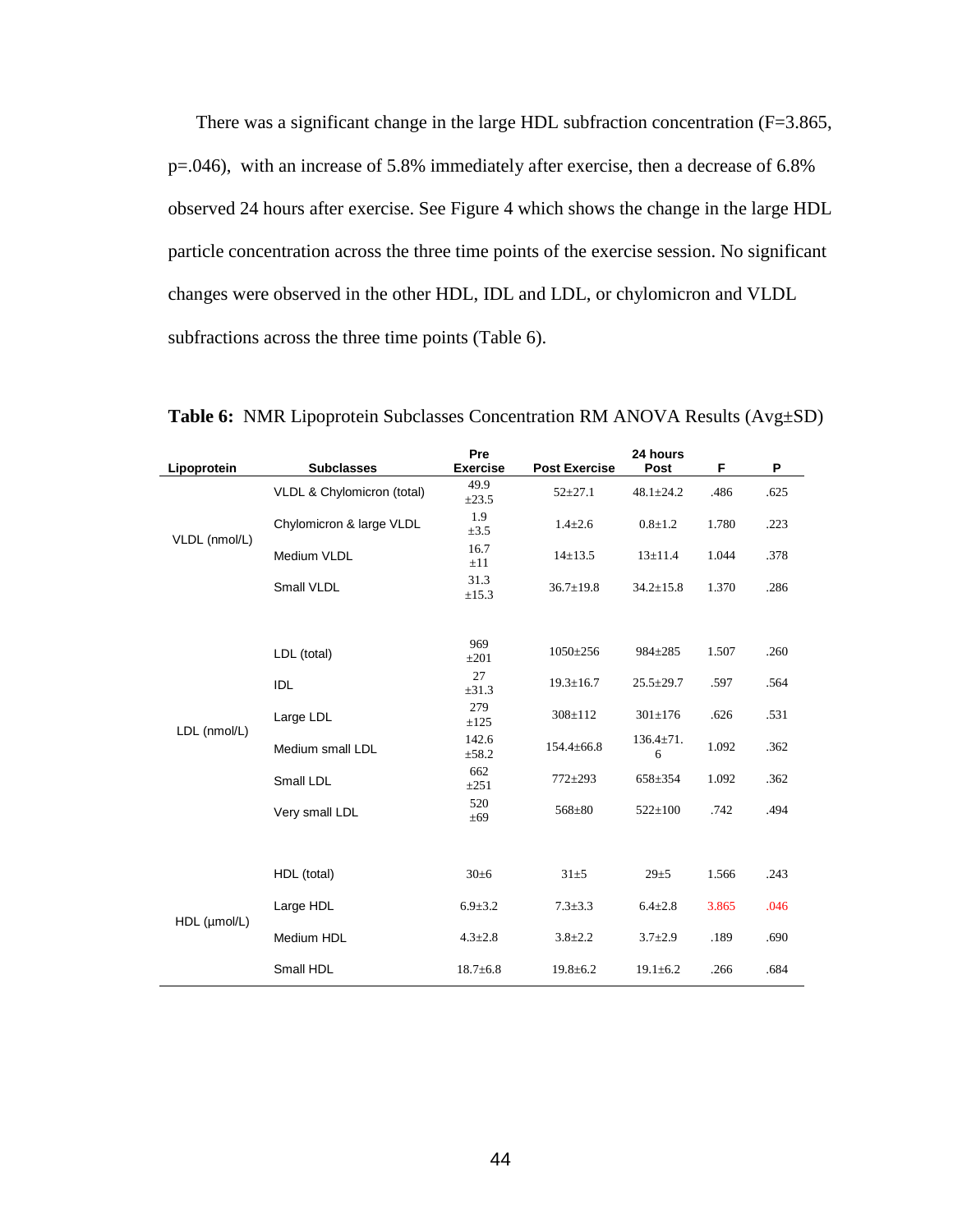| Lipoprotein |                            | Pre & Post | Pre& 24 hours<br>post |
|-------------|----------------------------|------------|-----------------------|
|             | VLDL & chylomicron (total) | 4.2%       | $-3.7%$               |
| <b>VLDL</b> | Chylomicron & large VLDL   | $-29.7%$   | $-57.4%$              |
|             | Medium VLDL                | $-16%$     | $-21%$                |
|             | Small VLDL                 | 17%        | $-9.20%$              |
|             |                            |            |                       |
|             | LDL (total)                | 8.4%       | 1.6%                  |
|             | <b>IDL</b>                 | $-28.7%$   | $-5.6%$               |
| <b>LDL</b>  | Large LDL                  | 10.3%      | 7.7%                  |
|             | Medium small LDL           | 8.2%       | $-4.4%$               |
|             | Small LDL                  | 9%         | $-0.7%$               |
|             | Very small LDL             | 9.3%       | 0.4%                  |
|             |                            |            |                       |
|             | HDL (total)                | 3.5%       | $-2%$                 |
| <b>HDL</b>  | Large HDL                  | 5.8%       | $-6.7%$               |
|             | Medium HDL                 | $-11.7%$   | $-14.1%$              |
|             | Small HDL                  | 6.1%       | $-2.6%$               |

**Table 7:** Percentage Change in Lipoprotein Subclasses at Different Time Points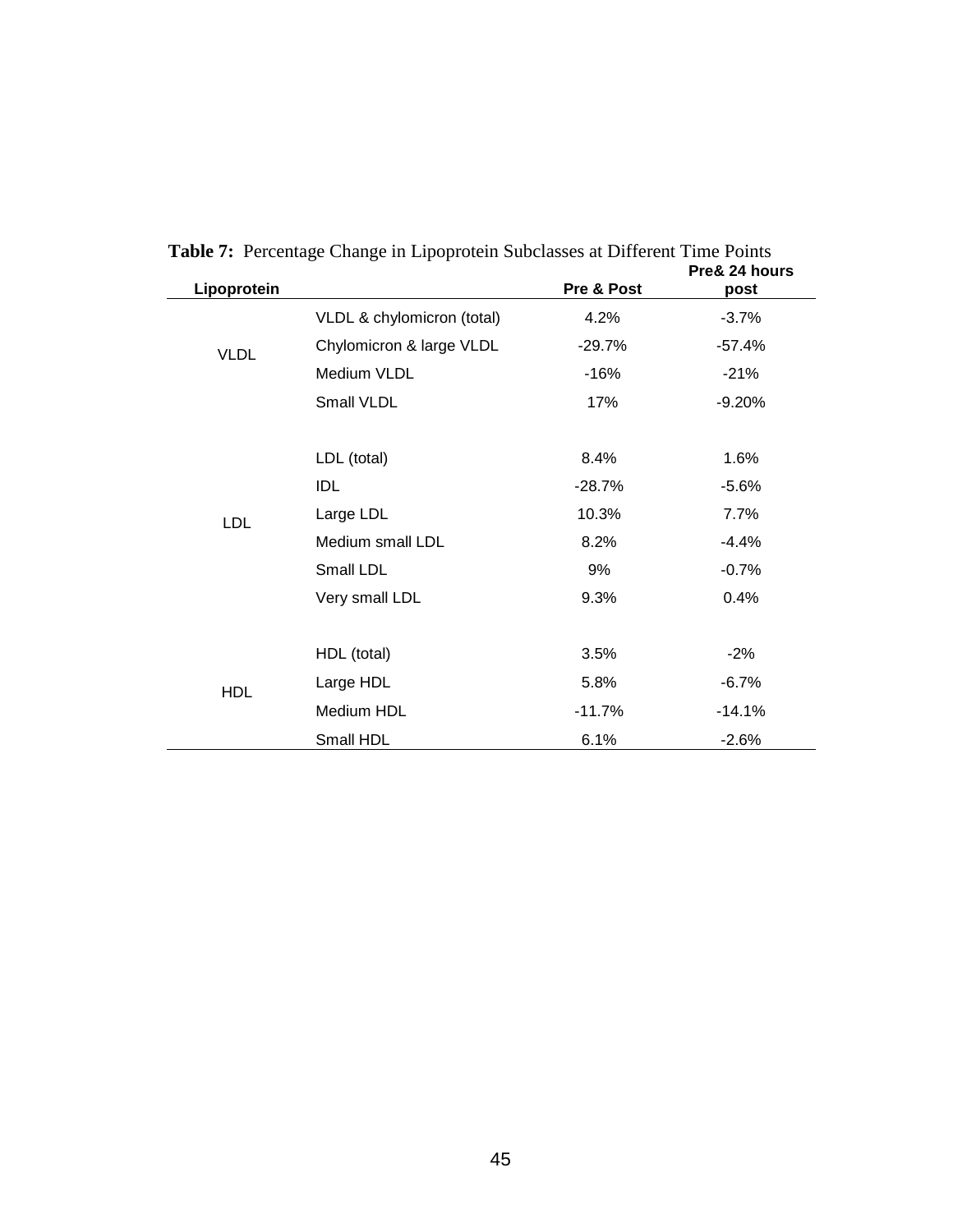

**Figure 5:** Percentage Changes in the NMR Lipoprotein Subclasses



**Figure 6:** Large HDL Concentration Changes across the Three Time Points \* Values with the same letters are not significantly different.

Lipoprotein Subclasses Size Results

No significant changes in the three subfractions average size (VLDL, LDL and HDL)

were observed. See Table 8, which shows the changes in the average size across the three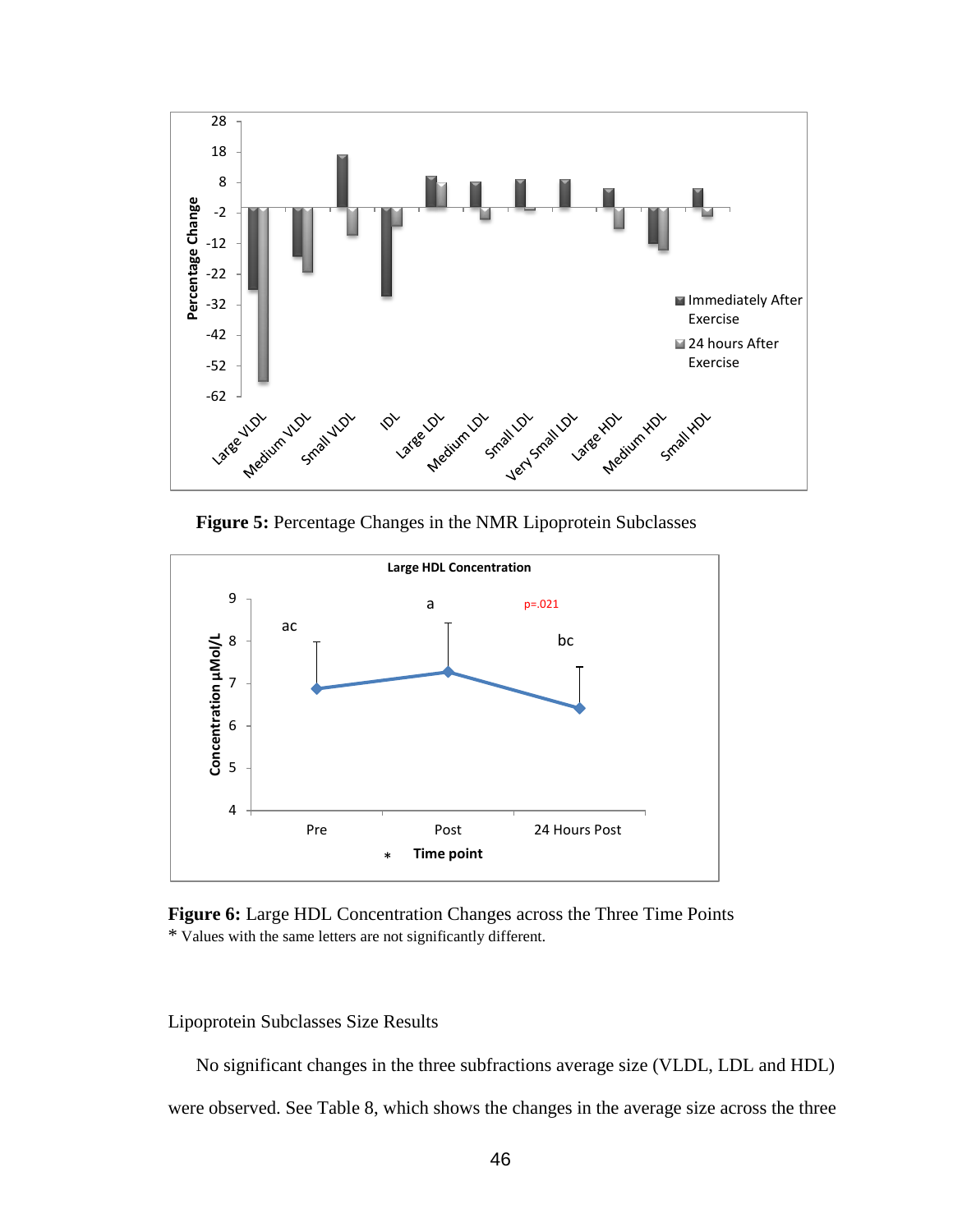time points, and Figure 8 which illustrates the mean changes in VLDL, LDL and HDL mean particle size. Also, Table 9 shows the percentages of the mean size changes between the three time points pre exercise, post exercise and 24 hours post exercise.

|             |                 |                  | 24 Hours         |       |         |
|-------------|-----------------|------------------|------------------|-------|---------|
| Lipoprotein | <b>Pre</b>      | <b>Post</b>      | <b>Post</b>      | Е     | P value |
| VLDL        | $52+8.4$        | $48.5 \pm 7.4$   | $49.2 \pm 7.2$   | 1.503 | .256    |
| LDL         | $20.76 \pm 0.7$ | $20.79 \pm 0.56$ | $20.86 \pm 0.83$ | .236  | .793    |
| HDL         | $8.95 \pm 0.43$ | $9.01 \pm 0.44$  | $8.93 \pm 0.41$  | 2.416 | .154    |

**Table 8**: NMR lipoprotein Size Changes at different Time Points (nm) Avg±SD

**Table 9**: NMR Lipoprotein Percentage Size Changes at different Time Points

| Lipoprotein | <b>Pre&amp; Post</b> | Pre & 24 Hours Post |
|-------------|----------------------|---------------------|
| VLDL        | -6.9%                | $-5.5%$             |
| LDL         | 0.12%                | 0.5%                |
| HDL         | 0.7%                 | $-0.3%$             |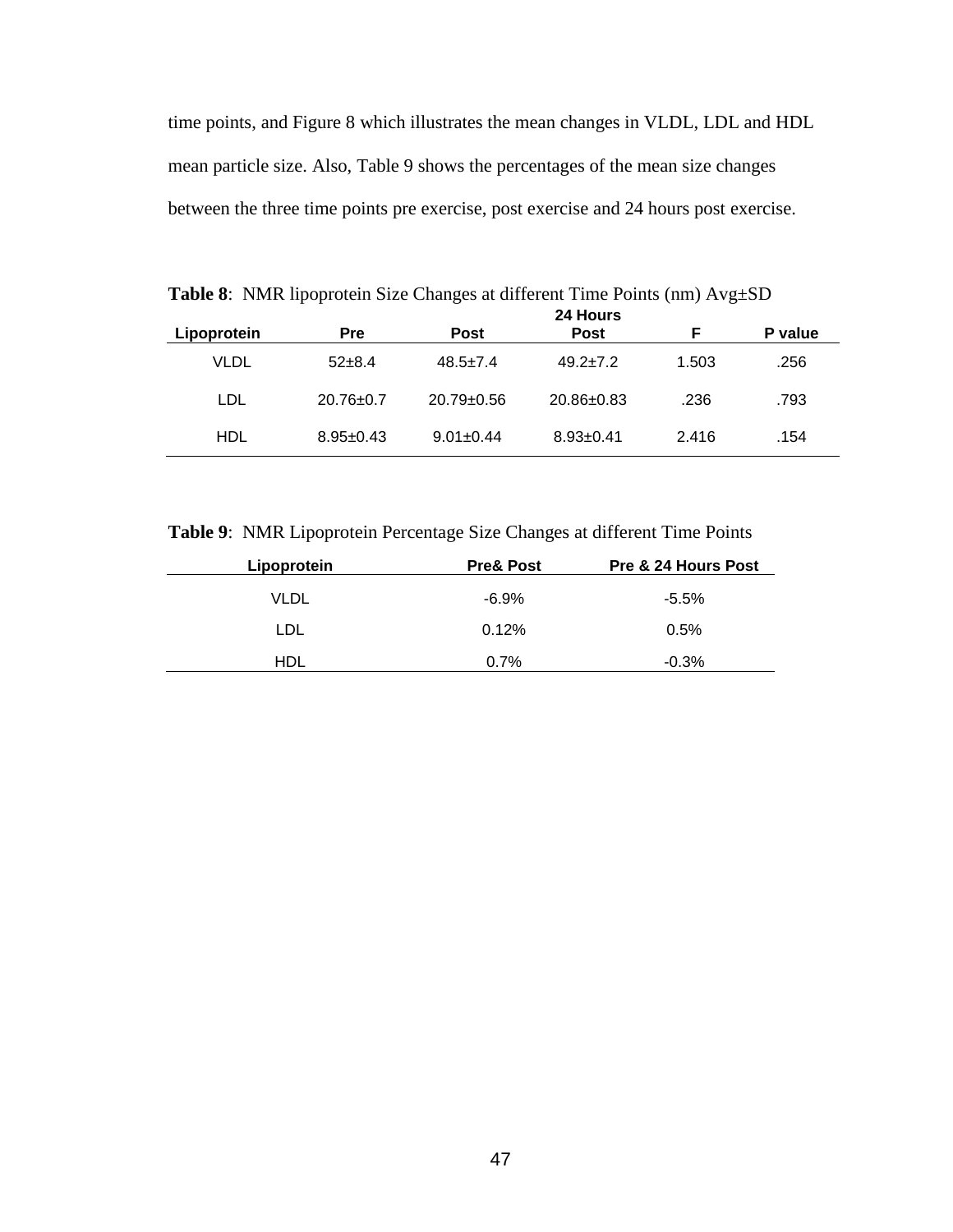## CHAPTER 5

#### **DISCUSSION**

#### The Conventional Profile

Long duration exercise sessions increase the utilization of lipids compared with carbohydrates (Annuzzi et al., 1987), which might explain the significant increase of 22% in TG that was observed immediately after exercise in the current study. This increase is not consistent with Cuilinane et al. (1982) who did not observe any immediate effects of 1 and 2 hours of cycling on TG (Cullinane et al., 1982). Delayed decrease in TG might be attributed to several factors such as a delayed increase in the activity of lipoprotein lipase (LPL) that increases at least 8 hours after the end of exercise, which in turn increases the removal capacity in TG.(Annuzzi et al., 1987). Other factors like replenishment of adipose and intramuscular stores that were depleted during the exercise might also explain this decrease in TG .The 24 hours values in the current study showed a non significant decrease of 13% from baseline but was significant from the values obtained immediately after exercise (Figure 3). This finding is consistent with a study done by Cuilinane and colleagues in 1982, who reported a non significant decrease of 17% in TG after 1 hour of cycling (Cullinane et al., 1982).

HDL-C is negatively associated with CVD and for each 1 mg/dL decrease in its concentration, there is a 2-3% increase in coronary heart disease (NCEP, 2002). In the current study, HDL-C significantly changed due to exercise. However, the post hoc test did not show any significant differences between any two time points. A non significant average increase of 4.1 mg/dL (8%) in HDL-C was observed immediately after exercise that might be attributed to the increased activity of lipoprotein lipase (Kantor et al., 1984;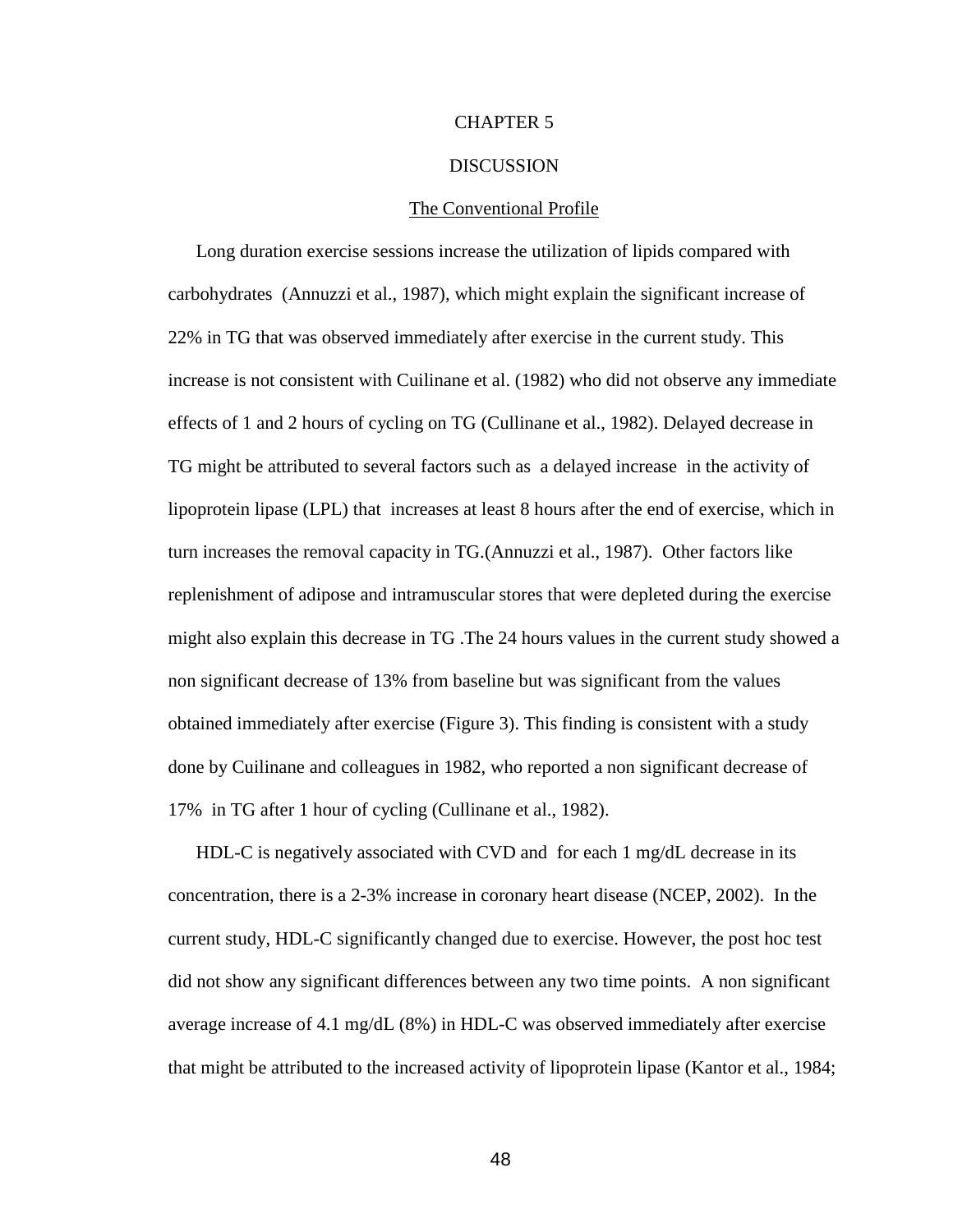Kussi et al., 1984; Svedenhag et al., 1983). The increase in LPL activity results in an increased hydrolysis of TG and tissue uptake of TG. This in turn decreases the TG-rich lipoproteins and remodeling of these lipoproteins results in an indirect increase of HDL-C. Other possible mechanisms such as synthesis of new HDL or reverse cholesterol transport might have contributed to this increase (Skinner, Black, & Maughan, 1985). Exercise acutely increases the concentration of HDL-C (Cullinane et al., 1982; Kantor et al., 1987; Park & Ranson, 2003). In the present study, six out of eight participants responded by an immediate increase in HDL-C between 5-10 mg/dL, while one showed a decrease by 1 mg/dL and the other showed an increase of 2 mg/dL. This variability in response might be attributed to several factors such as age, percent body fat, last bout of exercise, constituents of diet that the participant usually consumes (high in fat versus high in carbohydrates diets) and the average running training mileage. Griffin et al. (1988) investigated the effect of a high fat diet versus a high carbohydrate diet on acute exercise induced changes in plasma lipoproteins. In their study, participants consumed 75% fat diet or 85% carbohydrate diet and performed a 37 km walking test over 4 consecutive days. Results showed a decrease in HDL-C in the participants who consumed the high carbohydrate diet. On the contrary, participants who consumed the high fat diet revealed a significant increase in HDL-C after exercise (Griffin et al., 1988). The results of this study however cannot be related to our study because our participants did not consume any of these diets. Variability in HDL-C responses might also be related to the weekly average running mileage (Skinner et al., 1985). In the current study, a positive relationship between the number of running miles per week and the change in HDL-C immediately after exercise was observed  $(r=.908, p=.033)$  (Figure 4). Participants with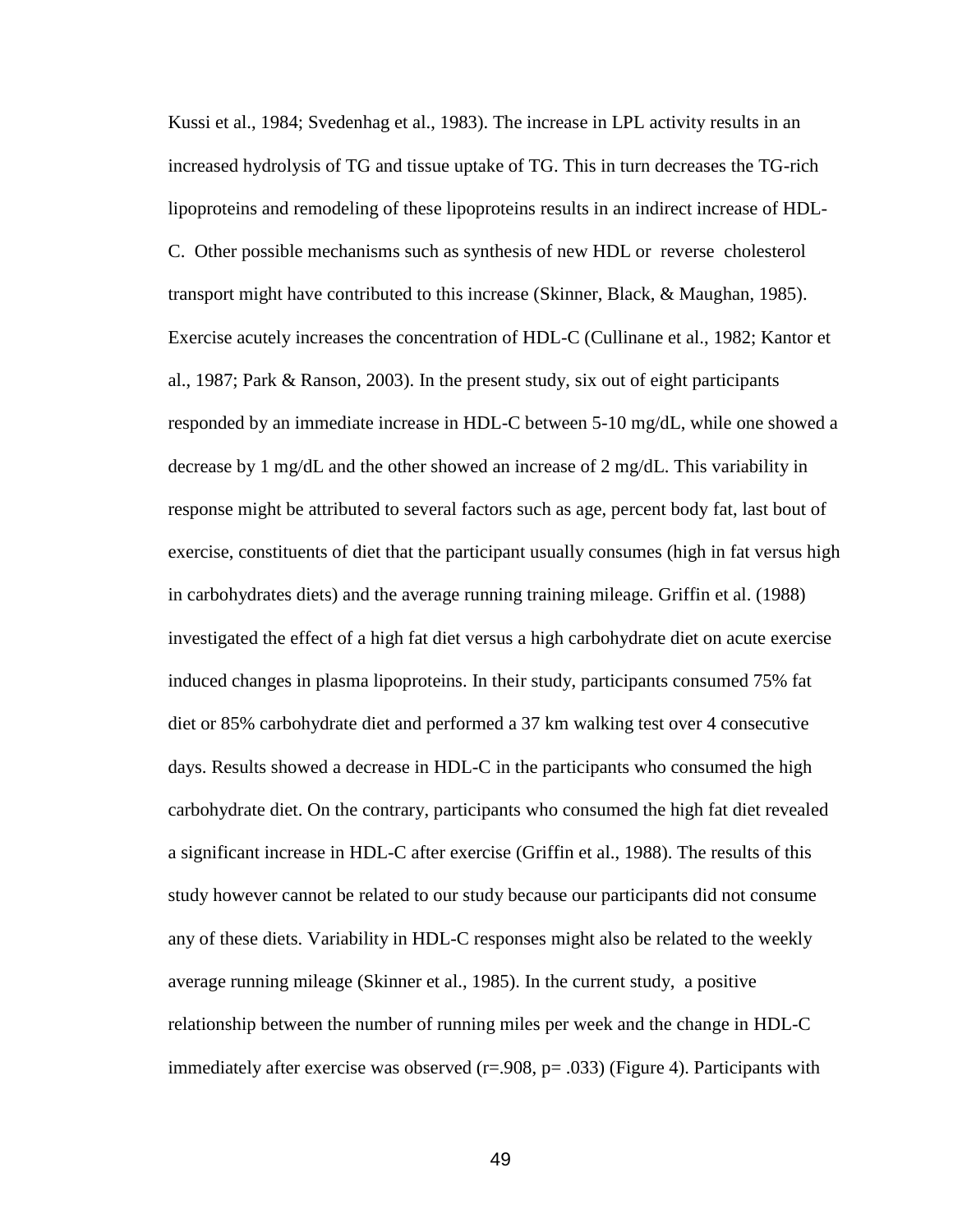higher training mileage were observed to have higher HDL-C concentrations immediately after exercise.

The other conventionally measured lipoproteins (TC, and LDL-C) did not show any statistically significant changes across any of the time points. There was a non significant increase in TC after exercise. This transient and non significant increase in TC immediately after exercise is consistent with a study conducted by Cuilinane and colleagues (1982) that investigated the effect of 60 minutes of cycling on the conventional lipid profile (Cullinane et al., 1982). In contrast, our results are not consistent with Park et al. (2003) who reported a significant transient increase in TC after running at 70% of the lactate threshold (LT) (Park & Ranson, 2003).

#### The NMR Profile

Previous studies have shown that the lipoprotein particle size and number measured by the NMR method were more sensitive predictors of cardiovascular disease than the lipids concentrations measured by the conventional profile (Blake et al., 2002; Cromwell & Otvos, 2004; Harchaoui et al., 2007). Also, other studies have shown that chronic exercise will produce favorable effects on these subfractions, such as an increased size of the LDL and HDL particles and a reduced number of small LDL and HDL particles (Halverstadt et al., 2007; Kraus et al., 2002). In addition, similar favorable changes were observed in athletes after a triathlon (Yu et al., 1999). However, the exercise session in the current study did not significantly alter these subfractions, except in the large HDL particle concentration (Table 6, Table 7, and Figure 6), which are known for their cardioprotective effect. Some studies reported a negative relationship between these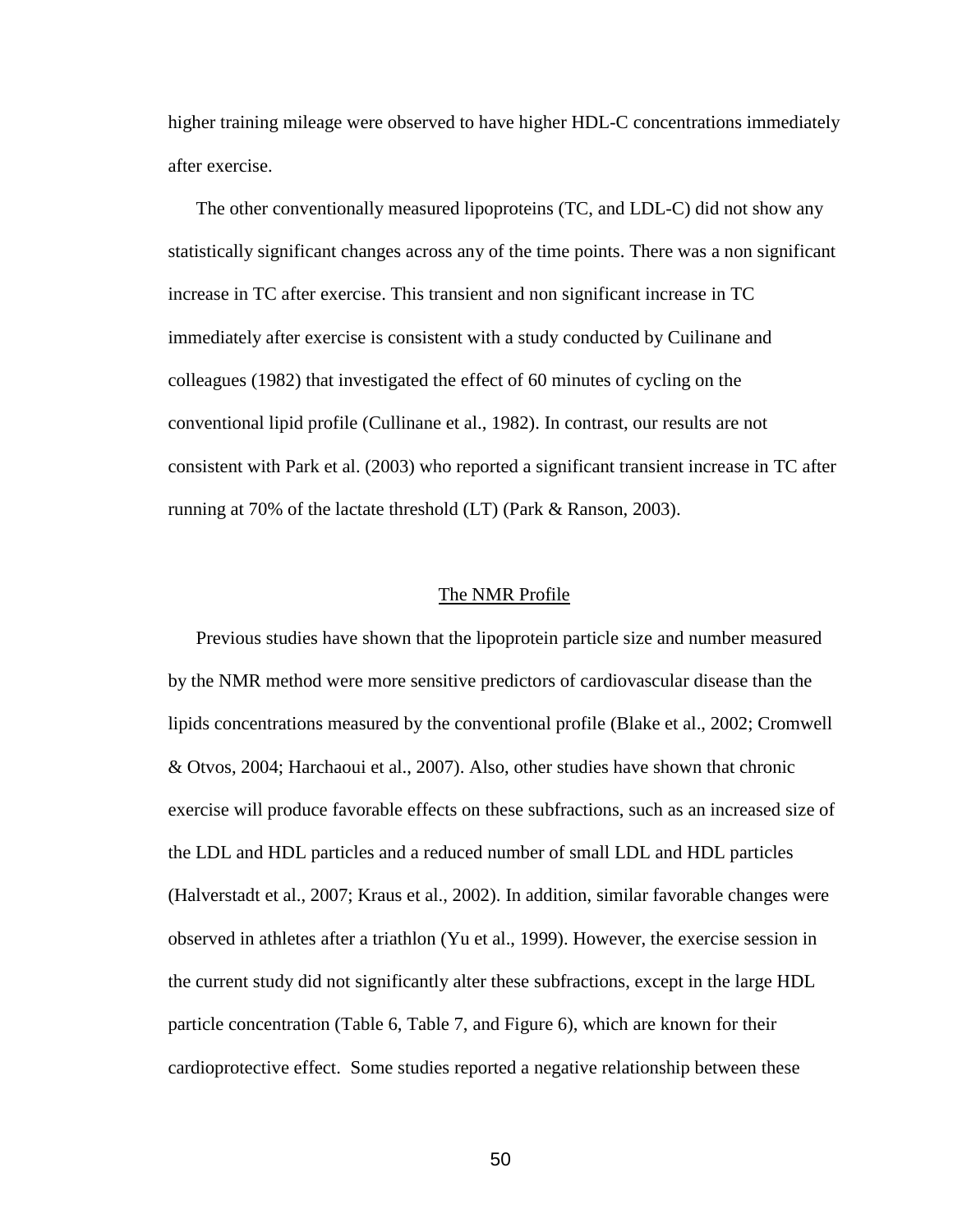particles and the rate and progression of coronary artery disease (Freedman et al., 1998; Johansson et al., 1991). So an increase in the concentration of this particle that is induced by exercise is considered a favorable effect. The transient increase in the concentration of large HDL particles in the current study was not significant from baseline (Figure 6). These results are not in agreement with Yu et al. (1999) who reported a significant increase of 11% in large HDL subclasses after a triathlon (Yu et al., 1999). This inconsistency might be due to the difference in the intensity and duration of the exercise between the two studies. While Yu and colleagues (1999) investigated the effect of a triathlon, our study investigated the effect of 60 minutes of running at 70%  $\rm VO_{2 \, max}$ . So the difference in the exercise intensity and duration might explain the difference in the results. Also, a study (Durstine et al., 1987) reported an interesting relationship between the habitual time spent in training and the increase in large HDL particles. Our participants were recreational runners with an average of 8 hours of training per week, while in the other study they were endurance athletes with an average of 21 hours of training per week. So this might explain the significant increase in large HDL particles in their study that was not observed in our study.

Factors such as the constituents of the consumed diet and level of training affect HDL particle change after exercise (Griffin et al., 1988; Kantor et al., 1987). This might explain the variability found in the participants in our study that some participants revealed a decrease in their large HDL particle concentrations while others showed an increase with varying degrees. The training level of the participants affects their large HDL particle change after exercise (Kantor et al., 1987). In their study, it was found that trained participants demonstrated a greater increase in the large HDL particles, while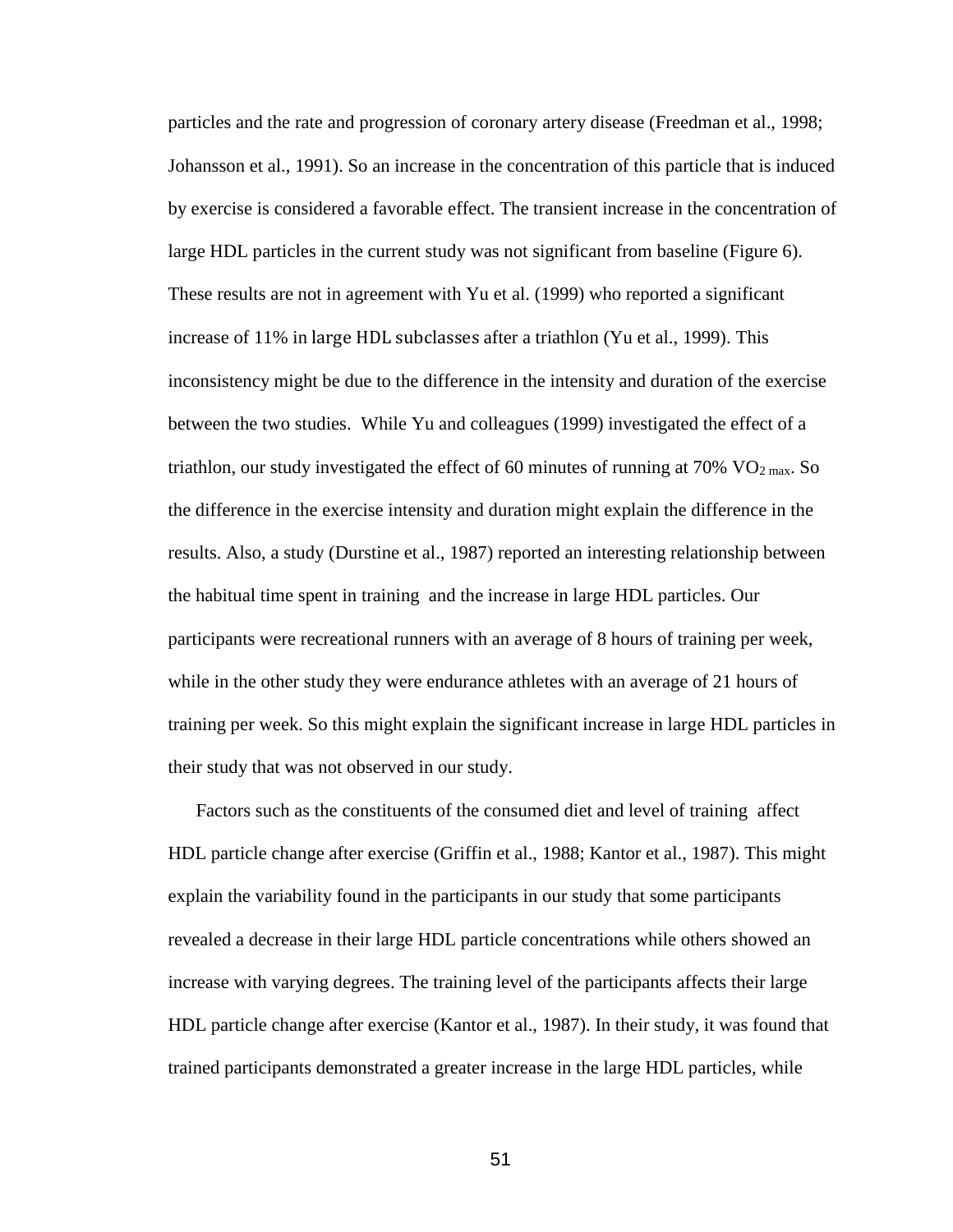untrained participants had a greater increase in small HDL subfractions after exercise. The other factor that might have lead to this variability is the consumed diet (Griffin et al., 1988). A study designed by Griffin and colleagues (1988) investigated the effect of 4 days of walking on HDL subfractions measured by gradient gel electrophoresis. In their results, they reported that participants who consumed a high fat diet (75% of kilocalories obtained from fat) demonstrated a greater increase in large HDL particles, while participants who consumed a high carbohydrate diet (85% of kilocalories obtained from carbohydrates) expressed a greater increase in small HDL particle concentrations. In our study, participants had the same level of training, so this variability might have been caused by the constituents of their diets. However, the diet data that we obtained from participants on the three days that preceded the exercise session does not relate to any of these diets. Our participants consumed more of a mixed diet with an average of 33%, 49% and 18% of kilocalories from fat, carbohydrates and protein respectively.

VLDL, LDL and HDL subfractions size and number measured by the NMR method have different relationships to CVD. For example large VLDL, small LDL and small HDL particle concentrations are positively associated with CVD, while large LDL particle concentrations are negatively associated with CVD (Blake et al., 2002; Freedman et al., 1998; Gardner et al., 2002; Jeyarajah et al., 2006). These subclasses concentrations did not show any significant change due to exercise in the current study, and this finding is not consistent with Yu et al. (1999) who reported a significant decrease in small LDL and small HDL particles and a significant increase in the HDL mean particle size by 2.8% immediately after exercise (Yu et al., 1999). Also, total HDL particle concentration has increased, but not significantly, immediately after exercise by 3.5%. This immediate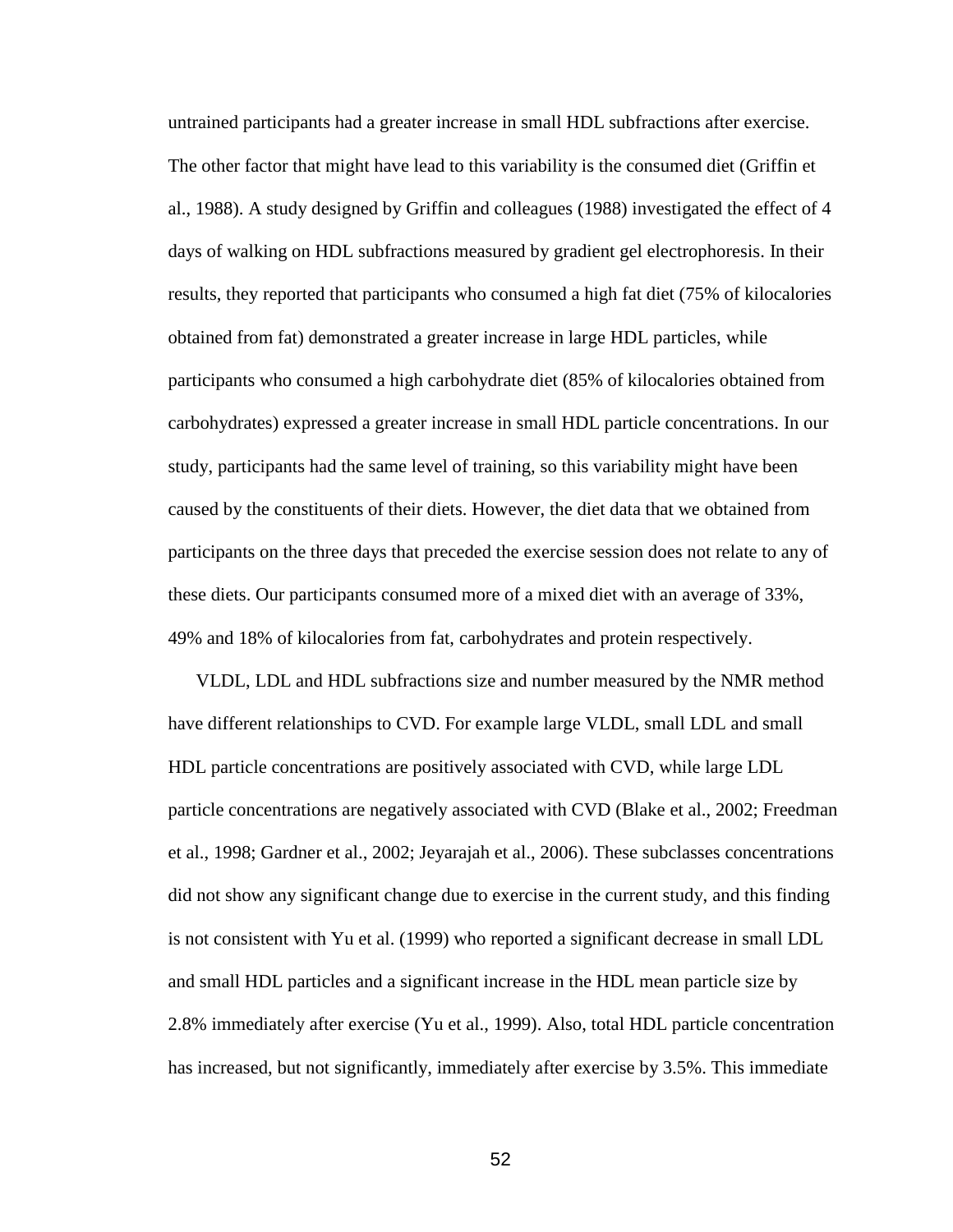increase in total HDL is attributed to the increase in both large and small HDL particle concentrations (Table 6). These results, although temporally different, are consistent with results from Gordon et al. (1998) who showed a delayed non-significant increase in total HDL particles as measured by gradient gel electrophoresis in trained women after exercising at 75% VO2 max. In their study, This increase was due to increased levels of both  $HDL<sub>2</sub>$  (large) and  $HDL<sub>3</sub>$  (small) subfractions (Gordon et al., 1998). However, this contrasts the work of Park et al. (2003) who observed a significant delayed increase from baseline values (Park & Ranson, 2003).

#### Conclusion and Recommendations for Future Study

The acute effect of one 60-minute session of exercise at an intensity of 70% VO2  $_{\text{max}}$ on blood lipids measured by the conventional and the NMR profile was investigated in eight active and apparently-healthy men. Exercise produced a significant effect on TG and HDL-C in the conventional profile (Tables 4 and Table 5) and on the large HDL particle concentration in the NMR profile (Table 6 and Table 7). So the first null hypothesis, that exercise has no effect on conventionally and NMR measured lipids and lipoproteins was rejected. The change in the large HDL particle concentration that was detected by the NMR profile was not significant from baseline (Table 6, Table 7 and Figure 6). In addition, the conventional profile has detected significant change in TG and HDL-C that were not significant from baseline either. So the NMR method was not more sensitive in detecting changes in lipoproteins due to exercise, and we failed to reject the null for the second hypothesis.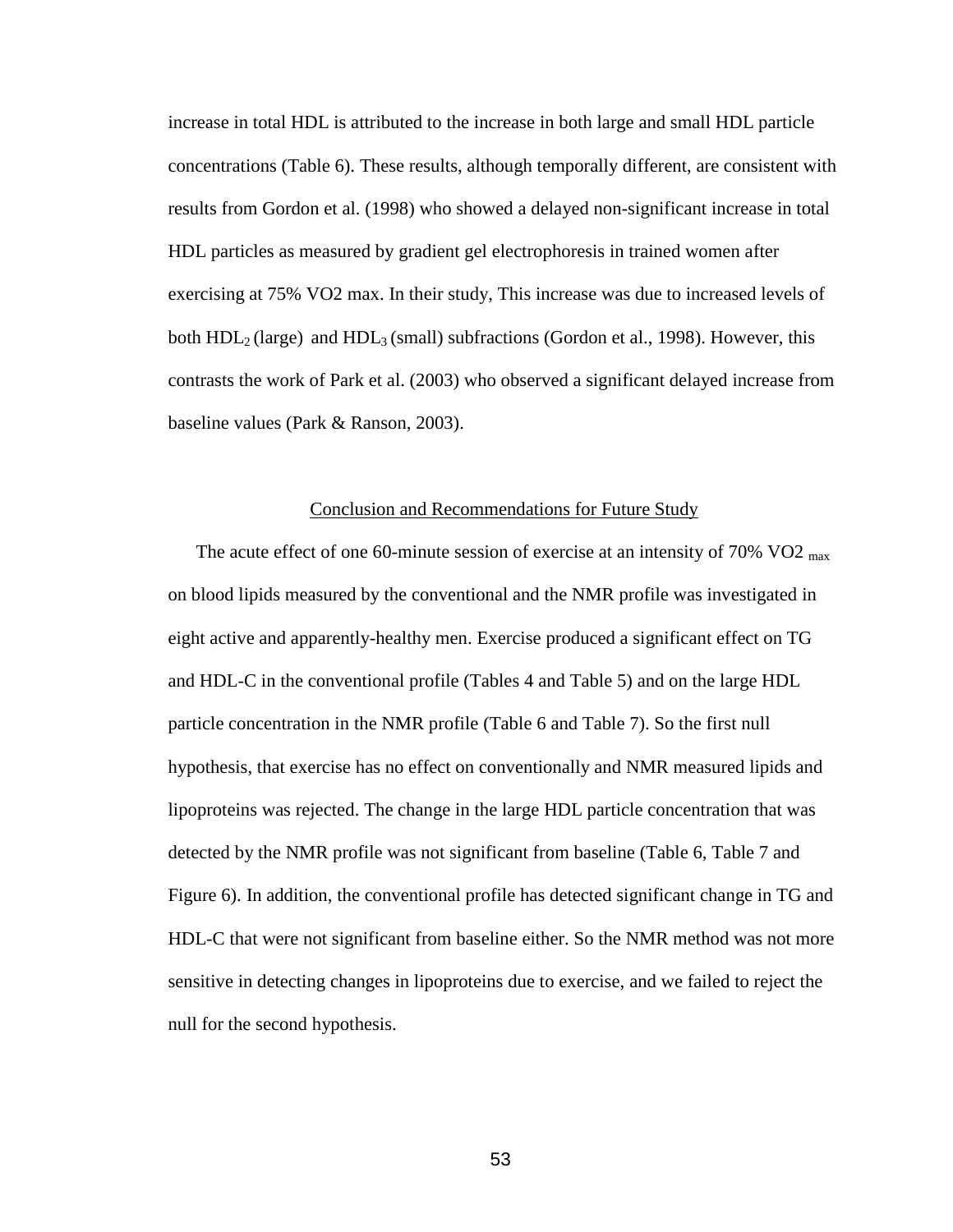One session of endurance exercise for 60 minutes at 70% VO2max, might produce favorable effects on blood lipids and lipoproteins that might reduce CVD risk. In the current study, the NMR method of analysis did not show a greater sensitivity in detecting those changes than the conventional assay. These induced changes in both profiles were detected in TG, HDL-C in the conventional and in the large HDL particle concentration in the NMR profile. The other conventionally measured lipid (TC, LDL-C) and the rest of the NMR subclasses did not show any changes after one bout of exercise. This might indicate that one bout of strenuous exercise had no significant effect on all the lipid profile parameters measured by either methods. This is in agreement with previous studies which indicated that a single bout of exercise might produce significant effects on HDL-C, and TG in the conventional profile (Cullinane et al., 1982; Gordon et al., 1994; Kantor et al., 1987; Park & Ranson, 2003; Swank et al., 1987; Visich et al., 1996). without any significant effect on TC and LDL-C (Joshua et al., 2009; Lamon-Fava et al., 1989). For the effect of exercise on particle size and number, two studies investigated this effect using gradient gel electrophoresis as an analysis method (Griffin et al., 1988; Joshua et al., 2009). Although these studies showed significant effect on LDL and HDL particle size, they used exercise tests that were done over three days. Since the current study did not show any significant changes on lipoprotein subclasses after exercise (except large HDL particle concentration), we conclude that one bout of exercise might not be sufficient to produce effects on these subclasses. So, future studies might investigate the acute effect of exercise over a number of days on lipoproteins measured by the NMR method. Also, the participants in the current study were active men and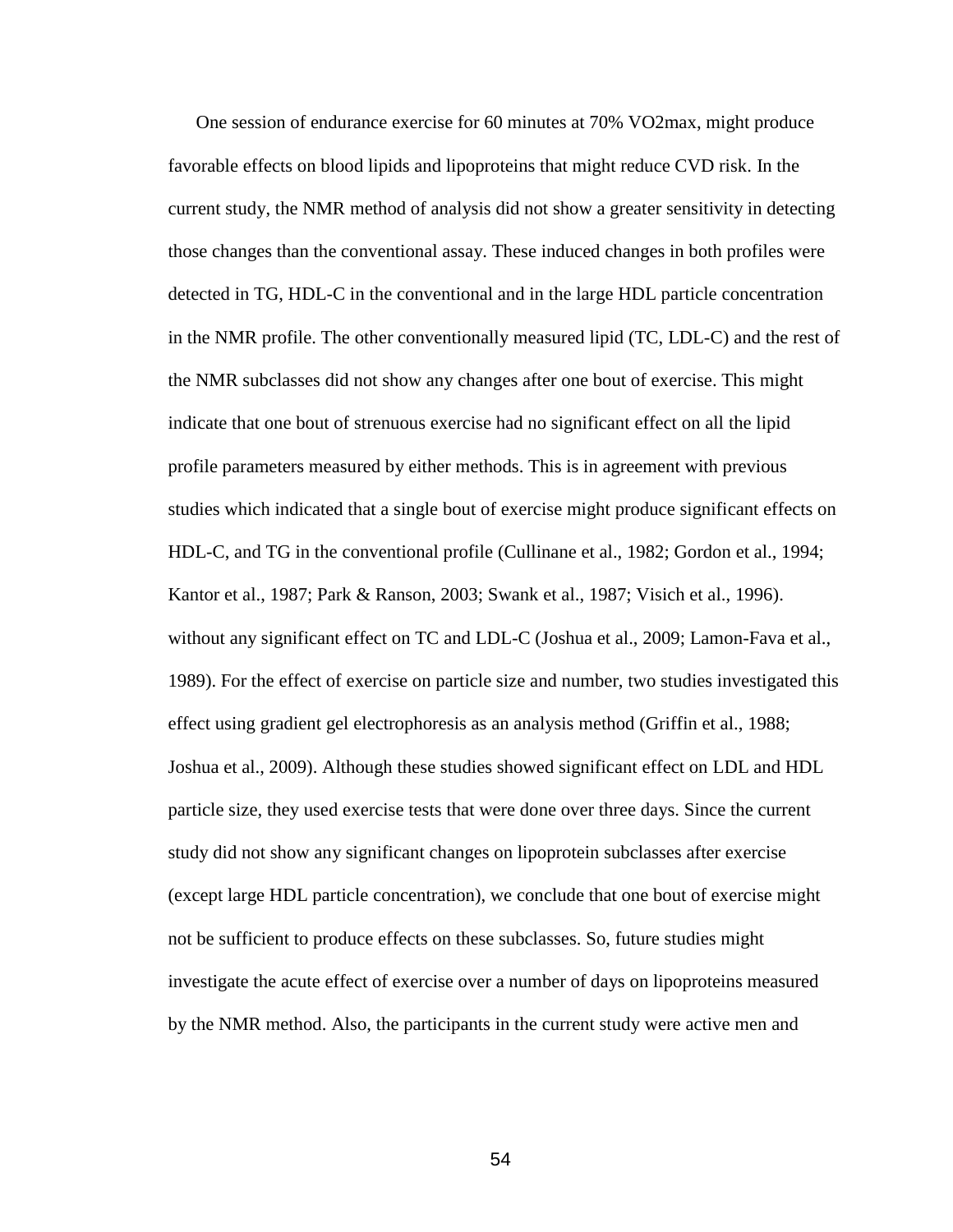follow up studies might benefit from using sedentary participants, women or people with hyperlipedemia at lower intensities or duration of exercise.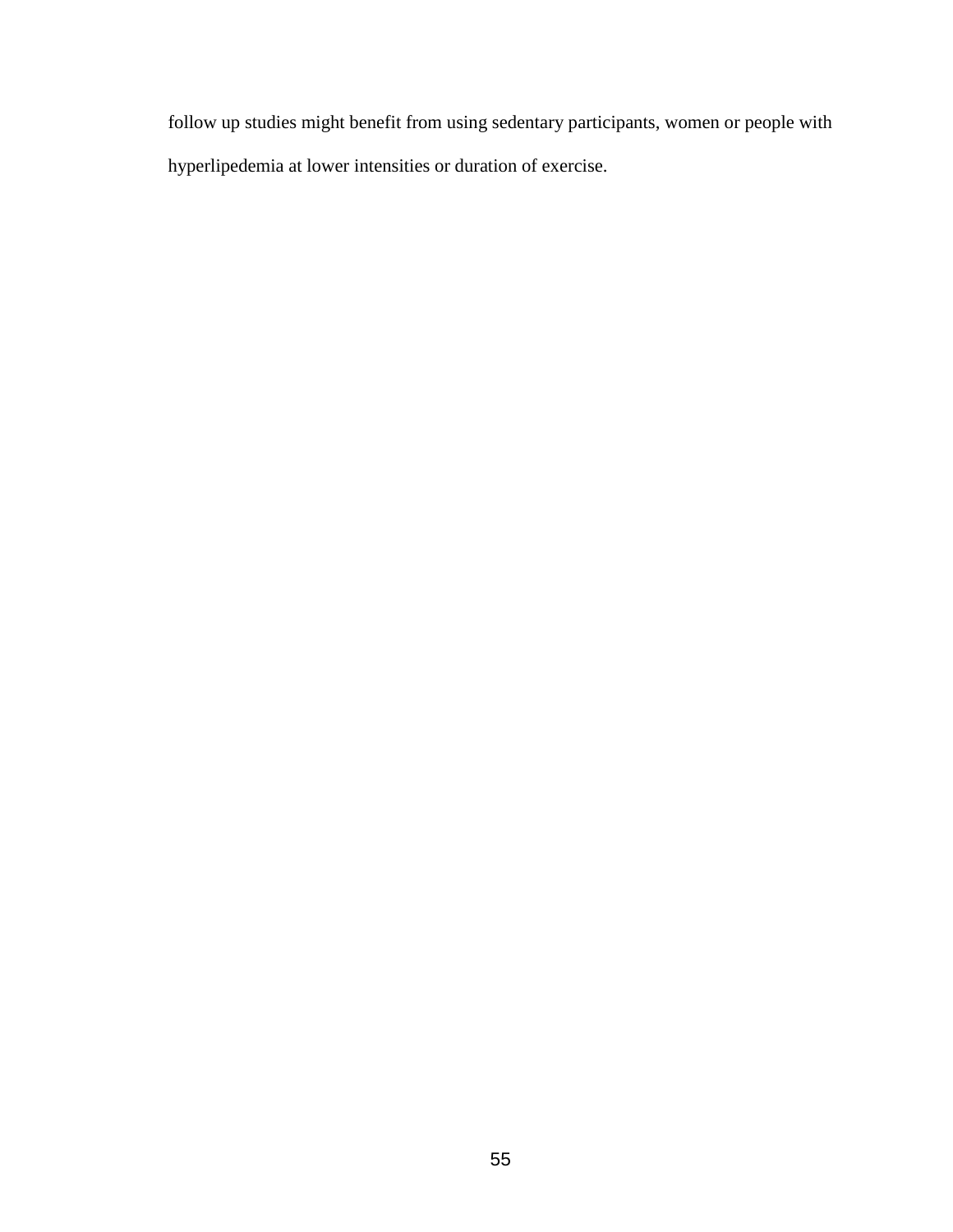# APPENDIX I

# ANTHROPOMETRIC DATA

| Subject   | Age  |       |       |      | Height(cm) Weight(kg) VO2 max BIA Resistance(ohms) Percent Body Fat |      |
|-----------|------|-------|-------|------|---------------------------------------------------------------------|------|
| 1         | 22   | 166.5 | 64.62 | 62.4 | 470                                                                 | 15.7 |
| 2         | 32   | 171.5 | 76.97 | 57.3 | 427                                                                 | 16.6 |
| 3         | 28   | 183.5 | 81.94 | 64.9 | 421                                                                 | 13.7 |
| 4         | 23   | 181.5 | 80.00 | 56.0 | 426                                                                 | 14   |
| 5         | 24   | 182.0 | 85.37 | 51.7 | 434                                                                 | 16.7 |
| 6         | 32   | 173.5 | 82.37 | 52.5 | 471                                                                 | 22   |
| 7         | 19   | 171.0 | 79.08 | 63.6 | 455                                                                 | 20.2 |
| 8         | 34   | 183.5 | 77.45 | 54.2 | 523                                                                 | 20.4 |
| Average   | 26.8 | 176.6 | 78.5  | 57.8 | 453.4                                                               | 17.4 |
| <b>SD</b> | 5.5  | 6.7   | 6.2   | 5.2  | 34.4                                                                | 3.1  |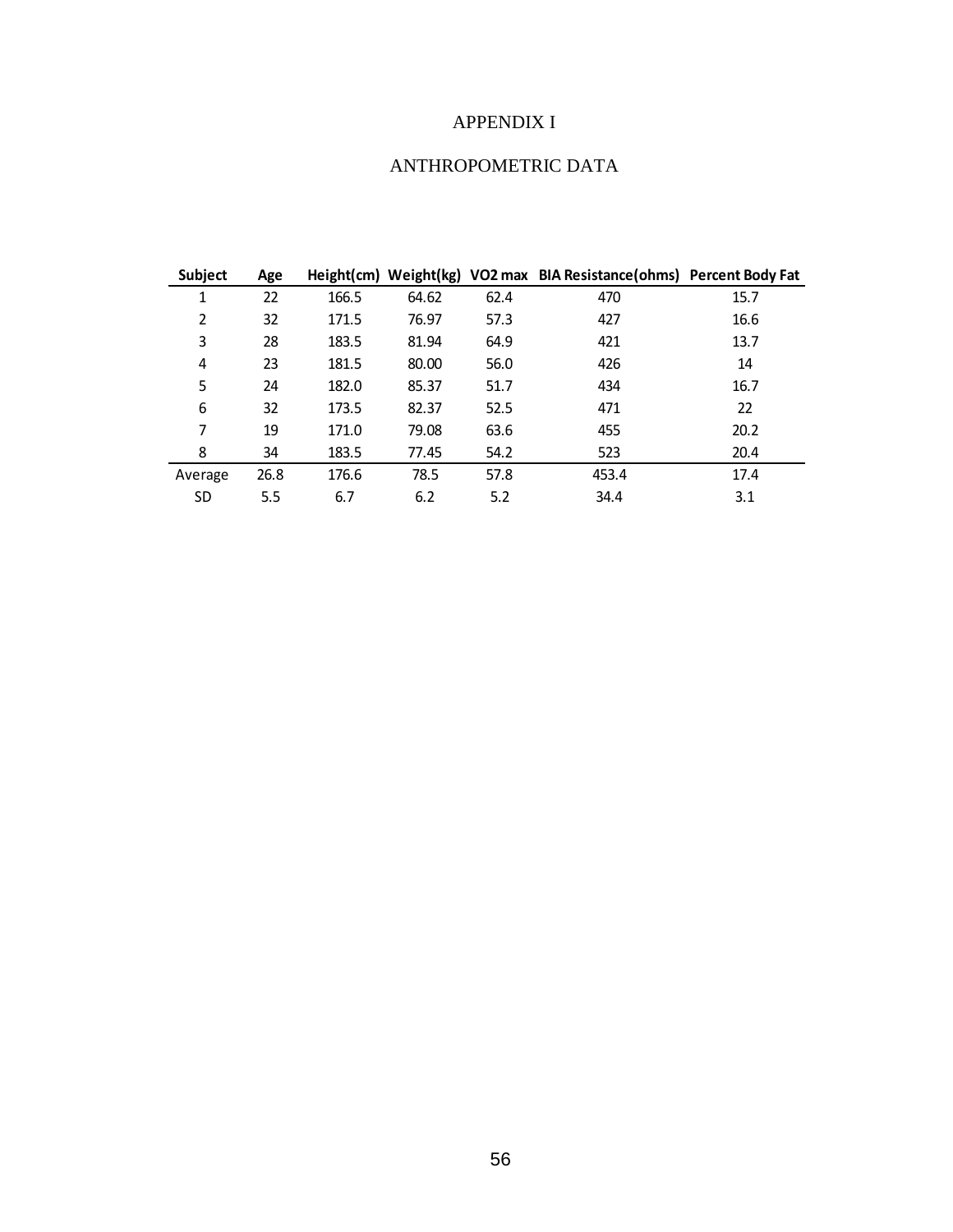# APPENDIX II

# CONVENTIONAL LIPID PROFILE DATA

|                   |                        | Conventional Blood Lipids (mg/dL) |           |              |          |
|-------------------|------------------------|-----------------------------------|-----------|--------------|----------|
| <b>Subject ID</b> | <b>Timepoint</b>       | TC (mg/dL)                        | TG(mg/dL) | HDL-C(mg/dL) | TC/HDL-C |
| $\mathbf{1}$      | Pre exercise           | 158                               | 208       | 41           | 3.85     |
| 1                 | Post exercise          | 151                               | 205       | 40           | 3.78     |
| $\mathbf{1}$      | 24 hours post exercise | 141                               | 127       | 41           | 3.44     |
| $\overline{2}$    | Pre exercise           | 156                               | 39        | 63           | 2.48     |
| $\overline{2}$    | Post exercise          | 156                               | 65        | 65           | 2.4      |
| 2                 | 24 hours post exercise | 139                               | 39        | 60           | 2.32     |
| 3                 | Pre exercise           | 182                               | 59        | 48           | 3.79     |
| 3                 | Post exercise          | 205                               | 72        | 58           | 3.83     |
| 3                 | 24 hours post exercise | 204                               | 53        | 60           | 3.40     |
| 4                 | Pre exercise           | 172                               | 90        | 34           | 5.06     |
| 4                 | Post exercise          |                                   |           |              |          |
| 4                 | 24 hours post exercise | 167                               | 72        | 36           | 4.64     |
| 5                 | Pre exercise           | 172                               | 75        | 56           | 3.07     |
| 5                 | Post exercise          | 172                               | 86        | 58           | 2.97     |
| 5                 | 24 hours post exercise | 151                               | 59        | 51           | 2.96     |
| 6                 | Pre exercise           | 179                               | 102       | 55           | 3.25     |
| 6                 | Post exercise          | 188                               | 124       | 60           | 3.13     |
| 6                 | 24 hours post exercise | 173                               | 127       | 51           | 3.39     |
| 7                 | Pre exercise           | 155                               | 45        | 64           | 2.42     |
| 7                 | Post exercise          | 172                               | 84        | 70           | 2.46     |
| 7                 | 24 hours post exercise | 163                               | 49        | 62           | 2.63     |
| 8                 | Pre exercise           | 167                               | 106       | 33           | 5.06     |
| 8                 | Post exercise          | 184                               | 136       | 38           | 4.84     |
| 8                 | 24 hours post exercise | 172                               | 98        | 34           | 5.06     |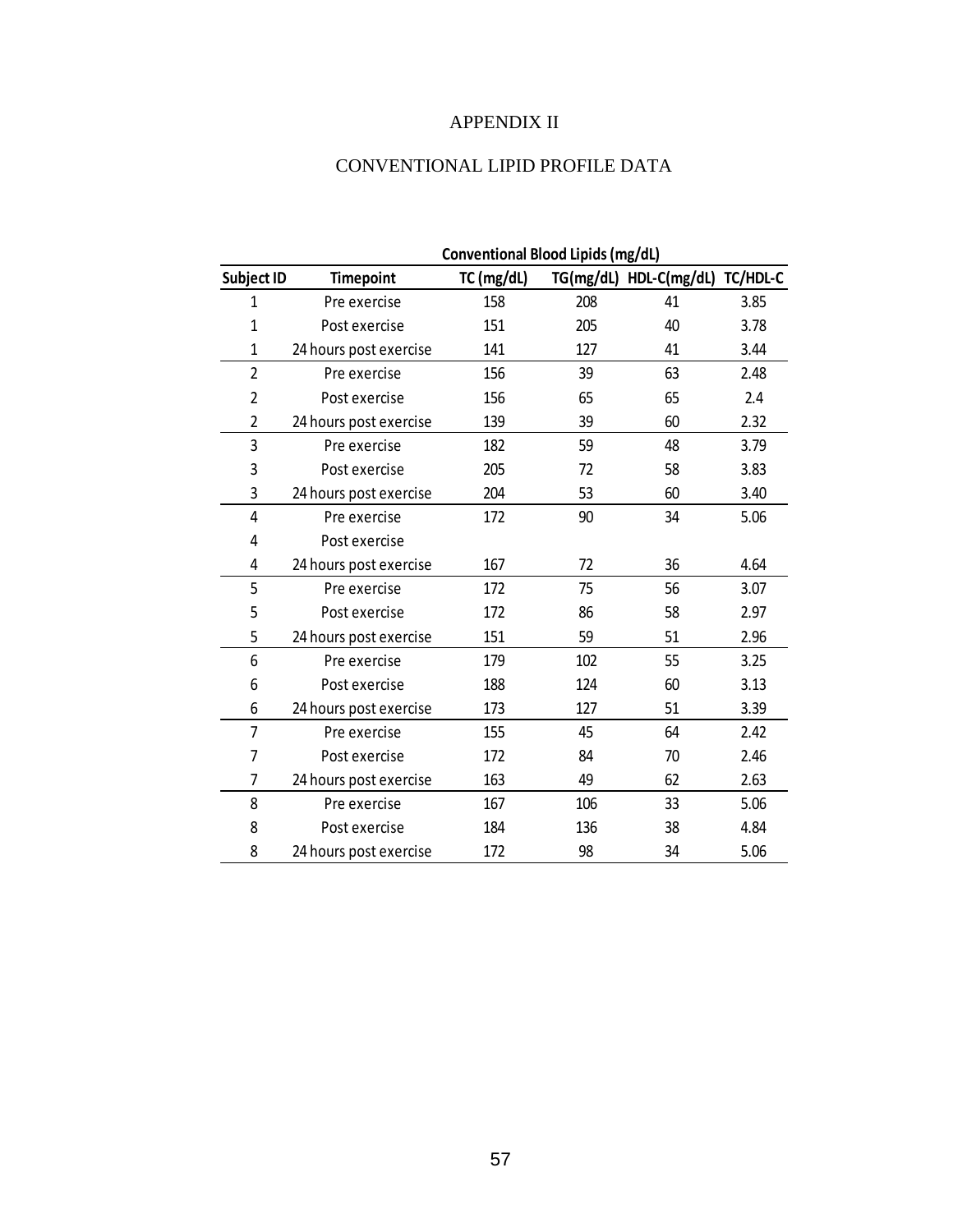# APPENDIX III

# NMR PROFILE DATA

|                | <b>LIPOSCIENCE NMR PROFILE DATA</b>                                       |                                                   |                                                               |                                       |                                                     |                      |                                                             |                                                                     |                                                                           |  |
|----------------|---------------------------------------------------------------------------|---------------------------------------------------|---------------------------------------------------------------|---------------------------------------|-----------------------------------------------------|----------------------|-------------------------------------------------------------|---------------------------------------------------------------------|---------------------------------------------------------------------------|--|
|                |                                                                           |                                                   | <b>Concentrations</b>                                         |                                       |                                                     |                      |                                                             | <b>LDL Particle Concentrations</b>                                  |                                                                           |  |
|                | VLDL &<br>Chylomic VLDL &<br>ron<br><b>Particles</b><br>(total)<br>nmol/L | Large<br><b>Chylomic Medium</b><br>rons<br>nmol/L | <b>VLDL</b><br><b>Particles Particles Particles</b><br>nmol/L | <b>Small</b><br><b>VLDL</b><br>nmol/L | <b>LDL</b><br><b>Particles</b><br>(total)<br>nmol/L | <b>IDL</b><br>nmol/L | Large<br><b>LDL</b><br><b>Particles Particles</b><br>nmol/L | <b>Small</b><br><b>LDL</b><br><b>Particles</b><br>(total)<br>nmol/L | <b>Medium</b><br><b>Small</b><br><b>LDL</b><br><b>Particles</b><br>nmol/L |  |
| Sample ID      | <b>VLDLCP</b>                                                             | <b>VLCP</b>                                       | <b>VMP</b>                                                    | <b>VSP</b>                            | <b>LDLP</b>                                         | <b>IDLP</b>          | <b>LLP</b>                                                  | <b>LSP</b>                                                          | <b>LMSP</b>                                                               |  |
| 1A             | 69.7                                                                      | 10.3                                              | 35.6                                                          | 23.8                                  | 794                                                 | 16                   | 268                                                         | 509                                                                 | 118                                                                       |  |
| 2A             | 17.1                                                                      | 0.1                                               | 2.2                                                           | 14.7                                  | 950                                                 | $\mathbf 0$          | 231                                                         | 720                                                                 | 162                                                                       |  |
| 3A             | 38.6                                                                      | 0.6                                               | 7.5                                                           | 30.5                                  | 954                                                 | 15                   | 521                                                         | 418                                                                 | 88                                                                        |  |
| 4A             | 33.8                                                                      | 1.0                                               | 15.4                                                          | 17.5                                  | 1233                                                | 44                   | 301                                                         | 888                                                                 | 191                                                                       |  |
| 5A             | 51.7                                                                      | 0.5                                               | 12.8                                                          | 38.4                                  | 905                                                 | 9                    | 293                                                         | 603                                                                 | 137                                                                       |  |
| 6A             | 64.5                                                                      | 2.5                                               | 21.3                                                          | 40.7                                  | 1166                                                | 93                   | 170                                                         | 904                                                                 | 199                                                                       |  |
| 7A             | 34.3                                                                      | 0.1                                               | 10.8                                                          | 23.5                                  | 627                                                 | $\mathbf 0$          | 345                                                         | 282                                                                 | 41                                                                        |  |
| 8A             | 89.4                                                                      | 0.4                                               | 27.6                                                          | 61.4                                  | 1119                                                | 39                   | 104                                                         | 975                                                                 | 205                                                                       |  |
| 1B             | 67.4                                                                      | 7.6                                               | 39.8                                                          | 19.9                                  | 859                                                 | 10                   | 268                                                         | 580                                                                 | 125                                                                       |  |
| 2B             | 12.3                                                                      | 0.1                                               | 0.0                                                           | 12.2                                  | 960                                                 | 9                    | 194                                                         | 758                                                                 | 186                                                                       |  |
| 3B             | 41.2                                                                      | 0.2                                               | 2.8                                                           | 38.3                                  | 1086                                                | 20                   | 488                                                         | 578                                                                 | 126                                                                       |  |
| 4B             | 43.2                                                                      | 0.4                                               | 5.5                                                           | 37.3                                  | 1441                                                | 35                   | 342                                                         | 1064                                                                | 221                                                                       |  |
| 5B             | 52.2                                                                      | 0.3                                               | 13.6                                                          | 38.3                                  | 900                                                 | 3                    | 336                                                         | 561                                                                 | 114                                                                       |  |
| 6B             | 64.8                                                                      | 1.6                                               | 20.4                                                          | 42.9                                  | 1135                                                | 47                   | 300                                                         | 789                                                                 | 176                                                                       |  |
| 7B             | 32.0                                                                      | 0.1                                               | 5.6                                                           | 26.3                                  | 672                                                 | $\mathbf 0$          | 400                                                         | 271                                                                 | 39                                                                        |  |
| 8B             | 102.8                                                                     | 0.6                                               | 24.2                                                          | 78.0                                  | 1343                                                | 30                   | 136                                                         | 1177                                                                | 248                                                                       |  |
| 1 <sup>C</sup> | 54.3                                                                      | 3.5                                               | 23.2                                                          | 27.6                                  | 834                                                 | 12                   | 290                                                         | 532                                                                 | 125                                                                       |  |
| 2C             | 15.9                                                                      | 0.1                                               | 1.1                                                           | 14.7                                  | 810                                                 | 6                    | 196                                                         | 609                                                                 | 134                                                                       |  |
| 3C             | 35.6                                                                      | 0.1                                               | 3.4                                                           | 32.0                                  | 1126                                                | 16                   | 633                                                         | 478                                                                 | 81                                                                        |  |
| 4C             | 30.4                                                                      | 0.6                                               | 7.0                                                           | 22.8                                  | 1298                                                | 39                   | 272                                                         | 986                                                                 | 204                                                                       |  |
| 5C             | 51.5                                                                      | 0.1                                               | 3.9                                                           | 47.5                                  | 634                                                 | $\mathbf 0$          | 445                                                         | 188                                                                 | 49                                                                        |  |
| 6C             | 87.4                                                                      | 1.6                                               | 33.1                                                          | 52.7                                  | 1034                                                | 45                   | 194                                                         | 796                                                                 | 169                                                                       |  |
| 7C             | 33.1                                                                      | 0.2                                               | 12.5                                                          | 20.4                                  | 708                                                 | $\mathbf 0$          | 325                                                         | 383                                                                 | 70                                                                        |  |
| 8C             | 76.2                                                                      | 0.4                                               | 20.0                                                          | 55.9                                  | 1428                                                | 86                   | 50                                                          | 1292                                                                | 259                                                                       |  |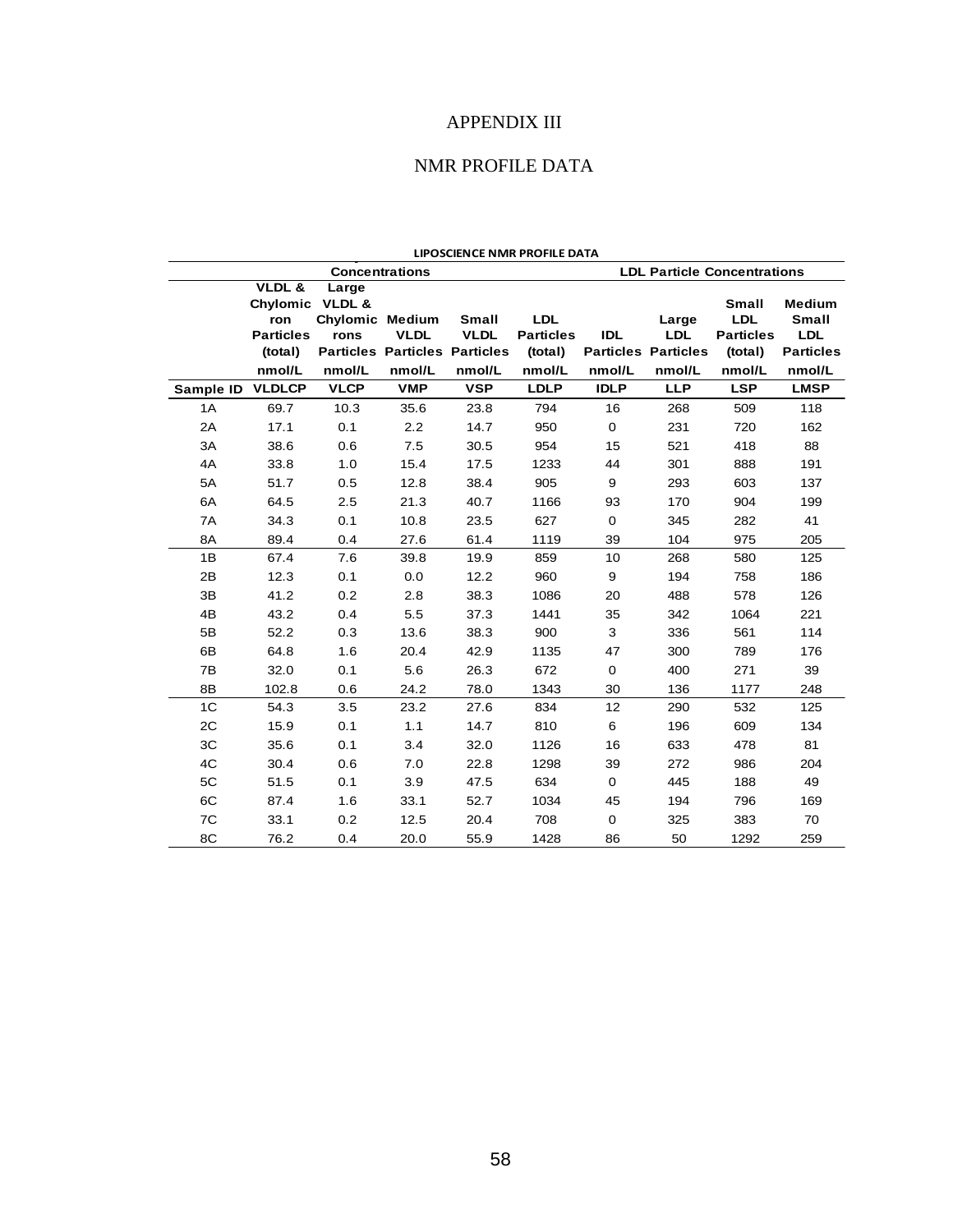|                | <b>LIPOSCIENCE NMR PROFILE DATA Continued</b>                 |                                           |                     |                                                                     |                            |                            |           |                          |  |
|----------------|---------------------------------------------------------------|-------------------------------------------|---------------------|---------------------------------------------------------------------|----------------------------|----------------------------|-----------|--------------------------|--|
|                |                                                               |                                           |                     | <b>HDL Particle Concentrations</b>                                  |                            | <b>Mean Particle Sizes</b> |           |                          |  |
|                | <b>Very</b><br><b>Small</b><br><b>LDL</b><br><b>Particles</b> | <b>HDL</b><br><b>Particles</b><br>(total) | Large<br><b>HDL</b> | <b>Medium</b><br><b>HDL</b><br><b>Particles Particles Particles</b> | <b>Small</b><br><b>HDL</b> | <b>VLDL</b><br><b>Size</b> |           | <b>LDL Size HDL Size</b> |  |
|                | nmol/L                                                        | µmol/L                                    | µmol/L              | µmol/L                                                              | umol/L                     | nm                         | nm        | nm                       |  |
| Sample ID      | <b>LVSP</b>                                                   | <b>HDLP</b>                               | <b>HLP</b>          | <b>HMP</b>                                                          | <b>HSP</b>                 | VZ                         | <b>LZ</b> | HZ                       |  |
| 1A             | 391                                                           | 24.9                                      | 8.4                 | 7.2                                                                 | 9.3                        | 65.0                       | 20.9      | 9.1                      |  |
| 2A             | 558                                                           | 34.4                                      | 8.7                 | 7.7                                                                 | 18.0                       | 51.5                       | 20.6      | 9.1                      |  |
| 3A             | 330                                                           | 31.0                                      | 5.1                 | 7.0                                                                 | 18.9                       | 53.4                       | 21.7      | 9.1                      |  |
| 4A             | 697                                                           | 21.6                                      | 4.2                 | 3.2                                                                 | 14.2                       | 61.4                       | 20.5      | 8.6                      |  |
| 5A             | 465                                                           | 31.8                                      | 9.1                 | 3.5                                                                 | 19.2                       | 49.6                       | 20.9      | 9.1                      |  |
| 6A             | 705                                                           | 40.8                                      | 5.3                 | 3.3                                                                 | 32.2                       | 52.0                       | 20.1      | 8.5                      |  |
| 7A             | 241                                                           | 26.7                                      | 11.9                | 0.0                                                                 | 14.8                       | 44.5                       | 21.6      | 9.7                      |  |
| 8A             | 770                                                           | 27.2                                      | 2.3                 | 2.2                                                                 | 22.6                       | 38.9                       | 19.8      | 8.4                      |  |
| 1B             | 455                                                           | 24.7                                      | 7.7                 | 6.7                                                                 | 10.3                       | 60.2                       | 20.8      | 9.1                      |  |
| 2B             | 572                                                           | 34.4                                      | 9.8                 | 5.2                                                                 | 19.4                       | 57.5                       | 20.5      | 9.2                      |  |
| 3B             | 452                                                           | 34.1                                      | 6.4                 | 4.6                                                                 | 23.0                       | 45.1                       | 21.3      | 9.1                      |  |
| 4B             | 843                                                           | 25.6                                      | 4.8                 | 3.1                                                                 | 17.6                       | 47.9                       | 20.4      | 8.7                      |  |
| 5B             | 447                                                           | 30.5                                      | 8.8                 | 3.7                                                                 | 18.0                       | 43.2                       | 21.0      | 9.2                      |  |
| 6B             | 612                                                           | 39.6                                      | 4.9                 | 5.2                                                                 | 29.6                       | 48.5                       | 20.7      | 8.5                      |  |
| 7B             | 232                                                           | 27.4                                      | 13.0                | 0.0                                                                 | 14.4                       | 47.8                       | 21.7      | 9.8                      |  |
| 8B             | 930                                                           | 30.4                                      | 2.8                 | 1.6                                                                 | 26.0                       | 37.4                       | 19.9      | 8.5                      |  |
| 1 <sup>C</sup> | 407                                                           | 26.1                                      | 6.3                 | 5.5                                                                 | 14.3                       | 55.0                       | 21.0      | 8.9                      |  |
| 2C             | 475                                                           | 31.2                                      | 8.9                 | 1.9                                                                 | 20.4                       | 52.6                       | 20.6      | 9.2                      |  |
| 3C             | 397                                                           | 35.6                                      | 6.4                 | 0.0                                                                 | 29.2                       | 46.2                       | 21.6      | 8.8                      |  |
| 4C             | 783                                                           | 22.2                                      | 4.2                 | 6.5                                                                 | 11.5                       | 58.7                       | 20.4      | 8.7                      |  |
| 5C             | 139                                                           | 30.6                                      | 7.3                 | 5.3                                                                 | 18.0                       | 41.2                       | 22.1      | 9.1                      |  |
| 6C             | 627                                                           | 35.0                                      | 4.4                 | 7.6                                                                 | 23.1                       | 46.3                       | 20.3      | 8.6                      |  |
| 7C             | 313                                                           | 24.1                                      | 11.2                | 0.2                                                                 | 12.6                       | 54.8                       | 21.4      | 9.7                      |  |
| 8C             | 1033                                                          | 28.9                                      | 2.6                 | 2.3                                                                 | 23.9                       | 38.7                       | 19.5      | 8.4                      |  |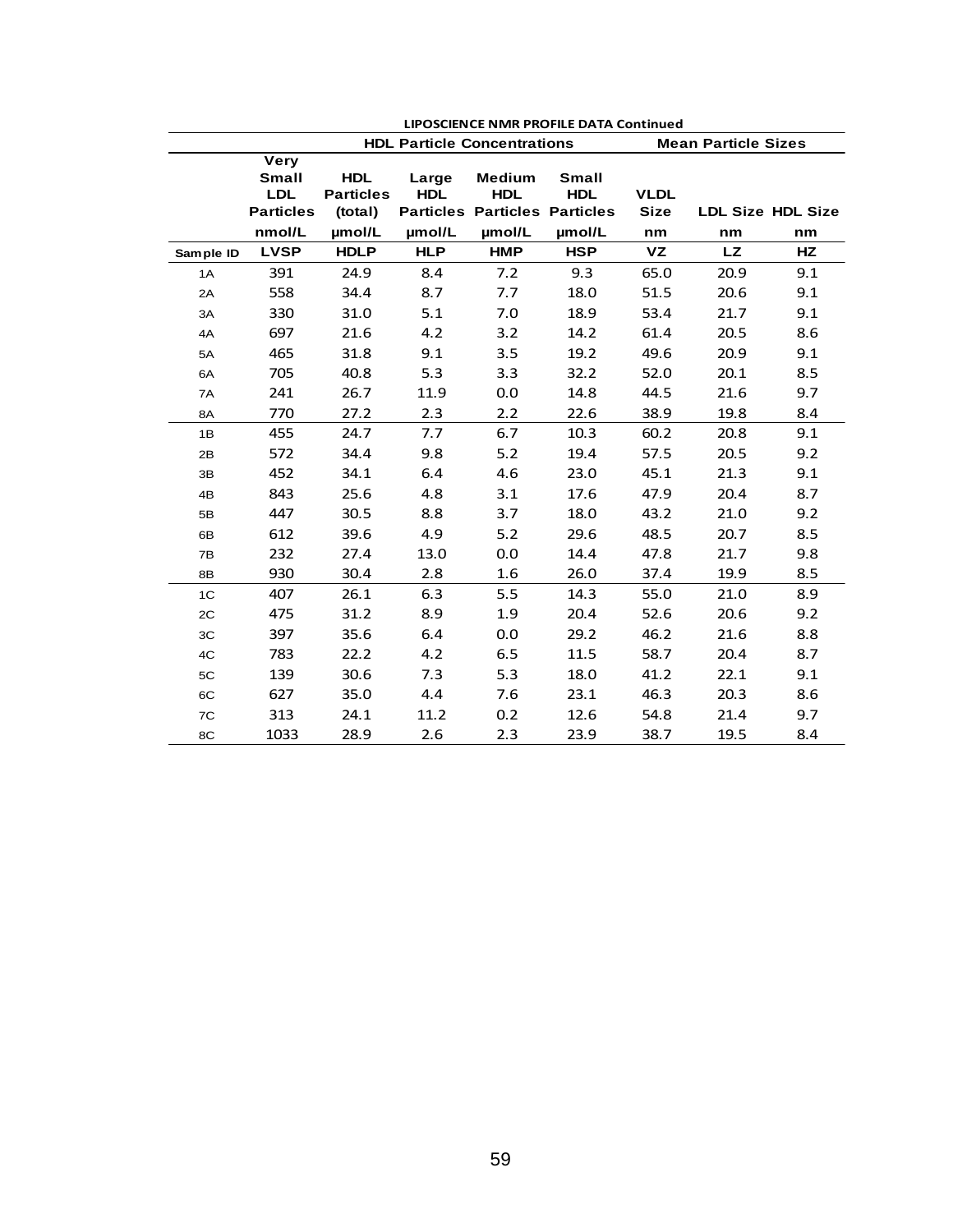#### REFERENCES

- AHA. (2010). Heart Disease and Stroke Statistics--2010 Update : A Report From the American Heart Association. *Circulation, 121*, e46-e215.
- Annuzzi, G., Jansson, E., Kaijser, L., Holmquist, L., & Carlson, L. A. (1987). Increased removal rate of exogenous triglycerides after prolonged exercise in Man: time course and effect of exercise duration. *Metabolism, 36*(5), 438-443.
- Blake, G., Otvos, J., Rifai, N., & Ridker, P. M. (2002). Low-density lipoprotein particle concentration and size as determined by nuclear magnetic resonance spectroscopy as predictors of cardiovascular disease in women. *Circulation, 106*, 1930-1937.
- Bruce, S., & Grove, S. (1994). The effect of a coronary artery risk evaluation program on serum lipid values and cardiovascular risk levels. *Applied Nursing Research 7*(2), 67-74.
- Carlson, L., & Mossfeldt, F. (1964). Acute effects of prolonged, heavy exercise on the concentration of plasma lipids and lipoproteins in man. *Acta Physiologica Scandanavica, 62*(2), 51-59.
- Cromwell, W. (2007). High-density lipoprotein association with coronary heart disease: does measurement of cholesterol content give the best result? *Journal of Clinical Lipidology, 1*, 57-64.
- Cromwell, W., & Otvos, J. (2004). Low-density lipoprotein particle number and risk for cardiovascular disease. *Current Atheroslerosis Reports, 6*, 381-386.
- Cullinane, E., Siconolfi, S., Saritelli, A., & Thompson, P. (1982). Acute decrease in serum triglycerides with exercise: is there a threshold for an exercise effect? *Metabolism, 31*(8), 844-847.
- Cziraky, M., Watson, K., & Talbert, R. (2008). Targeting low HDL-cholesterol to decrease residual cardiovascular risk in the managed care setting. *Manag Care Pharm, 14*(8), S1-S28.
- Durstine, Grandjean, P., Christopher, & Thompson, P. (2002). Lipids, lipoproteins, and exercise. *Journal of Cardiopulmonary Rehabilitation 2002;22:385-398, 22*, 385- 398.
- Durstine, & Lyerly. (2007). No physical activity or exercise is not an option. *Journal of Applied Physiology, 103*, 417-418.
- Durstine, Pate, R., Sparling, B., Wilson, G., Senn, M., & Bartoli, W. (1987). Lipid, lipoprotein and iron status of elite women distance runners *Int J Sport Med, 8*.
- Fabbri, G., & Maggioni, A. (2009). Cardiovascular risk reduction: what do Recent trials with rosuvastatin tell us? *Adv Ther, 26*(5), 469-487.
- Ferguson, M., Alderson, N., Trost, S., Davis, P., Mosher, P., & Durstine, J. (2003). Plasma lipid and lipoprotein responses during exercise. *Scand J Clin Lab Invest, 63*, 73-80.
- Freedman, D., Otvos, J., Jeyarajah, E., Barboriak, J., Anderson, A., & Walker, J. (1998). Relation of lipoprotein subclasses as measured by proton nuclear magnetic resonance spectrophy to coronary artery disease *Arterioscler Thromb Vasc Biol, 18*, 1046-1053.
- Gardner, C., Fortmann, S., & Krauss, R. (2002). Association of small low-density lipoprotein particles with the incidence of coronary artery disease in men and women. *Jama, 276*(11), 875-881.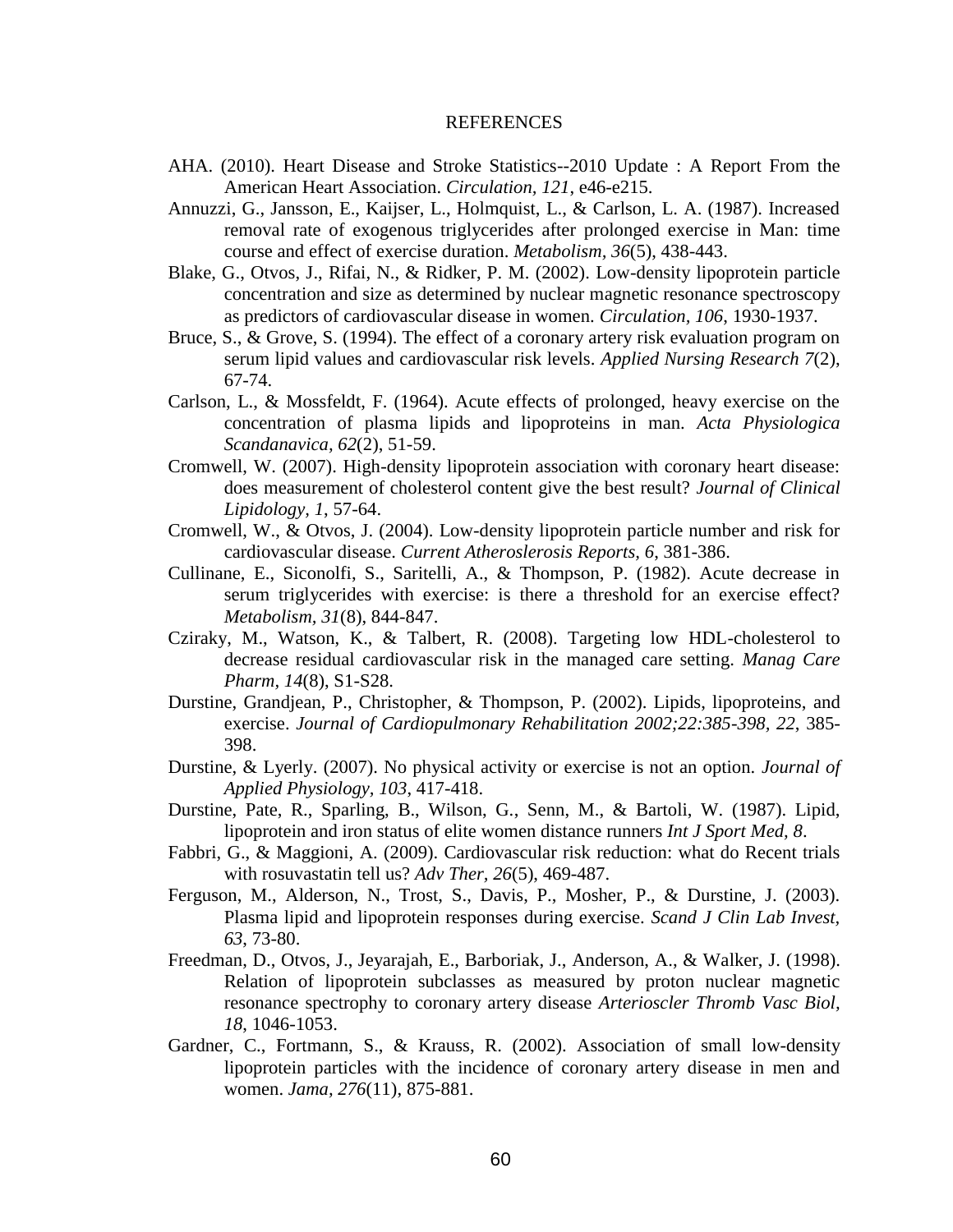- German, J., Smilowitz, J., & Zivkovic, A. (2006). Lipoproteins: When size really matters. *Current Opinion in Colloid and Interface Science, 11*, 171-183.
- Gordon, P. M., Fowler, S., Warty, V., Danduran, M., Visich, P., & Keteyian, S. (1998). Effects of acute exercise on high density lipoprotein cholesterol and high density lipoprotein subfractions in moderately trained females. *Br J Sports Med 32*, 63- 67.
- Gordon, P. M., Goss, F., Visich, P., Warty, V., Denys, B., Metz, K., et al. (1994). The acute effects of exercise intensity on HDL-C metabolism. *Medicine and Science in Sports and Exercise, 26*(6), 671-677.
- Griffin, B., Skinner, E. R., & Maughan, R. (1988). The acute effect of prolonged walking and dietary changes on plasma lipoprotein concentrations and high-density lipoprotein subfractions. *Metabolism, 37*(6), 535-541.
- Halverstadt, A., Phares, D., Wilund, K., Goldberg, A., & Hagberg, J. (2007). Endurance exercise training raises high-density lipoprotein cholesterol and lowers small lowdensity lipoprotein and very low-density lipoprotein independent of body fat phenotypes in older men and women. *Metabolism Clinical and Experimental, 56*, 444-450.
- Harchaoui, K. E., Steeg, W., Stroes, E., Kuivenhoven, J., Otvos, J., Wareham, N., et al. (2007). Value of low-density lipoprotein particle number and size as predictors of coronary artery disease in apparently healthy men and women. *Journal of the American College of Cardiology, 49*(5), 547-553.
- Ip, S., Lichtenstein, A., Chung, M., Lau, J., & MD, E. B. (2009). Systematic review: association of low-density lipoprotein subfractions with cardiovascular outcomes. *Ann Intern Med, 150*, 474-484.
- Jeyarajah, E., Cormwell, W., & Otvos, J. (2006). Lipoprotein particle analysis by nuclear magnetic resonance. *Clin Lab Med, 26*, 847-870.
- Johansson, J., LA Carlson, Landou, C., & Hamsten, A. (1991). High density lipoproteins and coronary atherosclerosis. A strong inverse relation with the largest particles is confined to normotriglyceridemic patients. *Arteriosclerosis, Thrombosis, and Vascular Biology, 11*, 174-182.
- Joshua, S., Kyle, W., Biggerstaff, D., & Ben-Ezra, V. (2009). Responses of LDL and HDL particle size and distribution to omega-3 fatty acid supplementation and aerobic exercise. *Journal of Applied Physiology, 107*, 794–800.
- Kantor, M., Cullinane, E., Herbert, P., & Thompson, P. (1984). Acute increase in lipoprotein lipase following prolonged exercise
- *Metabolism, Vol 33, No 5 (May), 1984, 33*(5), 454-457.
- Kantor, M., Cullinane, E., Sady, S., Herbert, P., & Thompson, P. (1987). Exercise acutely increases high density lipoprotein-cholesterol and lipoprotein lipase activity in trained and untrained men. *Metabolism Vol 36, No 2 (February). 1987: pp 188- 192, 36*(2), 188-192.
- Karus, W., Houmard, J., Duscha, B., Knetzger, K., Wharton, M., McCarthy, J., et al. (2002). Effects of the amount and intensity of exercise on plasma lipoproteins. *N Engl J Med, 347*(19), 1483-1492.
- Kraus, W., Houmard, J., Duscha, B., Knetzger, K., Wharton, M., McCarthy, J., et al. (2002). Effects of the amount and intensity of exercise on plasma lipoproteins. *N Engl J Med, 347*(19), 1483-1492.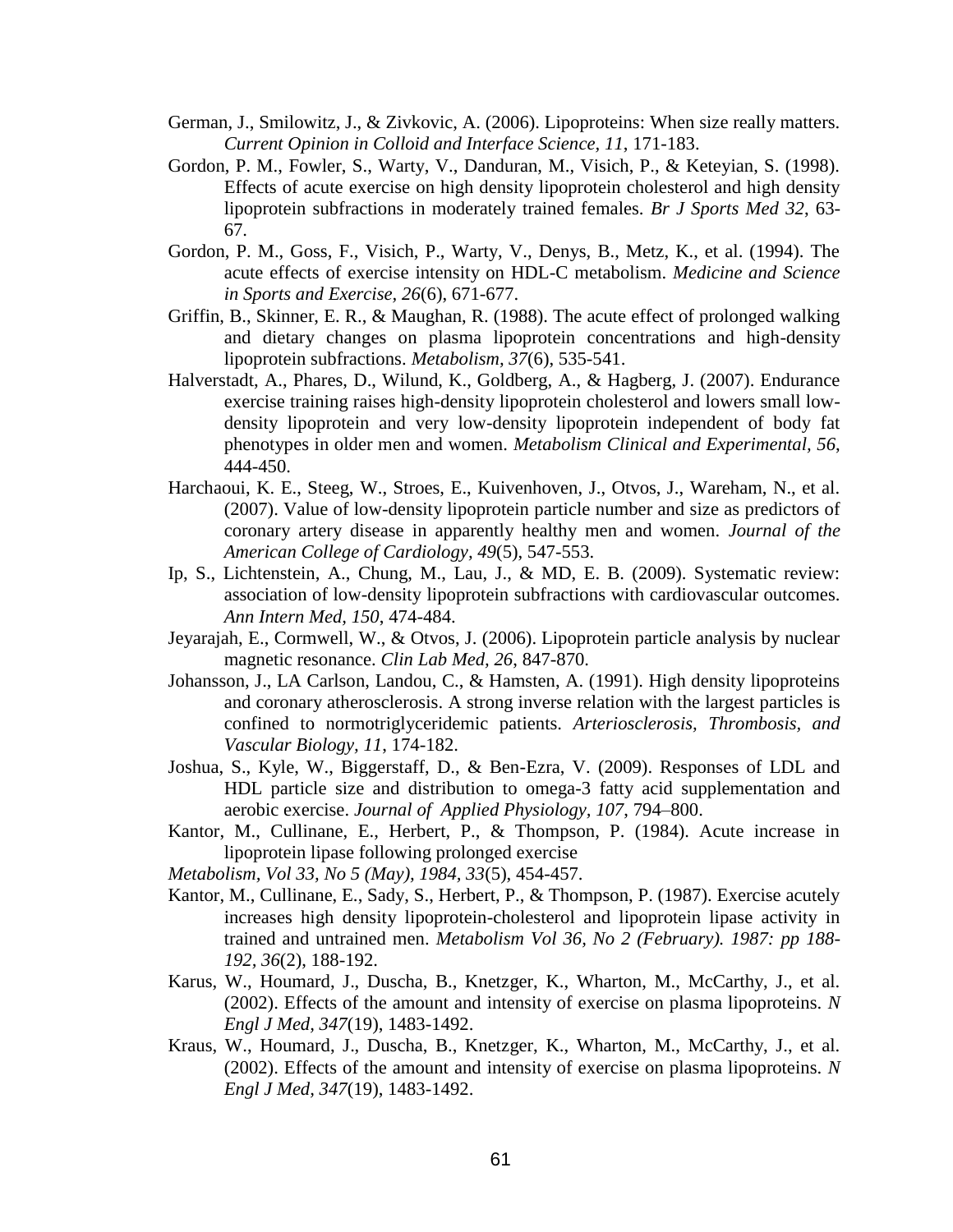- Kussi, T., Ella Kostiainen, Vartiainen, E., Pitklnen, L., Ehnholm, C., Korhonen, H., et al. (1984). Acute effects of marathon running on levels of serum lipoproteins and androgenic hormones in healthy males *Metabolism, Vol 33, No 6 (June),, 33*(6), 527-531.
- Lamon-Fava, S., McNamara, J., Farber, H., Hill, N., & Schaefer, E. (1989). Acute changes in lipid, Lipoprotein, apolipoprotein, and low-density lipoprotein particle size after an endurance triathlon *Metabolism, 38*(9), 92 l-925.
- Link, J., Rohatgi, A., & Lemos, J. d. (2007). HDL cholesterol: physiology, pathophysiology, and management. *Curr Probl Cardiol, 32*, 268-314.
- Lippi, G., Schena, F., Luca, G., Salvagno, Montagnana, M., Ballestrieri, F., et al. (2006). Comparison of the lipid profile and lipoprotein(a) between sedentary and highly trained subjects. *Clin Chem Lab Med 44*(3), 322–326.
- Lira, F., Zanchi, N., Lima-Silva, A., Pires, F. v., Bertuzzi, R. m., Santos, R., et al. (2009). Acute high-intensity exercise with low energy expenditure reduced LDL-c and total cholesterol in men. *European Journal of Applied Physiology, 107*, 203-210.
- Lusis, A. (2000). Atherosclerosis. *Nature, 407*, 233-241.
- Magkos, F., Patterson, B., Mohammed, S., & Mittendorfer1, B. (2006). A single 1-h bout of evening exercise increases basal FFA flux without affecting VLDL-triglyceride and VLDL-apolipoprotein B-100 kinetics in untrained lean men
- *Am J Physiol Endocrinol Metab 292: , 2007., 292*, E1568–E1574. McCarthy, K., Plowman, S., Looney, M., Kelly, G., & Manning, T. (2002). Acute effects of high and low intensity exercise on selected blood lipids in women.
	- *Human Kinetics, Clinical Exercise Physiology, 4*(1), 29-27.
- NCEP. (2002). Third report of the national cholesterol education program (NCEP) expert panel on detection, evaluation, and treatment of high blood cholesterol in adults (Adult Treatment Panel III) final report. *Circulation, 106*, 3143-3421.
- Otvos, J. (2002). Measurement of lipoprotein subclass profile by nuclear magnetic resonance spectrophy. *Clinical Laboratory, 48*(3-4), 171-180.
- Otvos, J., Collins, D., Freedman, D., Shalaurova, I., Schaefer, E., McNamara, J., et al. (2006). Low-density lipoprotein and high-density lipoprotein particle subclasses predict coronary events and are favorably changed by gemfibrozil therapy in the veterans affairs high-density lipoprotein intervention trial. *Circulation, 113*, 1556- 1563.
- Otvos, J., JeyaraJah, E., Bennett, D., & Krauss, R. (1992). Development of a proton nuclear magnetic resonance spectroscopic method for determining plasma lipoprotein concentrations and subspecies distributionsfrom a single, rapid measurement. *Clinical Chemistry, 38*(9), 1632-1638.
- Otvos, J., Jeyarajah, E., & Cromwell, W. (2002). Measurement issues related to lipoprotein heterogeneity. *Am J Cardiol 90*, 22i–29i.
- Otvos, J., Jeyarajah, J., & Bennett, W. (1991). Quantification of plasma lipoproteins by proton nuclear magnetic resonance spectroscopy. *Clinical Chemistry, 37*(3), 377- 386.
- Otvos, J., Jeyarajah, J., & Bennett, W. (1996). A spectrophic approach to lipoprotein subclass analysis. *Journal of Clinical Ligand Assay, 19*(3), 184-189.
- Park, H., & Ranson, W. (2003). Effects of submaximal exercise on high-density lipoprotein -cholesterol subfractions *Sports Medicine, 24*(4), 245-251.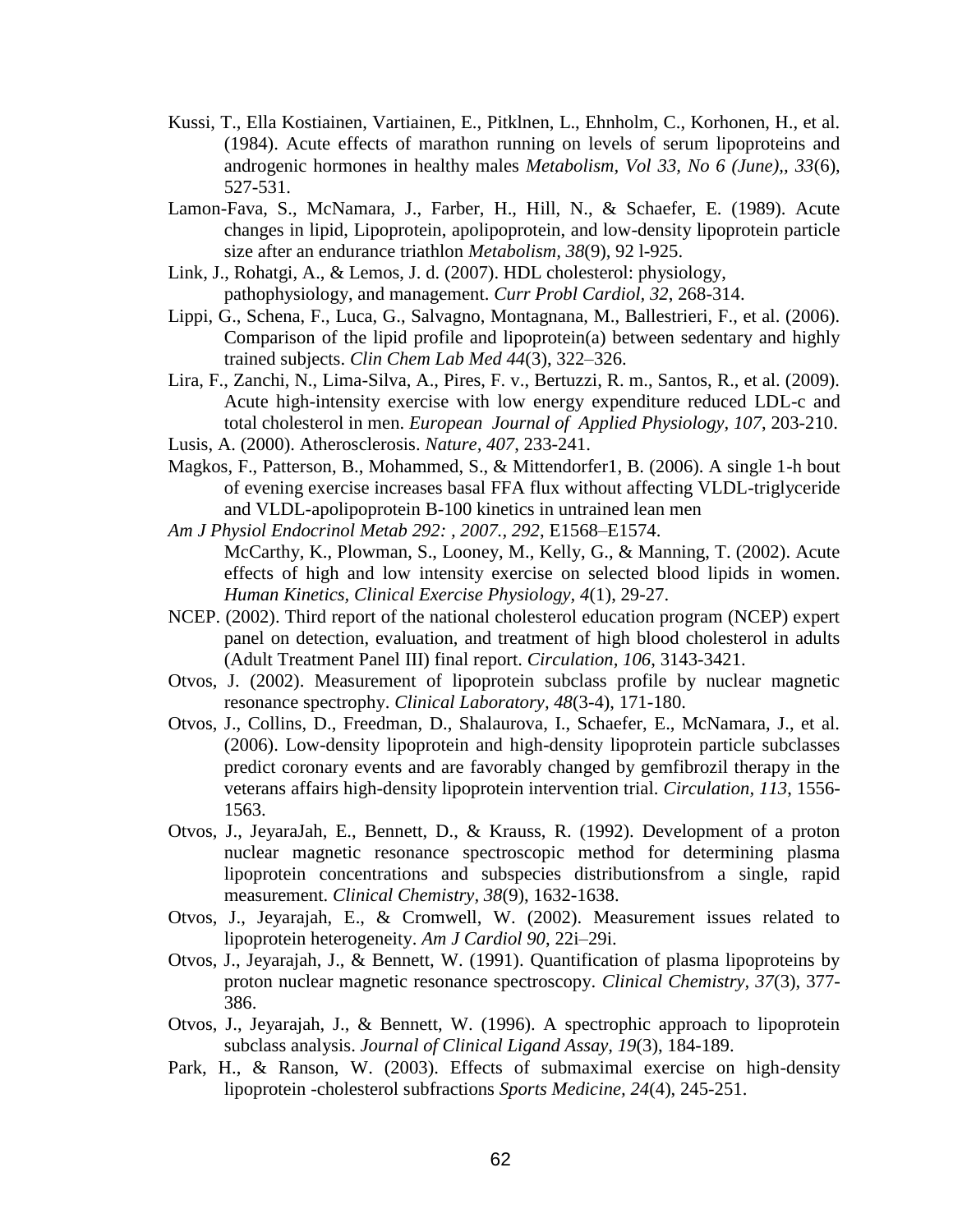- Peltonen, P., Marniemi, J., Hietanen, E., Vuori, I., & Ehnholm, C. (1981). Changes in serum lipids, lipoproteins, and heparin releasable lipolytic enzymes during moderate physical training in man: a longitudinal study. *Metabolism, 30*(5), 518- 526.
- Pronk, P. (1993). Short term effects of exercise on plasma lipids and lipoproteins in humans. *Sports Medicine, 16*(6), 431-448.
- Sgouraki, E., Tsopanakis, A., Kioussis, A., & Tsopanakis, C. (2004). Acute effects of short duration maximal endurance exercise on lipids, phospholipids and lipoprotein levels. *Journal of Sports Medicine and Physical Fitness, 44*(4), 444- 450.
- Sharma, R., Singh, V., & Reddy, H. (2009). Thinking beyond low-density lipoprotein cholesterol: strategies to further reduce cardiovascular risk. *Vascular Health and Risk Management, 5* 793–799.
- Shepherd, J. (1992). Lipoproteins metabolism: an overview. *Annals of the Academy of Medicine, 21*(1), 106-113.
- Skinner, E. R., Black, D., & Maughan, R. (1985). Variability in the response of different male subjects to the effect of marathon running on the increase in plasma high density lipoprotein. *European Journal of Physiology, 54*, 6.
- Sopko, G., Leon, A., Jacobs, D., Foster, J. N., Moy, J., Kuba, K., et al. (1985). The effects of exercise and weight loss on plasma lipids in young obese men. *Metabolism, 34*(3), 227-236.
- Svedenhag, J., Lithe, H., Juhlin-Dannfelt, A., & Henriksson, J. (1983). Increase in Skeletal Muscle Lipoprotein Lipase Following Endurance Training in Man. *Atherosclerosis, 49*, 203-207.
- Swank, A., Robertson, R., Deitrich, R., & Bates, M. (1987). The effect of acute exercise on high density lipoprotein-cholesterol and the subfractions in females. *Atherosclerosis, 63*, 187-192.
- Thompson, P., Cullinane, E., Henderson, O., & Herbert, P. (1980). Acute effects of prolonged exercise on serum lipids. *Merabolism, 29*(7).
- Trejo-Gutierrez, J., & Fletcher, G. (2007). Impact of exercise on blood lipids and lipoproteins. *Journal of Clinical Lipidology, 1*, 175-181.
- Visich, P., Goss, F., Gordon, P., Robertson, R., Warty, V., Denys, B., et al. (1996). Effects of exercise with varying energy expenditure on high-density lipoproteincholesterol. *European Journal of Applied Physiology, 72*, 242-248.
- Yu, H., Ginsburg, G., Mary O'Toole, James Otvos, Douglas, P., & Rifai, N. (1999). Acute changes in serum lipids and lipoprotein subclasses in triathletes as assessed by proton nuclear magnetic resonance spectroscopy. *Arterioscler Thromb Vasc Biol, 19*, 1945-1949.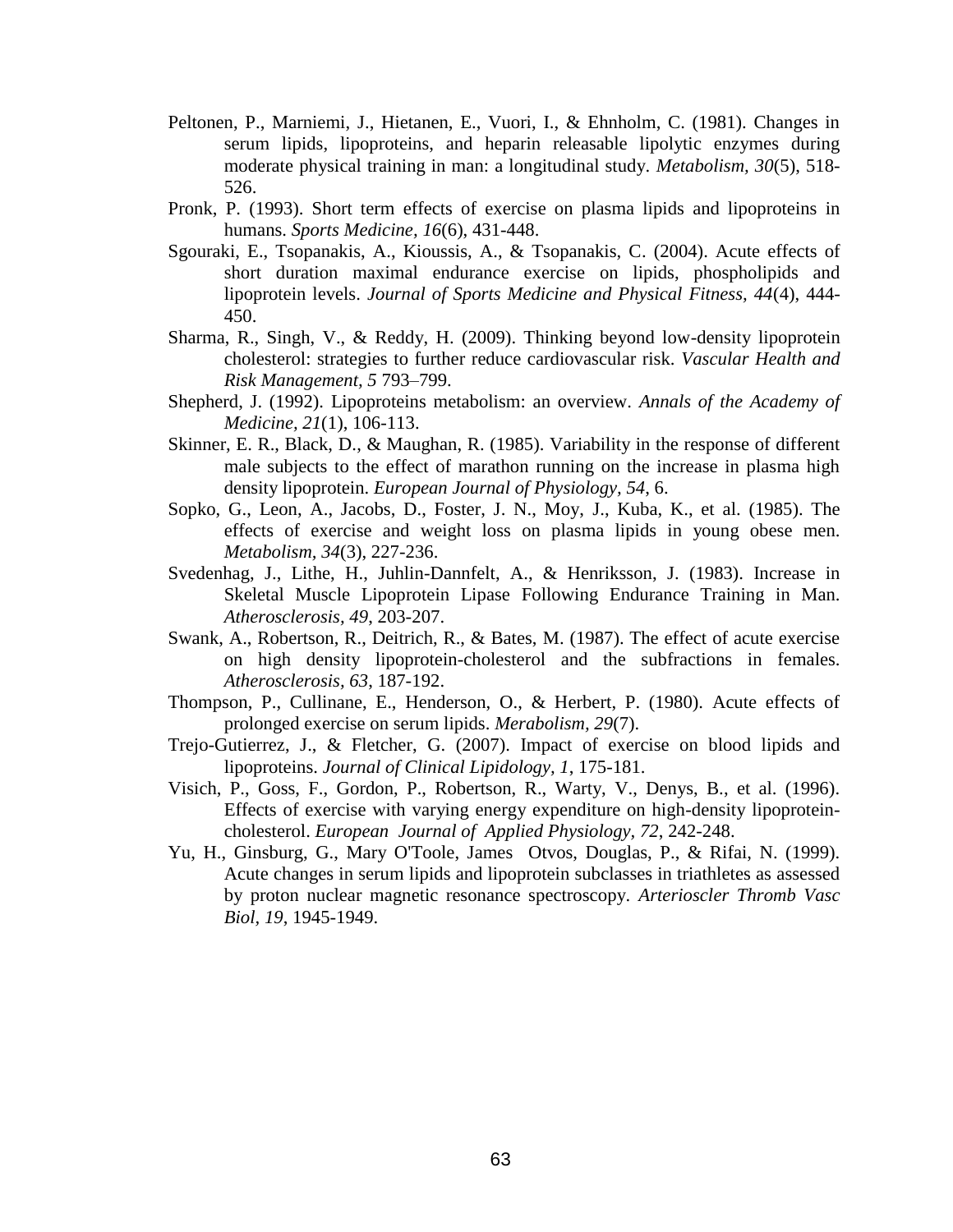## VITA

# Graduate College University of Nevada, Las Vegas

#### Hanaa Adnan Shaheen

### Degrees

Bachelor of Science, Physical Therapy, 2004 University of Jordan

Teaching Experience:

Teaching Assistant, Exercise and Sports Injury, University of Nevada Las Vegas, (September 2010 – December 2011)

Teaching Assistant, Introduction to Athletic Training, , University of Nevada Las Vegas, (January 2010-August 2010).

Research Experience:

Research Assistant, Exercise Physiology Laboratory, University of Nevada Las Vegas, (August 2011-present)

Research Assistant, Biomedical Research Center, University of Nevada Las Vegas Shadow Lane campus (August-December 2009).

Clinical Experience:

Physical Therapist, Physical Medicine Speciality Center, Amman-Jordan, (January 2005-June 2005).

Physical Therapist, Al-Khalidi Physical Therapy Center, Amman-Jordan, (June 2004-December 2004).

Grants and Research Support

Graduate and Professional Students Association. \$1500 in Research Support, (Spring 2012). Funds that covered in part the expenses of the research study (The Acute Effect of Exercise on Lipoproteins Measured by Nuclear Magnetic Resonance).

Department of Kinesiology and Nutrition Sciences, \$1000 in Research Support, (Spring 2012). Funds that covered in part the expenses of the research study (The Acute Effect of Exercise on Lipoproteins Measured by Nuclear Magnetic Resonance).

Students' Symposiums and Forums

Shaheen, H (March 17th, 2012). "The Acute Effect of Exercise on Lipoproteins Measured by Nuclear Magnetic Resonance (NMR)", The UNLV Graduate & Professional Student Association Research Forum, University of Nevada Las Vegas, Las Vegas, NV.